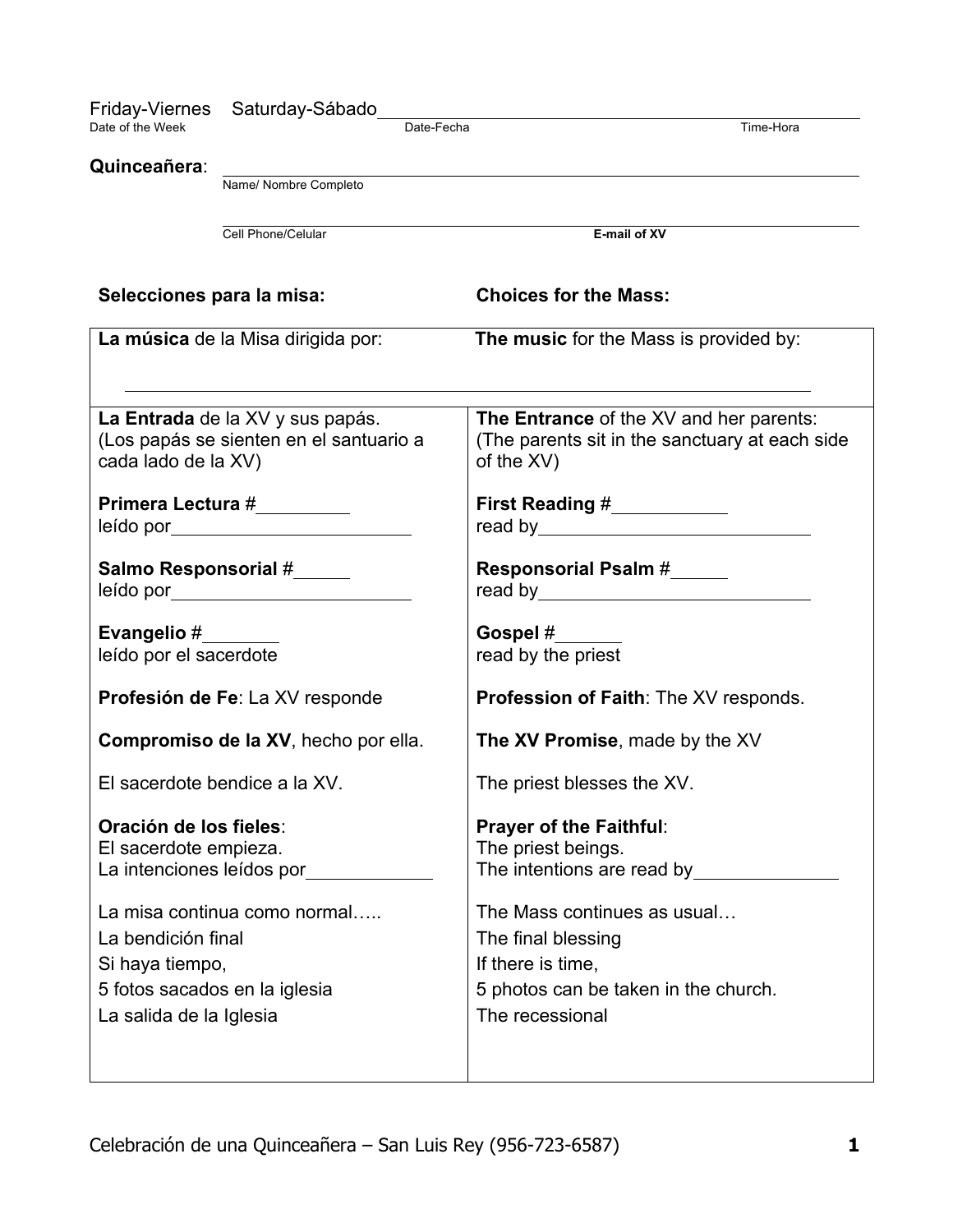# **Thanksgiving Liturgy in the celebration of 15 years of Life.**

# **Celebración de bendición al cumplir quince años.**

| Lo que sigue son los textos para la celebración                                                                                                                                                                         | The following pages contain the texts used in                                                                                                                                                                                                                            |
|-------------------------------------------------------------------------------------------------------------------------------------------------------------------------------------------------------------------------|--------------------------------------------------------------------------------------------------------------------------------------------------------------------------------------------------------------------------------------------------------------------------|
| eucarística de una quinceañera.                                                                                                                                                                                         | the Eucharistic Celebration of a quinceañera.                                                                                                                                                                                                                            |
| La quinceañera tiene que preparar las<br>palabras y oraciones que le toca, en ingles o<br>español.<br>· Renovación de los compromisos<br>bautismales<br>• Compromiso de la XV.                                          | The quinceañera need to prepare to read the<br>following prayers, in English or in Spanish.<br>• Renewal of our baptismal promises<br>• The commitment of the quinceañera                                                                                                |
| Alguien de la familia tiene que leer, en ingles                                                                                                                                                                         | Someone of the family will need to read, in                                                                                                                                                                                                                              |
| o español.                                                                                                                                                                                                              | English or in Spanish.                                                                                                                                                                                                                                                   |
| · una de las posibles primeras lecturas                                                                                                                                                                                 | • one of the possible first readings                                                                                                                                                                                                                                     |
| · el salmo responsorial                                                                                                                                                                                                 | • the responsorial psalm                                                                                                                                                                                                                                                 |
| · y la oración de los fieles.                                                                                                                                                                                           | • and the prayer of the faithful.                                                                                                                                                                                                                                        |
| Podemos celebrar la misa en ingles o español                                                                                                                                                                            | We can celebrate the Mass in English or in                                                                                                                                                                                                                               |
| o hacer algo bilingüe siguiendo los deseos de                                                                                                                                                                           | Spanish or use a combination of both                                                                                                                                                                                                                                     |
| la XV y su familia.                                                                                                                                                                                                     | languages as the family wishes.                                                                                                                                                                                                                                          |
|                                                                                                                                                                                                                         |                                                                                                                                                                                                                                                                          |
| Recuerden:<br>· Música. Le toca a la familia a contraer<br>músicos para tocar/cantar la Misa.<br>· Empezamos a tiempo. Si empezamos tarde<br>es posible que se cortan el rito y no habrá la<br>posibilidad de comulgar. | Remember:<br>• Music. It is the family's responsibility to<br>arrange for musicians for the Mass.<br>• We begin on time. If we start late the<br>ceremony will be shortened and there will be<br>no possibility of celebrating a full Mass or of<br>receiving communion. |

(May 1, 2017)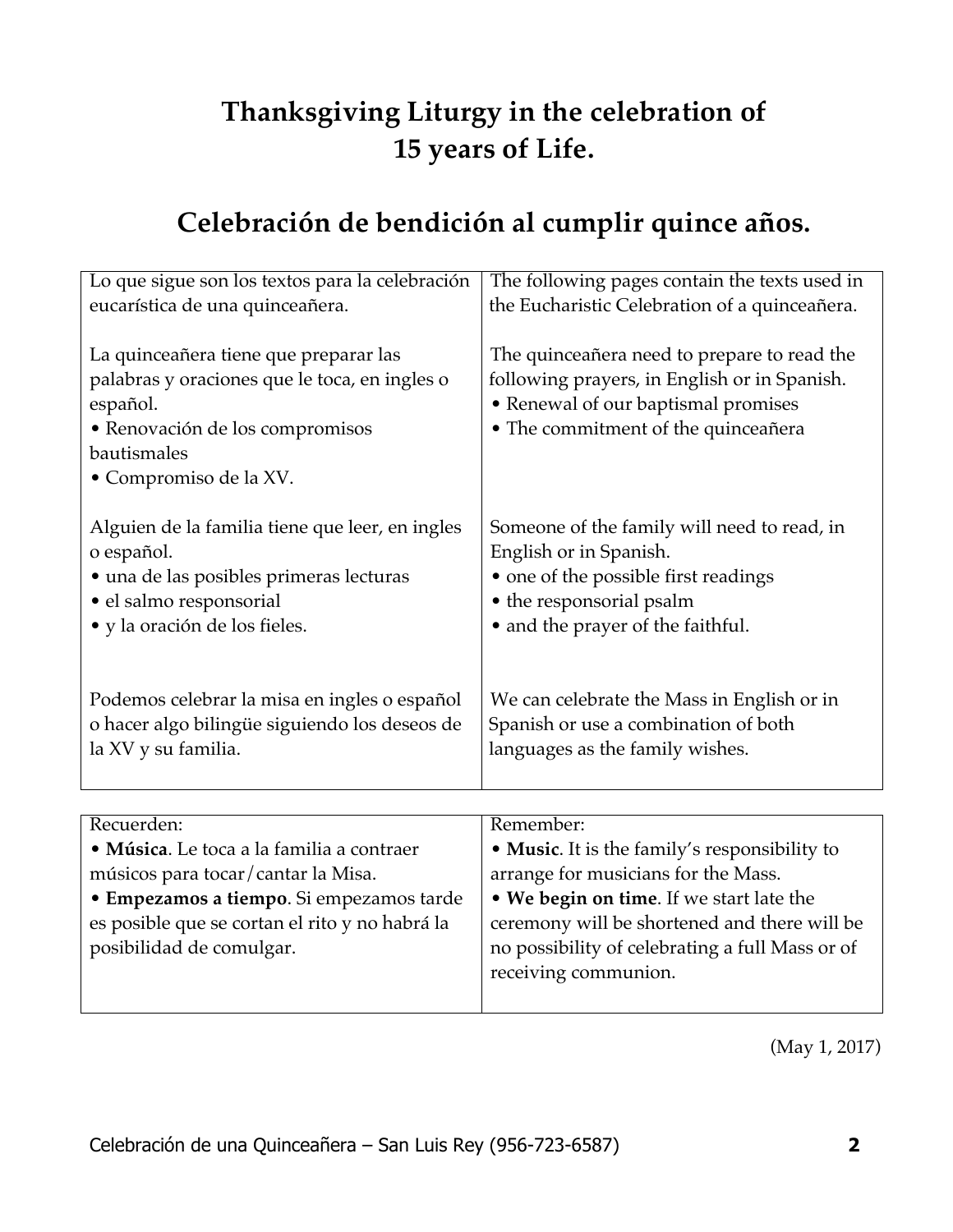| <b>Thanksgiving Liturgy</b>                         | Celebración de bendición                    |
|-----------------------------------------------------|---------------------------------------------|
| in the celebration of                               | al cumplir quince años.                     |
| 15 years of Life.                                   |                                             |
|                                                     |                                             |
| The grace and peace                                 | La gracia y la paz de Dios Padre,           |
| of God our Father,                                  | que nos concedió el don de la vida          |
| who granted us the gift of life and                 | y nos hizo sus hijos por el Bautismo,       |
| made us his children                                | estén con ustedes.                          |
| through Baptism, be with you all.                   |                                             |
|                                                     | Todos: Y con tu Espíritu.                   |
| All: And with your spirit.                          |                                             |
| Greeting:                                           | Saludos:                                    |
|                                                     |                                             |
| the Church welcomes you, and joins your             | Nos hemos reunido aquí para celebrar        |
| parents and friends to celebrate your 15th          | el cumpleaños de                            |
| birthday.                                           |                                             |
|                                                     |                                             |
| This celebration is an opportunity to say           | Nos sentimos solidarios de su alegría       |
| thanks to God for the gift of life that you have    | y con ella queremos dar gracias a Dios.     |
| received. It is a chance to say "yes" to the        |                                             |
| responsibilities and duties that life now asks      |                                             |
| you as a young woman to accept and live out.        |                                             |
|                                                     |                                             |
| P: Lord, you have created us in your own            | Para prepararnos a celebrar esta            |
| image, but we have deformed that image              | acción de gracias, pedimos al Señor         |
| by sinLord have mercy.                              | perdón por nuestras faltas.                 |
|                                                     | S:<br>Tú que has sido enviado para sanar a  |
| <b>P:</b> Christ, you became one of us, in order to | los contritos de corazón:                   |
| share our human nature with all its joys            | Señor, ten piedad.                          |
| and its weaknessesChrist have mercy.                | Señor, ten piedad.<br>T:                    |
|                                                     | Tú que has venido a llamar a los<br>S:      |
| P: Lord, you sent us your Holy Spirit to            | pecadores: Cristo, ten piedad.              |
| complete the work of love and                       | Cristo, ten piedad.<br>T:                   |
| reconciliation in usLord have mercy                 | S:<br>Tú que estás sentado a la derecha del |
|                                                     | Padre para interceder por nosotros:         |
| <b>P:</b> May almighty God have mercy on us,        | Señor, ten piedad.                          |
| forgive us our sins and bring us to                 | Señor, ten piedad.<br>T:                    |
| everlasting life.                                   | S:<br>Dios todopoderoso tenga misericordia  |
|                                                     | de nosotros, perdone nuestros pecados       |
| All:<br>Amen                                        | y nos lleve a la vida eterna.               |
|                                                     | Amén.<br>T:                                 |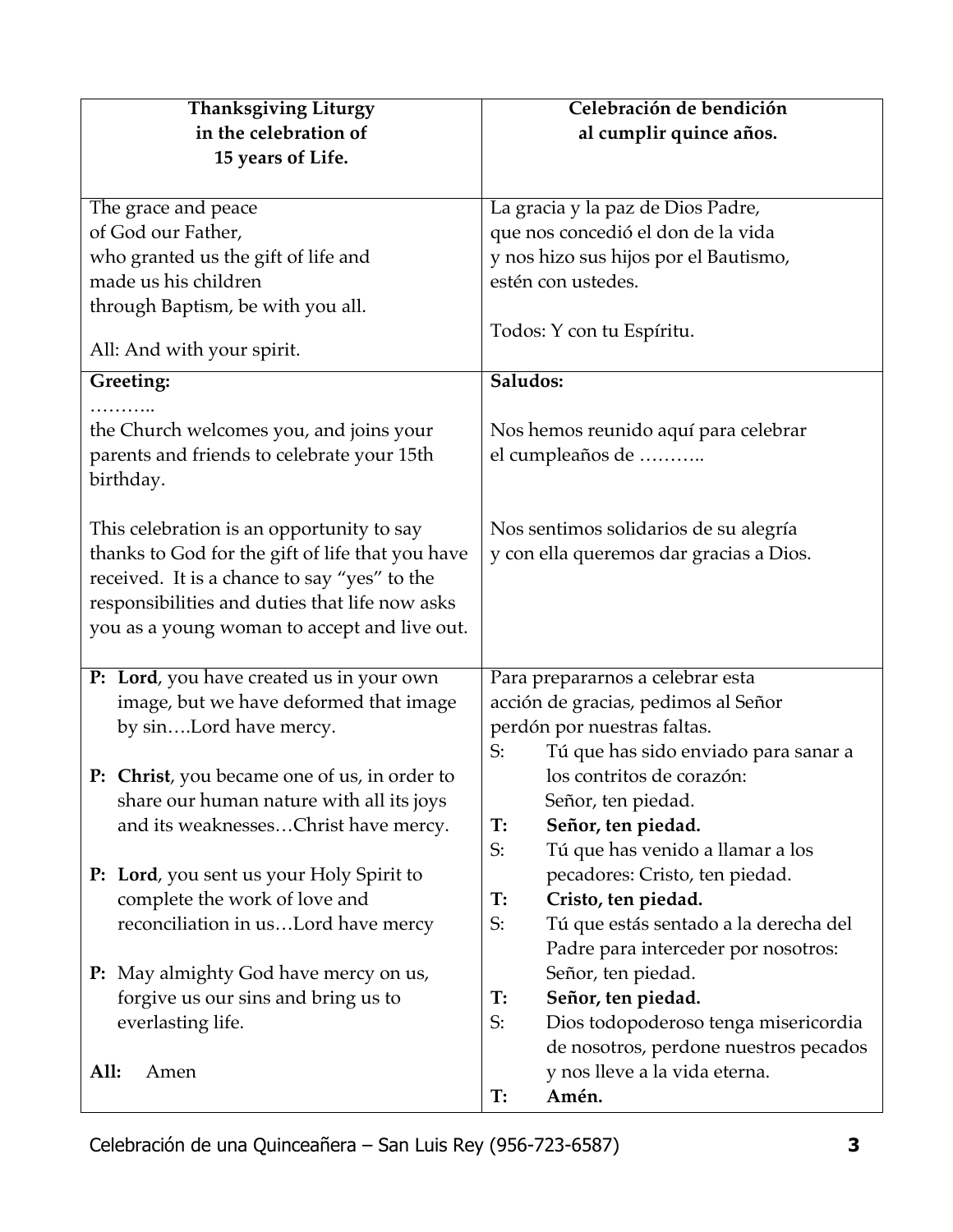| <b>Opening Prayer:</b>                          | Oremos:                            |
|-------------------------------------------------|------------------------------------|
|                                                 |                                    |
| Father, we ask you to look kindly on            | Dios y Padre generoso,             |
| , your daughter.                                | de quien procede todo cuanto somos |
| She has come to celebrate the life she received | y tenemos, enséñanos a reconocer   |
| from you and her parents. Strength her in the   | los beneficios de tu paterno amor, |
| faith that brought her here.                    | para que te amemos                 |
|                                                 | con todo el corazón y              |
| Guide her way through life, so that she may     | todas nuestras fuerzas.            |
| always be pleasing to you and may inspire       | Por nuestro Señor Jesucristo.      |
| others to know, to love and to serve you,       |                                    |
| through the Christian life that she lives fully |                                    |
| as a young woman and adult.                     |                                    |
|                                                 |                                    |
| Through Christ, Our LordAmen                    |                                    |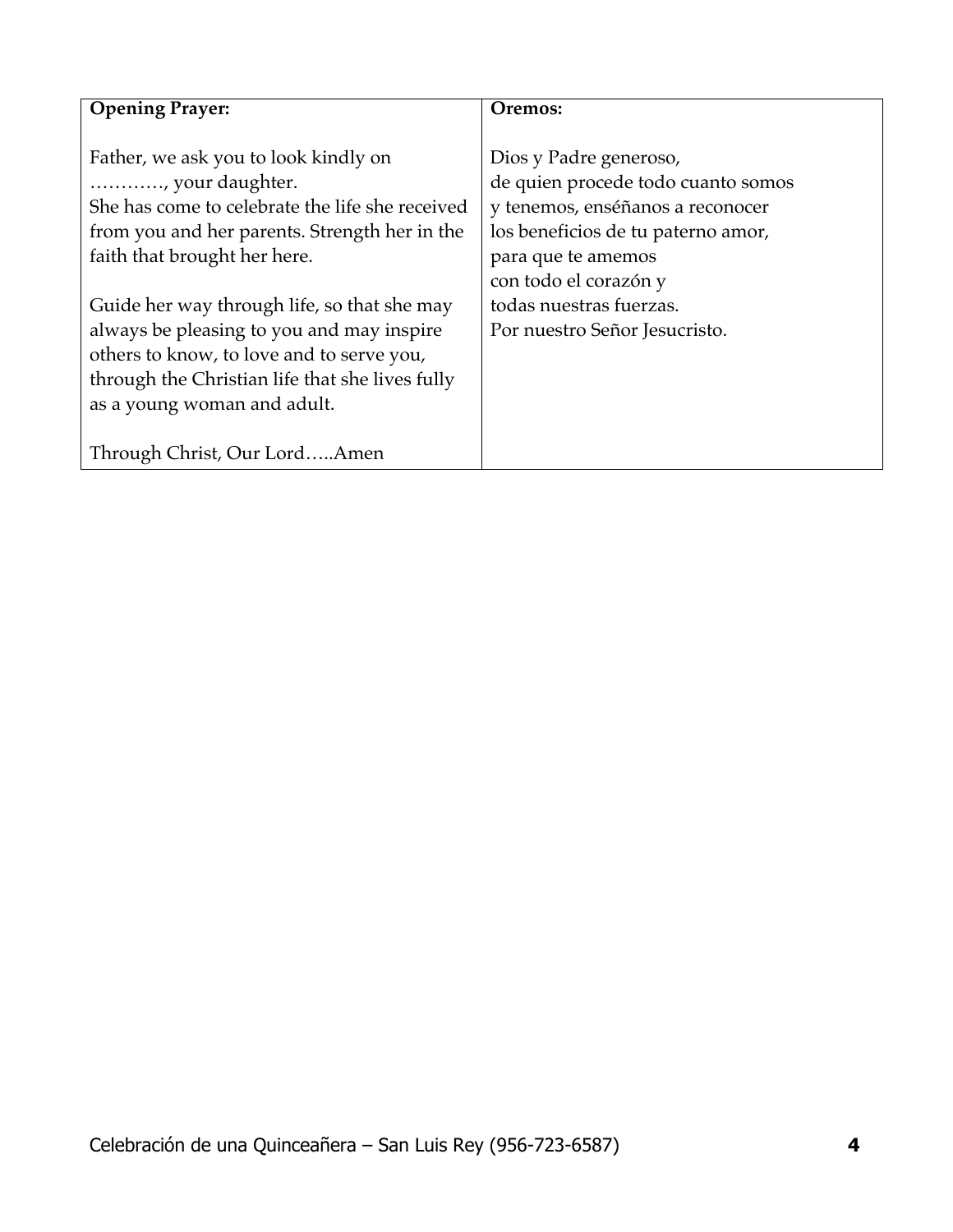# **First Reading #1: (Philippians 4, 4-9)**

L: A Reading from the Letter of St. Paul to the Philippians

Rejoice in the Lord always. I shall say it again: rejoice!

Your kindness should be known to all. The Lord is near. Have no anxiety at all, but in everything, by prayer and petition, with thanksgiving, make your requests known to God. Then the peace of God that surpasses all understanding will guard your hearts and minds in Christ Jesus.

Finally, brothers and sisters,

whatever is true, whatever is honorable, whatever is just, whatever is pure, whatever is lovely, whatever is gracious, if there is any excellence and if there is anything worthy of praise, think about these things.

Keep on doing what you have learned and received and heard and seen in me. Then the God of peace will be with you.

The word of the Lord.

#### **T: Thanks be to God.**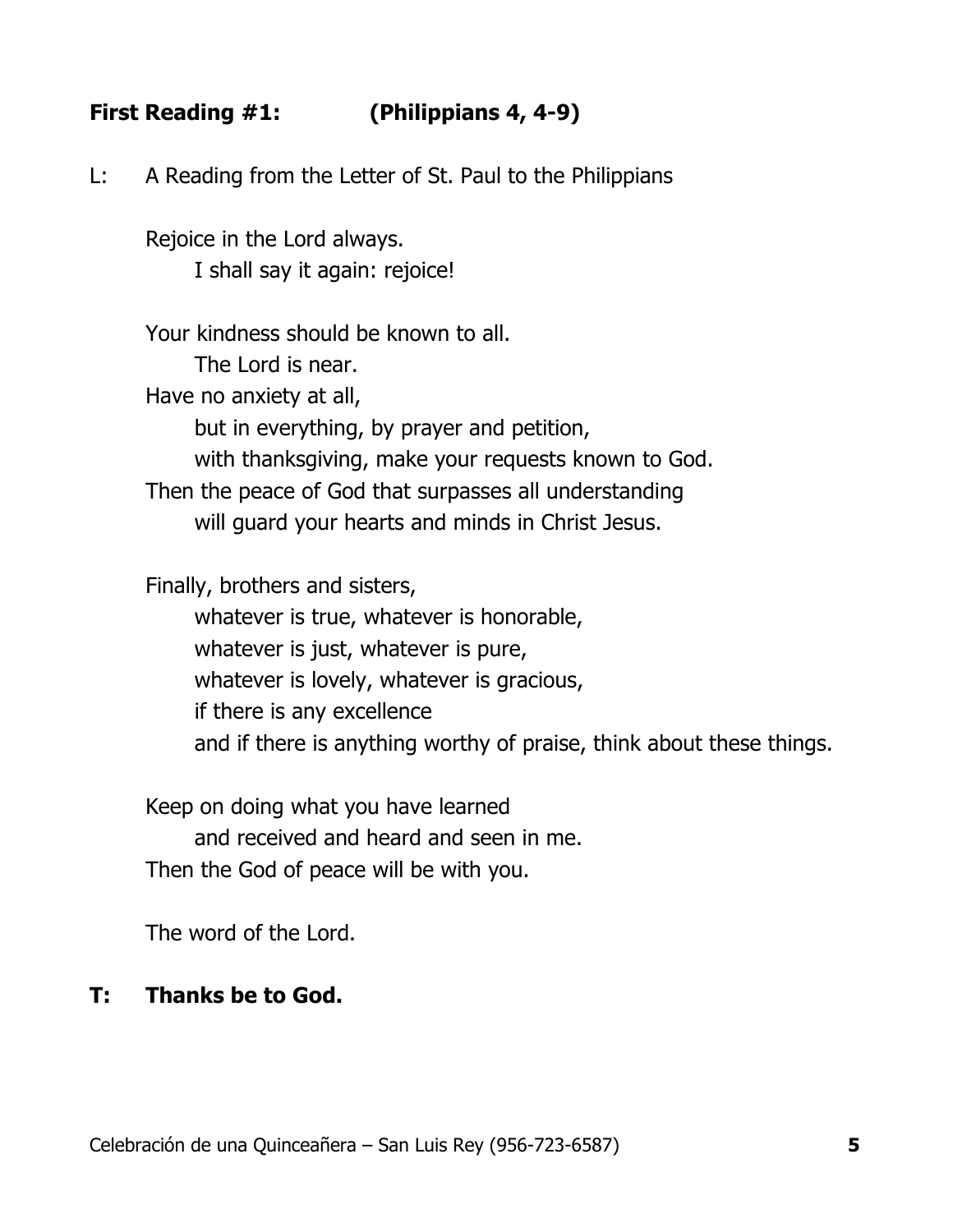# **Primera Lectura #2: (Filipenses 4, 4-9)**

L: Lectura de la carta del apóstol san Pablo a los filipenses

Alégrense siempre en el señor. Vuelvo a insistir, alégrense. Que la bondad de ustedes sea conocida por todos los hombres. El señor está cerca. No se angustien por nada y en cualquier circunstancia, recurran a la oración y a la súplica, acompañadas de acción de gracias, para presentar sus peticiones a Dios. Entonces la paz de Dios, que supera todo lo que podemos pensar, tomará bajo su cuidado los corazones y los pensamientos de ustedes en Cristo Jesús. En fin, mis hermanos, todo lo que es verdadero y noble, todo lo que es justo y puro, todo lo que es amable y honroso, todo lo que haya de virtuoso y merecedor de alabanza, debe ser el objeto de sus pensamientos. Pongan en práctica lo que han aprendido y recibido, lo que han oído y visto en mi, y el Dios de la paz estará con ustedes.

Palabra de Dios.

# **T: Te alabamos, Señor**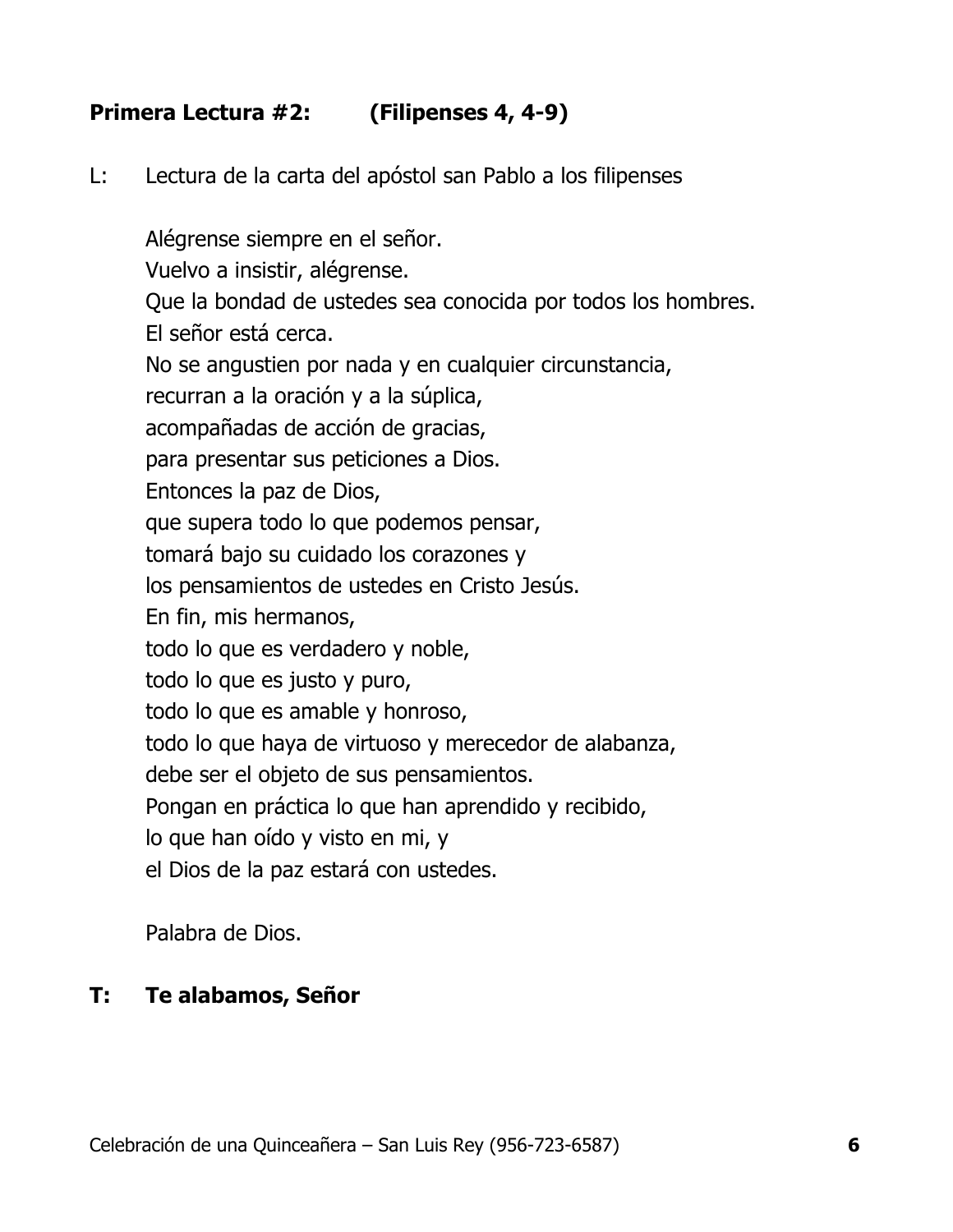# **First Reading #3: Jeremiah (1, 4-10)**

L: A reading from the Book of the Prophet Jeremiah

Now the word of the Lord came to me saying, Before I formed you in the womb, I knew you. Before you were born, I dedicated you, A prophet to the nations, I appointed you.

"Ah, Lord God", I said, "I know not how to speak: I am too young!"

But the Lord answered me, Say not: "I am too young." To whomever I send you, you shall go. Whatever I command you, you shall speak. Have no fear before them, because I am with you to deliver you.

Then the Lord extended his hand and touched my mouth saying, See, I place my words in your mouth. This day I set you over nations, and over kingdoms, To root up and to tear down, To destroy and to demolish, And then to build up and to plant.

The Word of the Lord.

#### **All: Thanks be to God**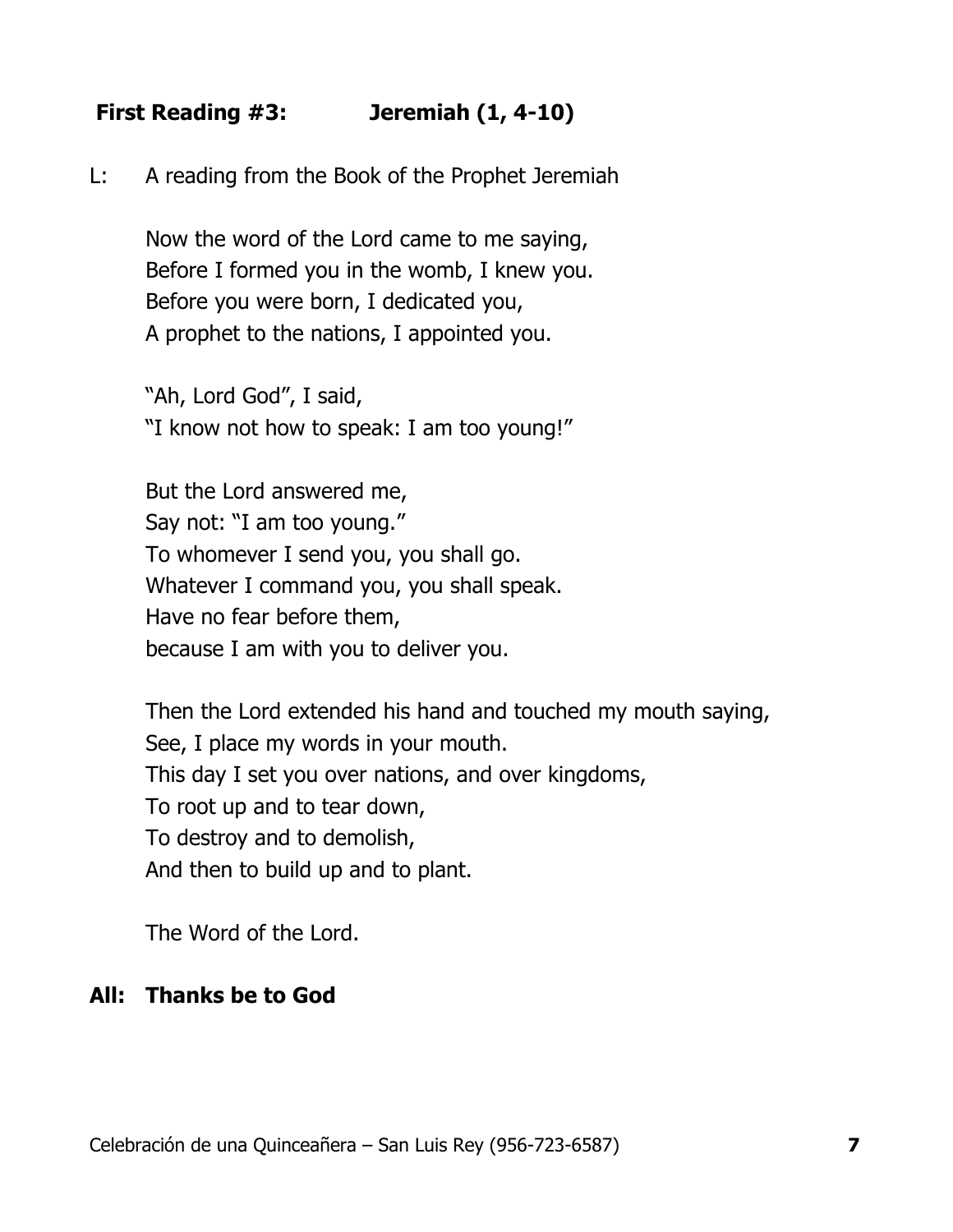# **Primera Lectura #4: (Jeremías 1, 4-10)**

L: Lectura del libro del profeta Jeremías:

Entonces Dios me dirigió su palabra:

"Antes de formarte en el seno de tu madre, ya te conocía; antes de que tú nacieras, yo te consagré, y te destiné a ser profeta de las naciones."

yo exclamé: "Ay, Señor, Dios, icómo podría hablar yo que soy una muchacha!"

Y me contestó Dios: "No me digas que eres una muchacha. Irás a dondequiera que te envíe, y proclamarás todo lo que yo te mande. No tengas miedo, porque estaré contigo para protegerte."

Entonces Dios extendió su mano y me tocó la boca, diciéndome:

"En este momento pongo mis palabras en tu boca. En este día te encargo los pueblos y las naciones: arrancarás y derribarás, perderás y destruirás, edificarás y plantarás.

Palabra de Dios.

# **T: Te alabamos, Señor**

Celebración de una Quinceañera – San Luis Rey (956-723-6587) **8**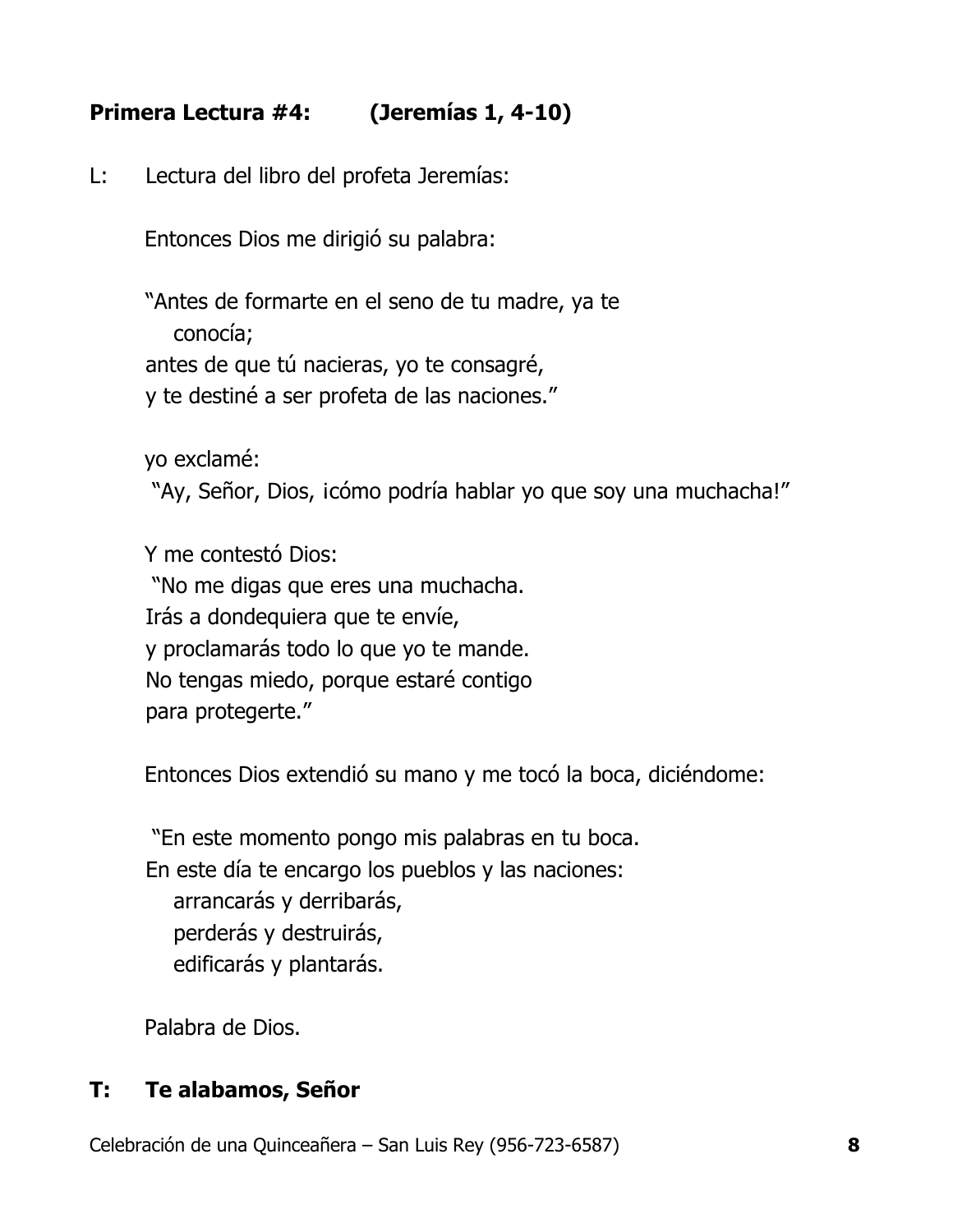# **First Reading #5: (James 1, 19-27)**

L: A Reading from the Letter of James

Keep this in mind, my brothers and sisters.

Let each one be quick to hear, slow to speak, slow to anger; for a man's anger does not fulfill God's justice. Strip away all that is unclean, every vicious excess. Humbly welcome the word that has taken root in you, with its power to save you. Act on this word. If all you do is listen to it, you are deceiving yourselves.

A man who listens to God's word but does not put it into practice is like a man who looks into a mirror at the face he was born with; he looks at himself, then goes off and promptly forgets what he looked like. There is, on the other hand, the man who peers into freedom's ideal law and abides by it. He is no forgetful listener, but one who carries out the law in practice. Happy will this man be in whatever he does.

If a man who does not control his tongue imagines that he is devout, he is self-deceived; he worship is pointless. Looking after orphans and widows in their distress and keeping oneself unspotted by the world make for pure worship without stain before our God and Father.

The word of the Lord.

# **T: Thanks be to God.**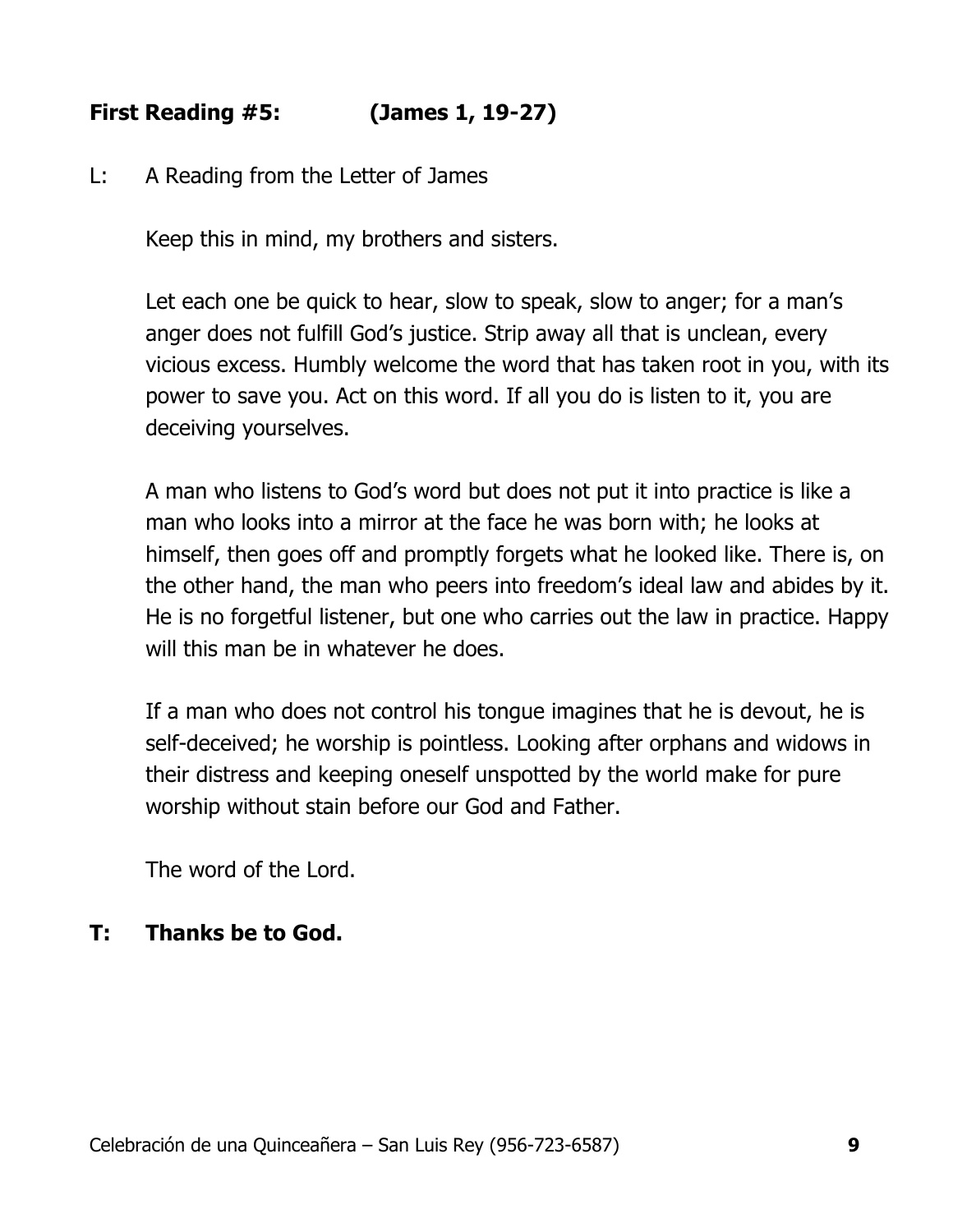# **Primera Lectura #6: (Santiago 1, 19-27)**

L: Lectura de la carta del apóstol Santiago

Queridos hermanos:

Tengan esto presente: que cada uno sea pronto para escuchar y lento para hablar, lento para enojarse; porque la ira del hombre no produce la rectitud que quiere Dios. Arranquen, pues, de ustedes toda impureza y maldad y acepten dócilmente la palabra que ha sido sembrada en ustedes y es capaz de salvarlos.

Pongan en práctica esa palabra y no se limiten a escucharlas, engañándose a ustedes mismos; pues quien escucha la palabra y no la pone en práctica, se parece a un hombre que se mira la cara en un espejo, y después de mirarse, se da la media vuelta y al instante se olvida de cómo es. En cambio, el que se concentra en la ley perfecta de la libertad y es constante, no en oírla y olvidarla, sino en ponerla por obra, ése encontrará su felicidad en practicarla.

Si alguno cree que es hombre religioso, pero no sabe poner freno a su lengua, él mismo se engaña y su religión no sirve de nada. La religión pura e intachable a los ojos de Dios Padre, consiste en visitar a los huérfanos y a las viudas en sus tribulaciones, y en guardarse de este mundo corrompido.

Palabra de Dios.

# **T: Te alabamos, Señor**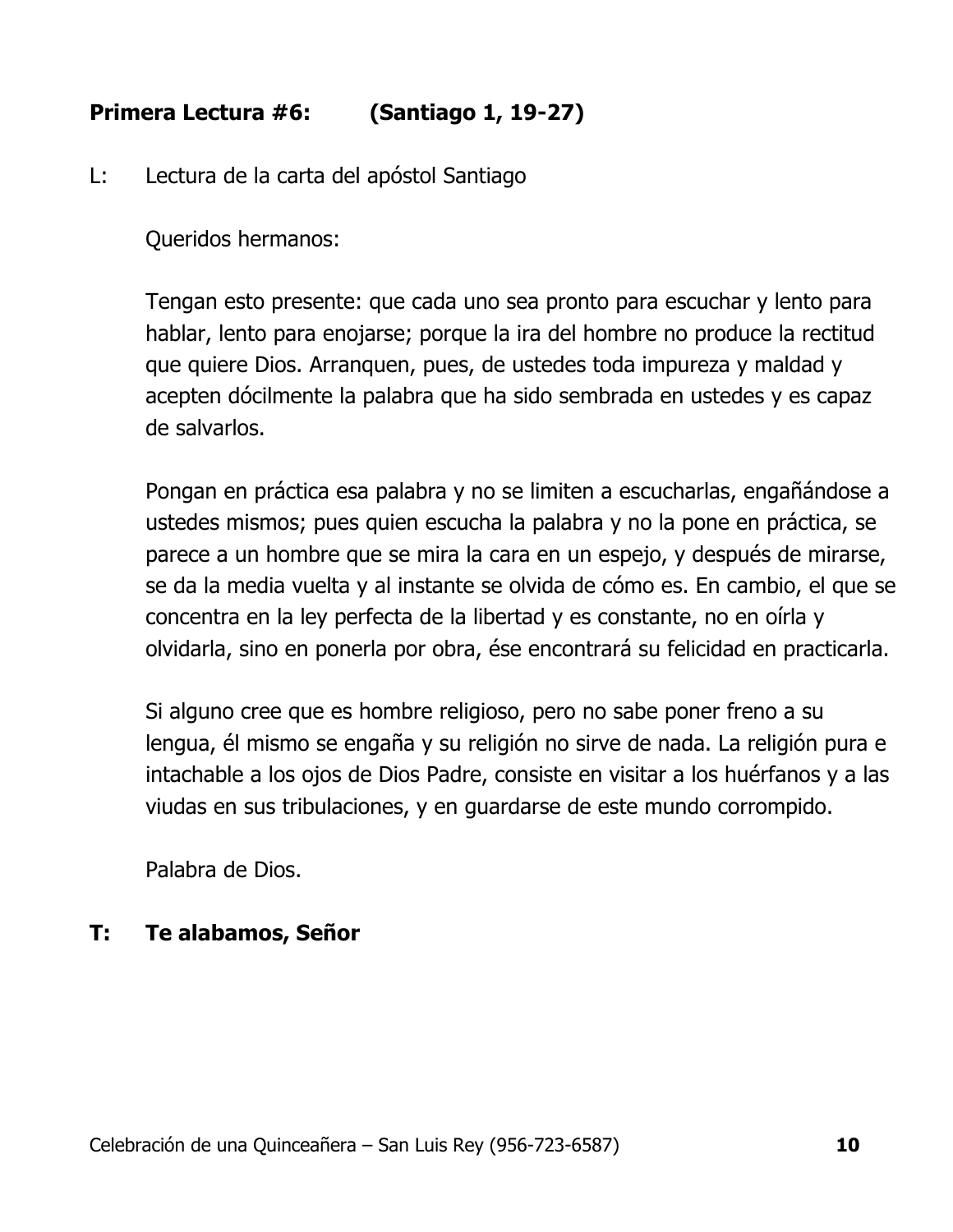# **First Reading #7: (James 2, 14-18)**

L: A Reading from the Letter of James

What good is it, my brothers and sisters, if someone says he has faith but does not have works? Can that faith save him?

If a brother or sister has nothing to wear and has no food for the day, and one of you says to them, "Go in peace, keep warm, and eat well, " but you do not give them the necessities of the body, what good is it?

So also faith of itself, if it does not have works, is dead.

Indeed someone might say, "You have faith and I have works." Demonstrate your faith to me without works, and I will demonstrate my faith to you from my works.

The word of the Lord.

#### **T: Thanks be to God.**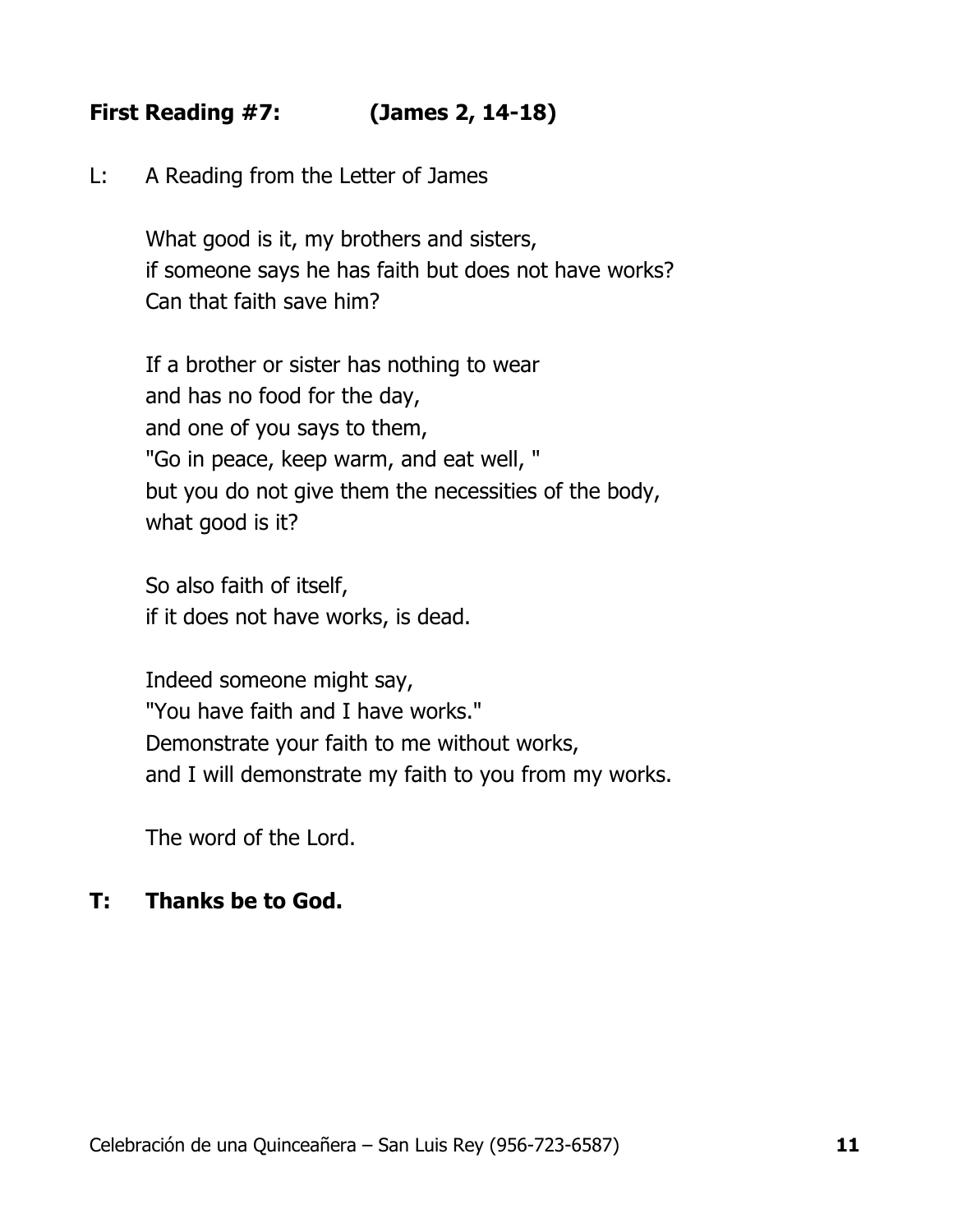# **Primera Lectura #8: (Santiago 2, 14-18)**

L: Lectura de la carta del apóstol Santiago

Hermanos míos:

¿De que le sirve a uno decir que tiene fe, si no lo demuestra con obras? ¿Acaso podrá salvarlos esa fe?

Supongamos que algún hermano o hermana carece de ropa y del alimento necesario para el día, y que uno de ustedes le dice: "Que te vaya bien; abrígate y come", pero no le da lo necesario para el cuerpo, ¿de que le sirve que le digan eso? Así pasa con la fe; si no se traduce en obras, está completamente muerta.

Quizá alguien podría decir: "Tú tienes fe y yo tengo obras. A ver cómo, sin obras, me demuestras tu fe; yo, en cambio, con mis obras te demostraré mi fe".

Palabra de Dios.

# **T: Te alabamos, Señor**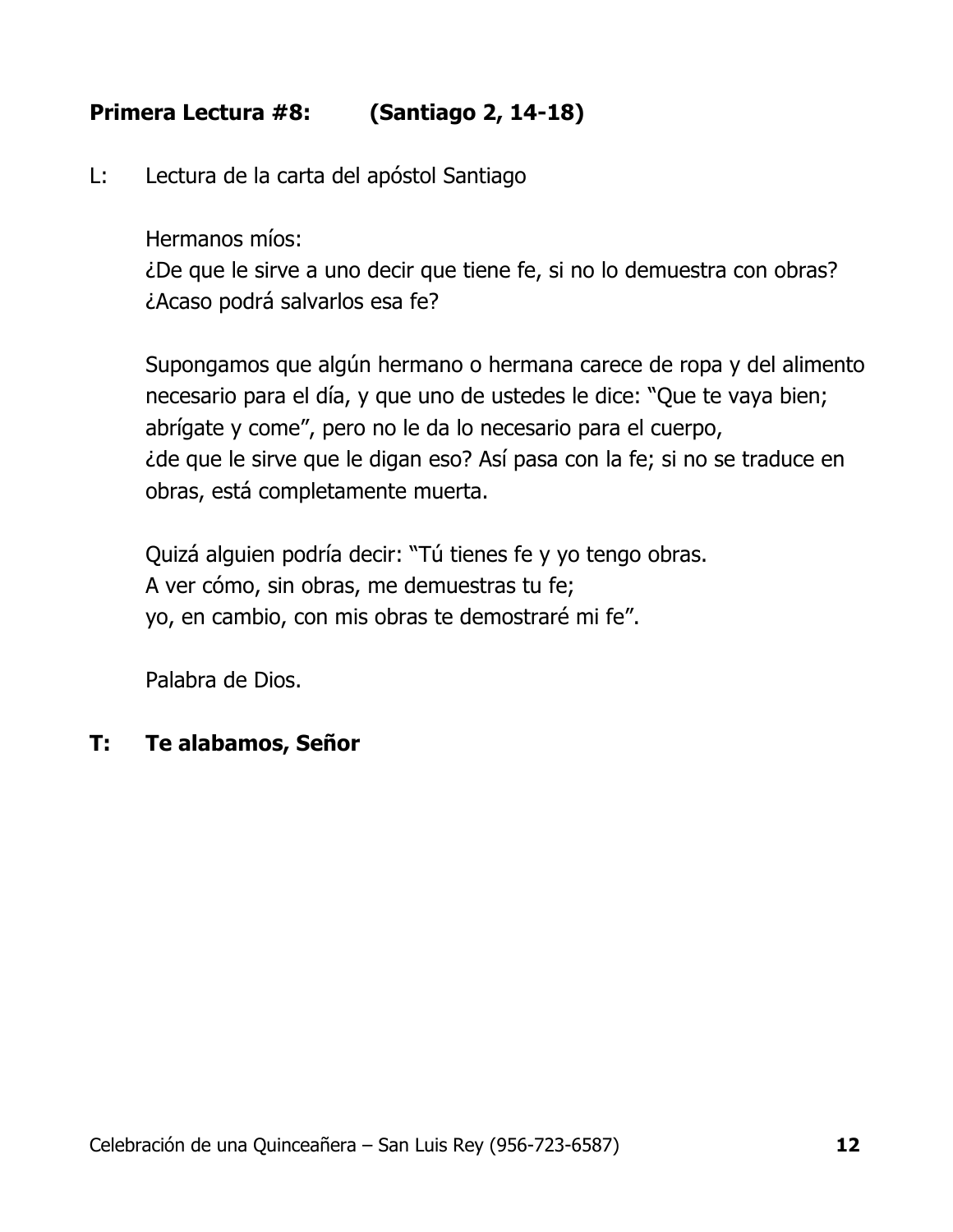# **First Reading #9: (Jeremiah 29:11-14)**

L: A Reading from the Book of Jeremiah

For surely I know the plans I have for you, says the Lord, plans for your welfare and not for harm, to give you a future with hope. Then when you call upon me and come and pray to me, I will hear you. When you search for me, you will find me; if you seek me with all your heart, I will let you find me, says the Lord, and I will restore your fortunes and gather you from all the nations and all the places where I have driven you, says the Lord, and I will bring you back to the place from which I sent you into exile.

The word of the Lord.

# **T: Thanks be to God.**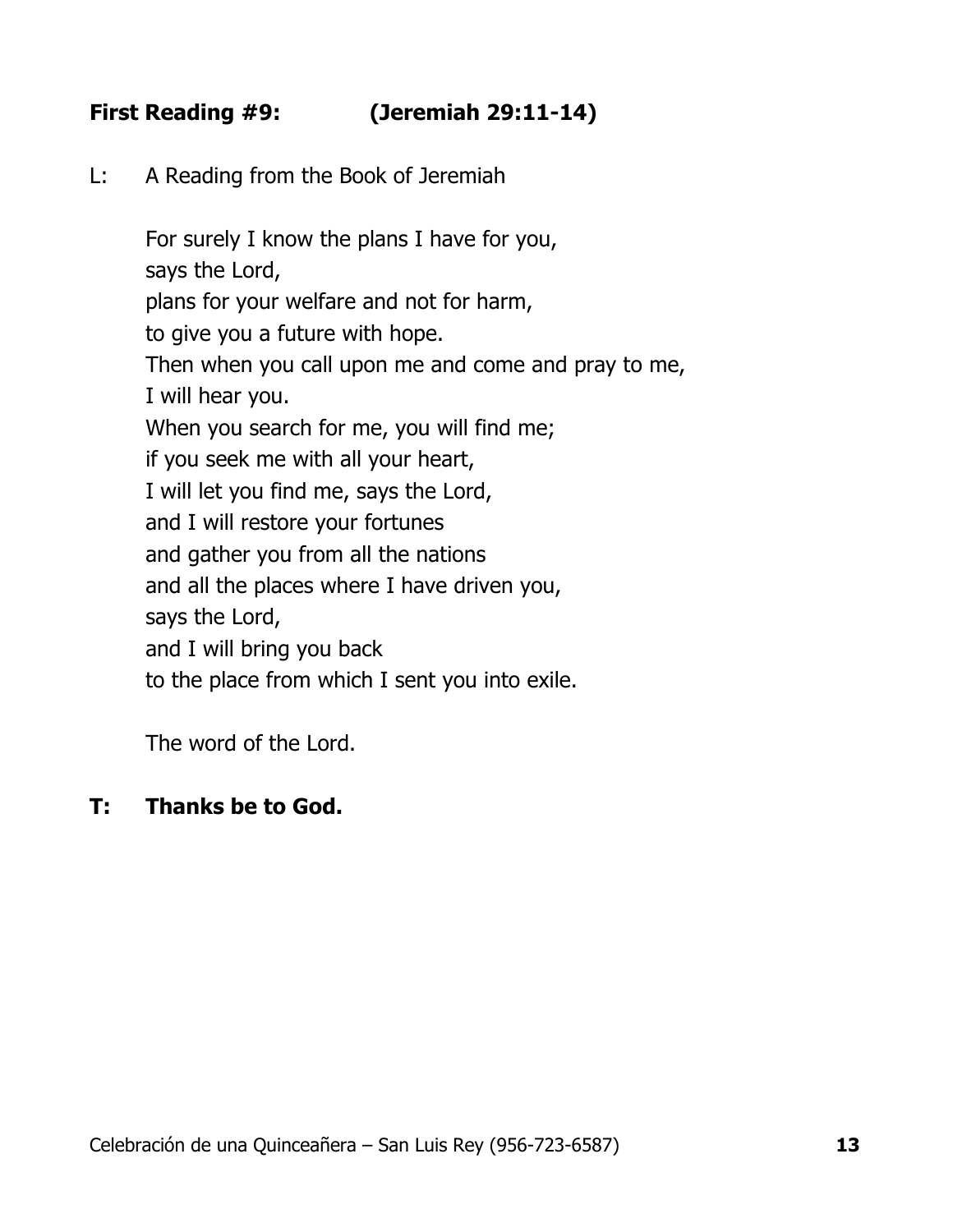#### **Primera Lectura #10: (Jeremiah 29:11-14)**

L: Lectura del libro del profeta Jeremías:

Lo conozco mis designios sobre ustedes: designios de prosperidad, no de desgracia, pues les daré un porvenir y una esperanza. Me invocarán, vendrán a rezarme y yo los escucharé, si me buscan de todo corazón; me dejaré encontrar y cambiaré su suerte – oráculo de Señor – y los reuniré en todas las naciones y lugares adonde los arrojé – oráculo del Señor – y los volveré a traer al lugar de donde los desterré.

Palabra de Dios.

#### **T: Te alabamos, Señor**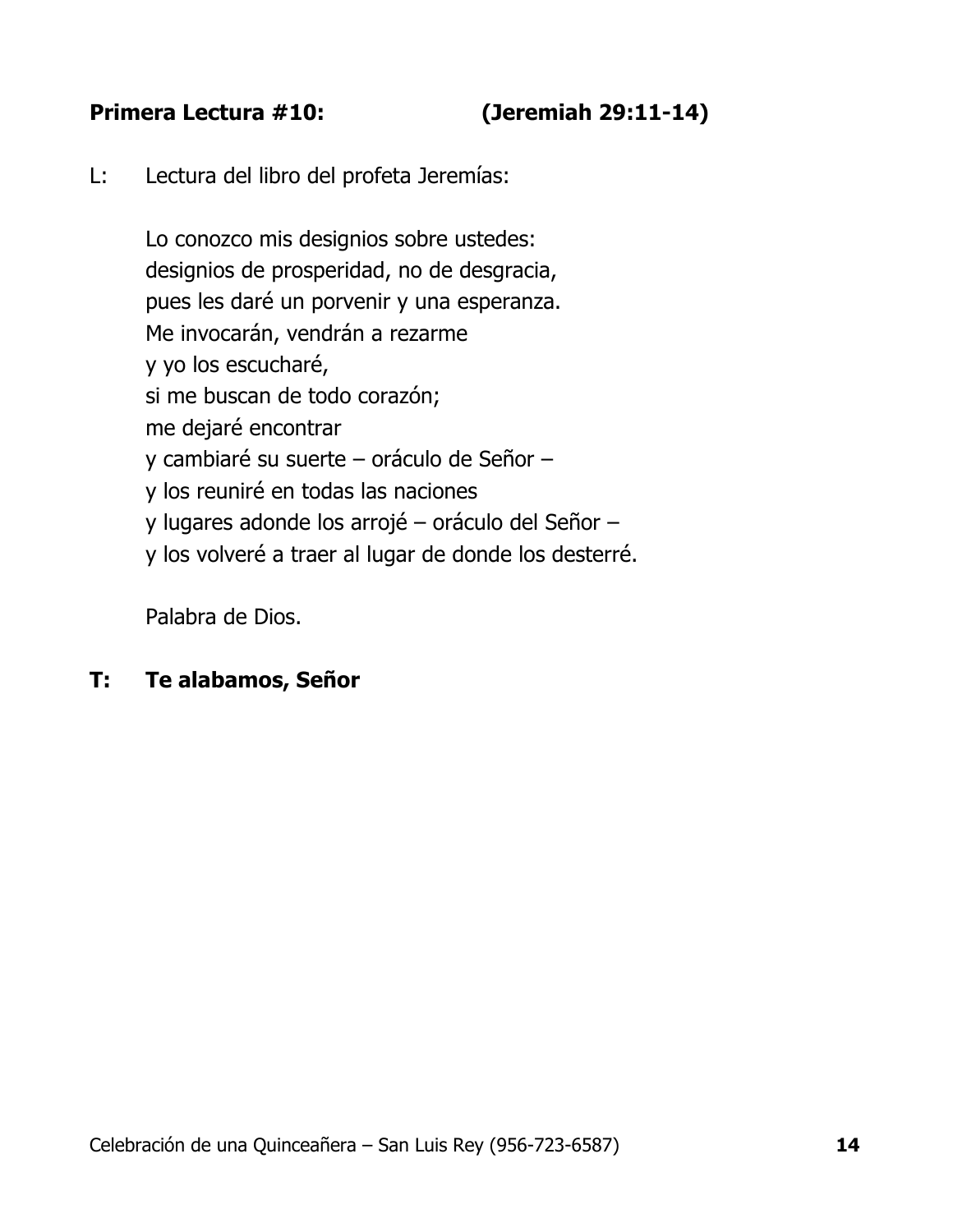# **First Reading #11: (Ecclesiastes 11:7-10a)**

L: A Reading from the Book of Ecclesiastes

Light is sweet, and it is pleasant for the eyes to see the sun. Even those who live for many years should rejoice in them all; yet let them remember that the days of darkness will be many. All that comes is vanity.

Rejoice, young man, while you are young, and let your heart cheer you in the days of your youth. Follow the inclination of your heart and the desire of your eyes, but know that for all these things God will bring you into judgment.

Banish anxiety from your mind, and put away pain from your body; for youth and the dawn of life are vanity.

The word of the Lord.

#### **T: Thanks be to God.**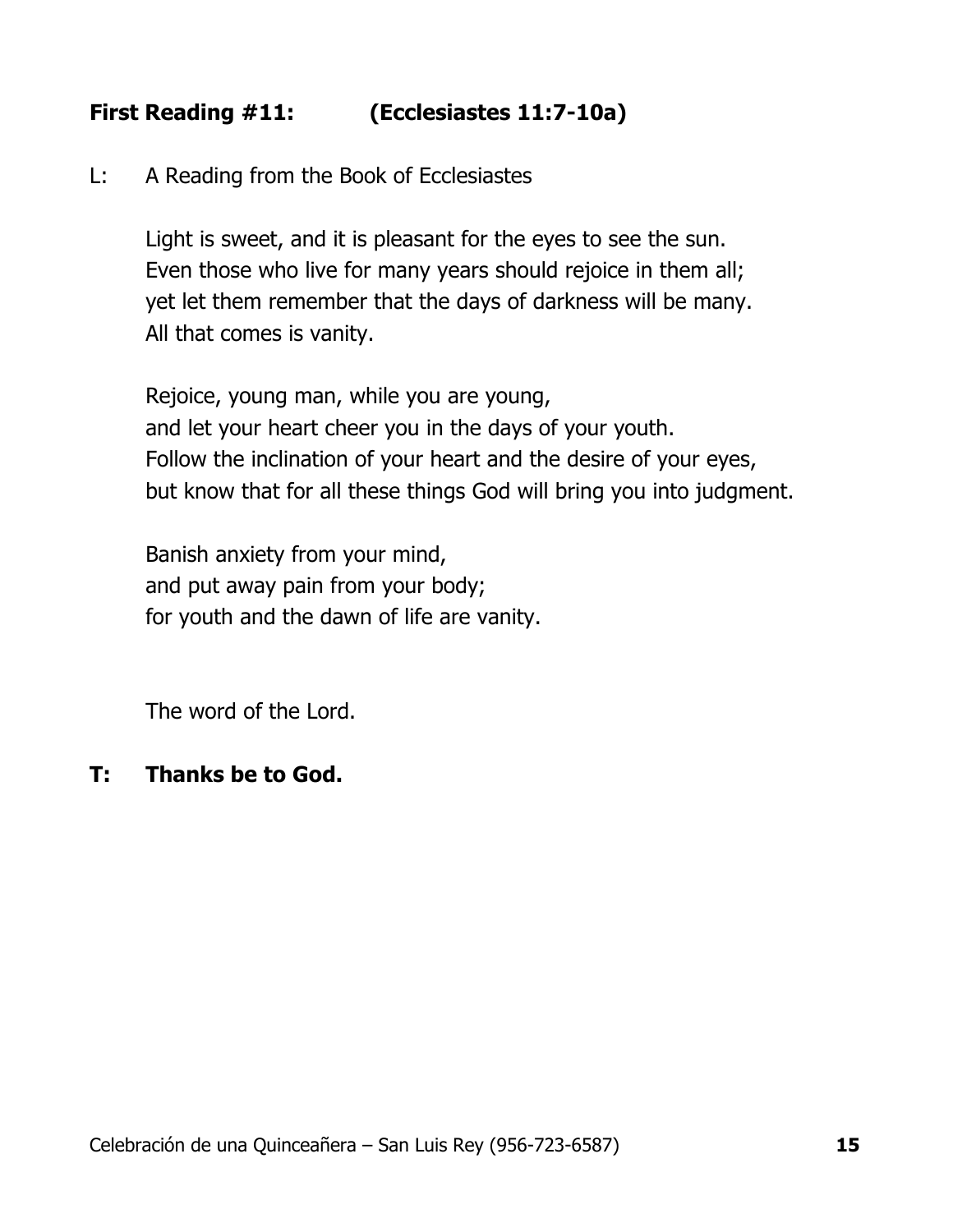# **Primera Lectura #12: (Ecclesiastes 11:7-10a)**

L: Lectura del libro de Ecclesiastés:

Alégrate, Joven, durante tu juventud, disfruta de corazón tus años jóvenes. Sigue el camino que te indique el corazón y lo que deleita a tus ojos. Pero no olvides que de todo esto Dios te pedirá cuentas. Aleja de tu corazón la tristeza y de tu cuerpo el sufrimiento; pero recuerda que los placeres de la juventud son cosas que se acaban.

Acuérdate de tu Creador en tus años jóvenes, antes de que vengan los días amargos y se te echen encima los años en que dirás "No hallo gusto en nada."

Palabra de Dios.

#### **T: Te alabamos, Señor**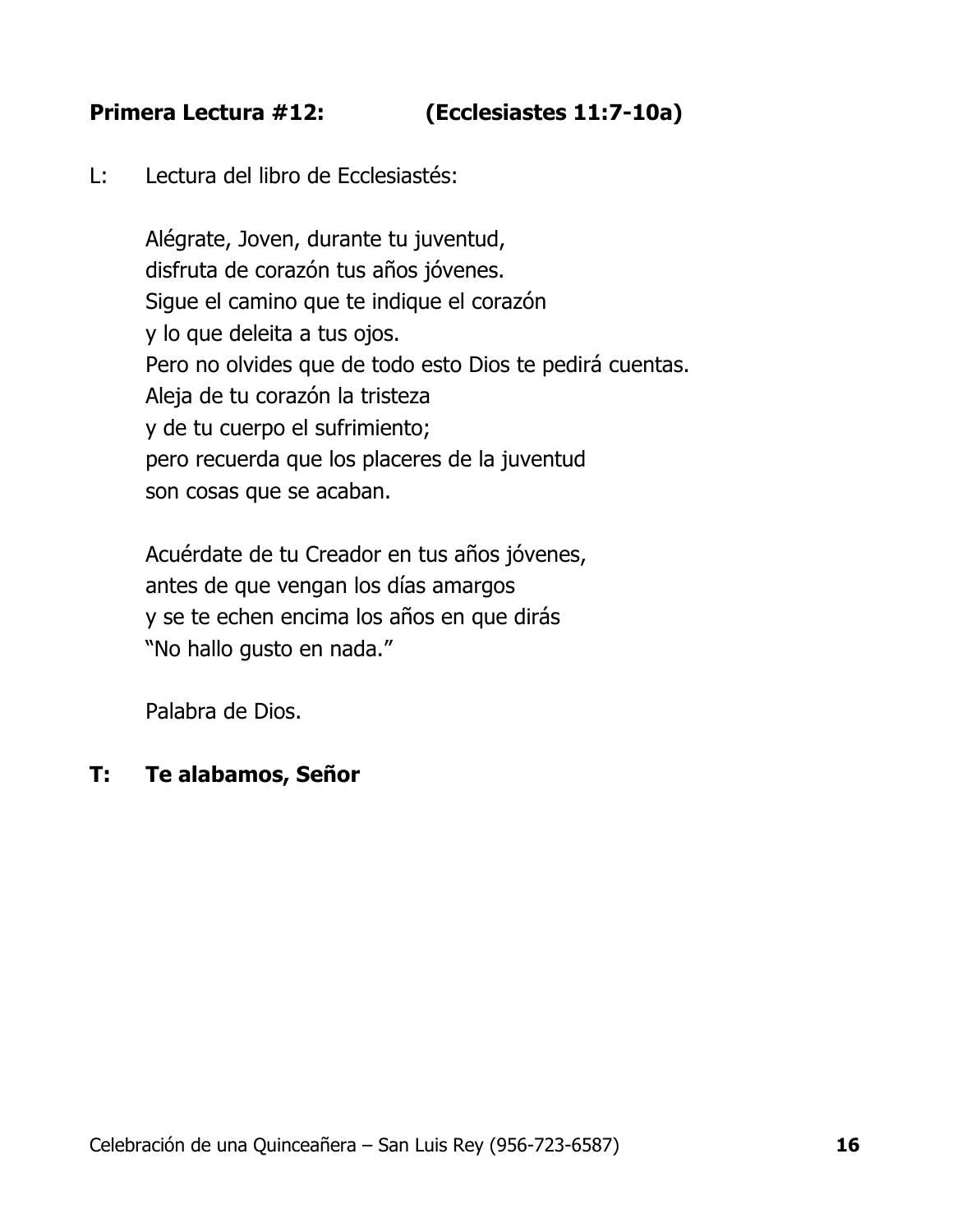# **First Reading #13: (Judith 13:17-20)**

L: A Reading from the Book of Judith

All the people were greatly astonished. They bowed down and worshipped God, and said with one accord, 'Blessed are you our God, who have this day humiliated the enemies of your people.'

Then Uzziah said to her, 'O daughter, you are blessed by the Most High God above all other women on earth; and blessed be the Lord God, who created the heavens and the earth. Your praise will never depart from the hearts of those who remember the power of God. May God grant this to be a perpetual honor to you, and may he reward you with blessings, because you risked your own life when our nation was brought low, and you averted our ruin, walking in the straight path before our God.' And all the people said, 'Amen. Amen.'

The word of the Lord.

#### **T: Thanks be to God.**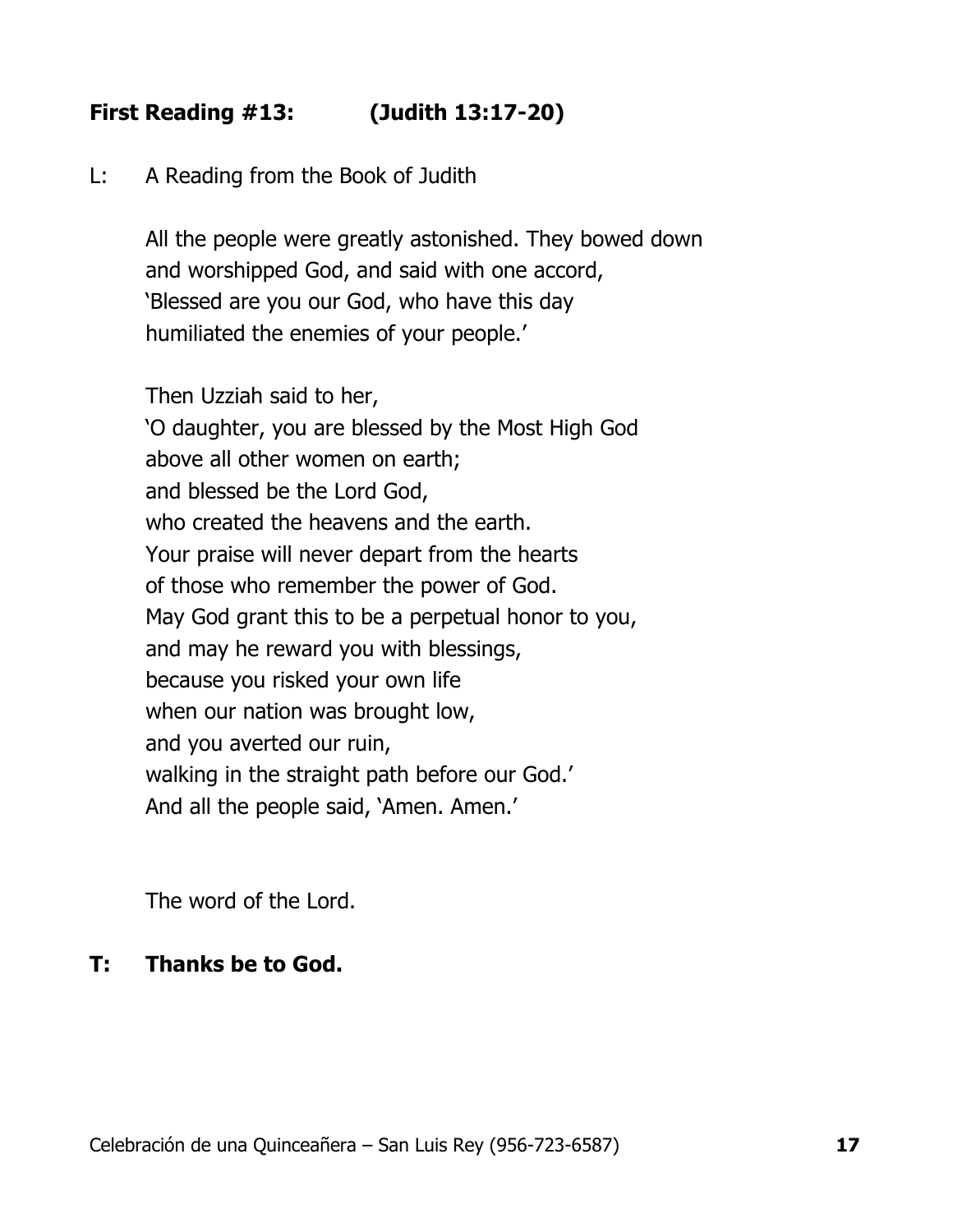# **Primera Lectura #14: (Judit 13:17-20)**

L: Lectura del libro de Judit:

Todos se quedaron asombrados, y postrándose en adoración a Dios, dijeron a una voz: Bendito eres, Dios nuestro. que has aniquilado hoy a los enemigos de tu pueblo. Y Ozías dijo a Judit: Que el Altísimo te bendiga, hija, más que a todas las mujeres de la tierra. Bendito el Señor, creador de cielo y tierra, que enderezó tu golpe contra la cabeza del general enemigo. Los que recuerden esta hazaña de Dios jamás perderán la confianza que tú inspiras. Que el Señor te engrandezca siempre y te dé prosperidad, porque no dudaste en exponer tu vida ante la humillación de nuestra raza, sino que vengaste nuestra ruina procediendo con rectitud en presencia de nuestro Dios. Todos aclamaron: -iAsí sea, así sea!

Palabra de Dios.

# **T: Te alabamos, Señor**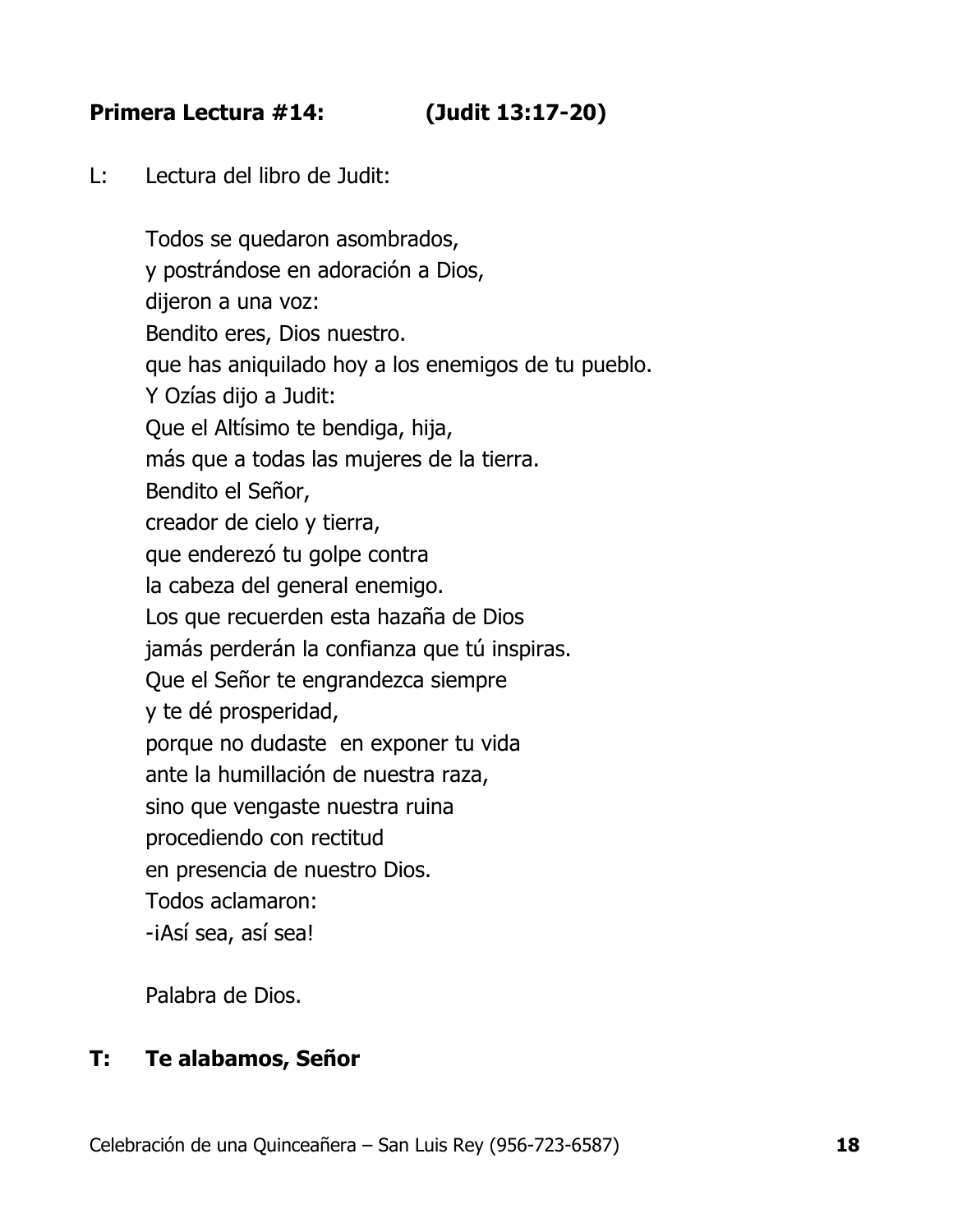# **First Reading #15: (1 Samuel 3:1-10)**

L: A Reading from the First Book of Samuel

Now the boy Samuel was ministering to the Lord under Eli. The word of the Lord was rare in those days; visions were not widespread.

At that time Eli, whose eyesight had begun to grow dim so that he could not see, was lying down in his room; the lamp of God had not yet gone out, and Samuel was lying down in the temple of the Lord, where the ark of God was. Then the Lord called, 'Samuel! Samuel!' and he said, 'Here I am!' and ran to Eli, and said, 'Here I am, for you called me.' But he said, 'I did not call; lie down again.' So he went and lay down.

The Lord called again, 'Samuel!' Samuel got up and went to Eli, and said, 'Here I am, for you called me.' But he said, 'I did not call, my son; lie down again.' Now Samuel did not yet know the Lord, and the word of the Lord had not yet been revealed to him.

The Lord called Samuel again, a third time. And he got up and went to Eli, and said, 'Here I am, for you called me.' Then Eli perceived that the Lord was calling the boy. Therefore Eli said to Samuel, 'Go, lie down; and if he calls you, you shall say, "Speak, Lord, for your servant is listening." ' So Samuel went and lay down in his place.

Now the Lord came and stood there, calling as before, 'Samuel! Samuel!' And Samuel said, 'Speak, for your servant is listening.'

The word of the Lord.

# **T: Thanks be to God.**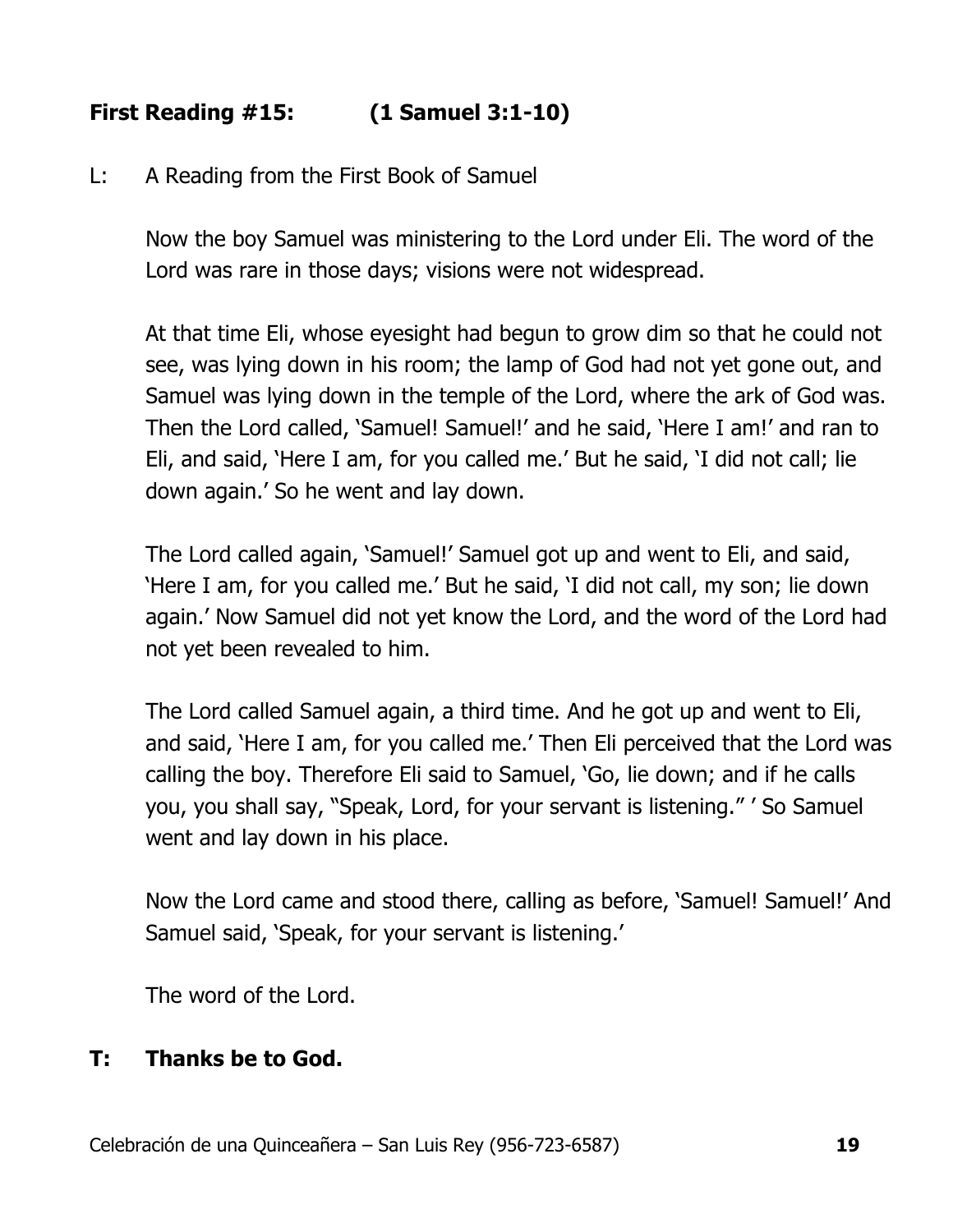# **Primera Lectura #16: (1 Samuel 3:1-10)**

L: Lectura del libro del primer libro de Samuel:

En los tiempos en que el joven Samuel servía al Señor a las ordenes de Elí, la palabra de Dios se dejaba oír raras veces y no eran frecuentes las visiones.

Los ojos de Elí se habían debilitado y ya casi no podía ver. Una noche, cuando aún no se había apagado la lámpara del Señor, estando Elí acostado en su habitación y Samuel en la suya, dentro del santuario donde se encontraba el arca de Dios, el Señor llamó a Samuel y éste respondió: "Aquí estoy". Fue corriendo a donde estaba Elí y le dijo: "Aquí estoy. ¿Para qué me llamaste?" Respondió Elí: "Yo no te he llamado. Vuelve a acostarte". Samuel se fue a acostar. Volvió el Señor a llamarlo y él se levantó, fue a donde estaba Elí y le dijo: "Aquí estoy. ¿Para que me llamaste?" Respondió Elí: "No te he llamado, hijo mío. Vuelve a acostarte".

Aún no conocía Samuel al Señor, pues la palabra del Señor no le había sido revelada. Por tercera vez llamó el Señor a Samuel; éste se levantó, fue a donde estaba Elí y le dijo: "Aquí estoy. ¿Para que me llamaste?"

Entonces comprendió Elí que era el Señor quien llamaba al joven y dijo a Samuel: "Ve a acostarte, y si te llama alguien, responde: "Habla, Señor; tu siervo te escucha' ". Y Samuel se fue a acostar.

De nuevo el Señor se presentó y lo llamó como antes: "Samuel, Samuel". Este respondió" "Habla, Señor; tu siervo te escucha".

Palabra de Dios.

# **T: Te alabamos, Señor**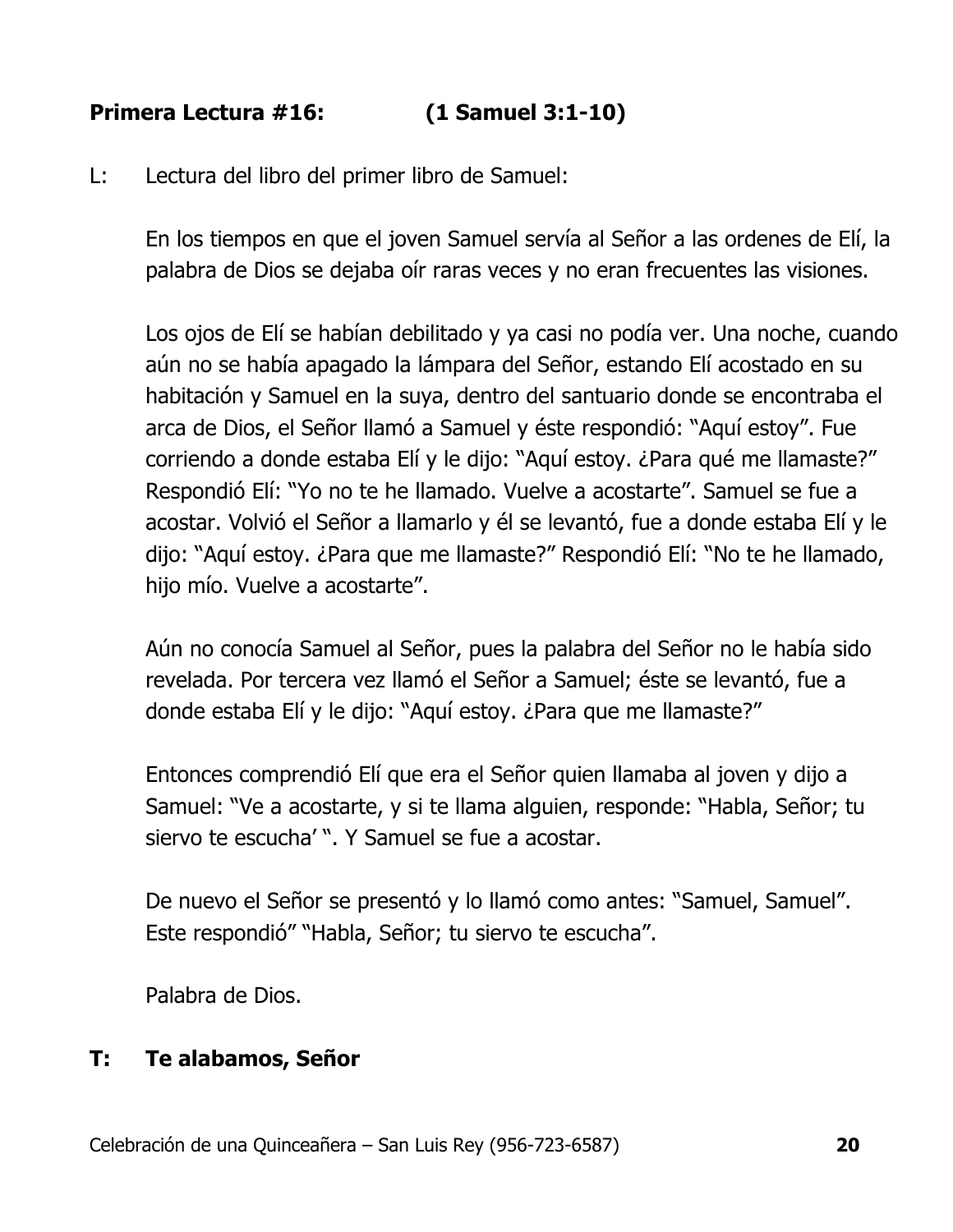# **First Reading #17: (1 Kings 8:55-61)**

L: A Reading from the First Book of Kings

He stood and blessed all the assembly of Israel with a loud voice:

Blessed be the Lord, who has given rest to his people Israel according to all that he promised; not one word has failed of all his good promise, which he spoke through his servant Moses. The Lord our God be with us, as he was with our ancestors; may he not leave us or abandon us, but incline our hearts to him, to walk in all his ways, and to keep his commandments, his statutes, and his ordinances, which he commanded our ancestors.

Let these words of mine, with which I pleaded before the Lord, be near to the Lord our God day and night, and may he maintain the cause of his servant and the cause of his people Israel, as each day requires; so that all the peoples of the earth may know that the Lord is God; there is no other. Therefore devote yourselves completely to the Lord our God, walking in his statutes and keeping his commandments, as at this day.

The word of the Lord.

# **T: Thanks be to God.**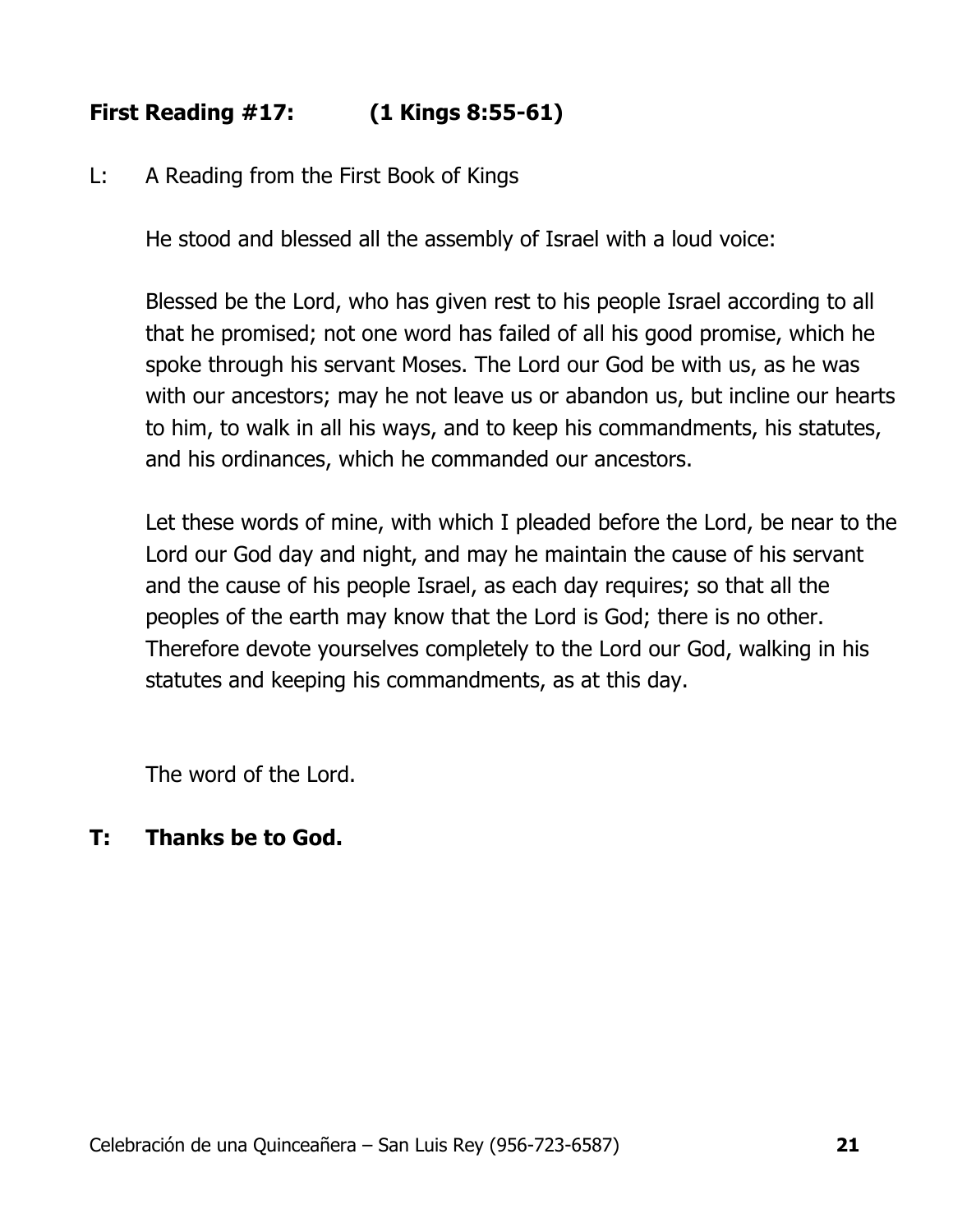# **Primera Lectura #18: (1 Keyes 8:55-61)**

L: Lectura del libro del primer libro de los Reyes:

Salomón, puesto en pie, bendijo en voz alta a toda la asamblea israelita, diciendo:

¡Bendito sea el Señor, que ha dado el descanso a su pueblo, Israel, conforme a sus promesas! No ha fallado ni una sola de las promesas que nos hizo por medio de su siervo Moisés.

Que el Señor, nuestro Dios, esté con nosotros, como estuvo con nuestros padres; que no nos abandone ni nos rechace.

Que incline hacia él nuestro corazón, para que sigamos todos sus caminos y guardemos los preceptos, mandatos y decretos que dio a nuestros padres.

Que las palabras de esta súplica hecha ante el Señor permanezcan junto al Señor, nuestro Dios, día y noche, para que haga justicia a su siervo y a su pueblo, Israel, según la necesidad de cada día.

Así sabrán todas las naciones del mundo que el Señor es el Dios verdadero, y no hay otro; y el corazón de ustedes será totalmente del Señor, nuestro Dios, siguiendo sus preceptos y guardando sus mandamientos, como hacen hoy.

Palabra de Dios.

# **T: Te alabamos, Señor**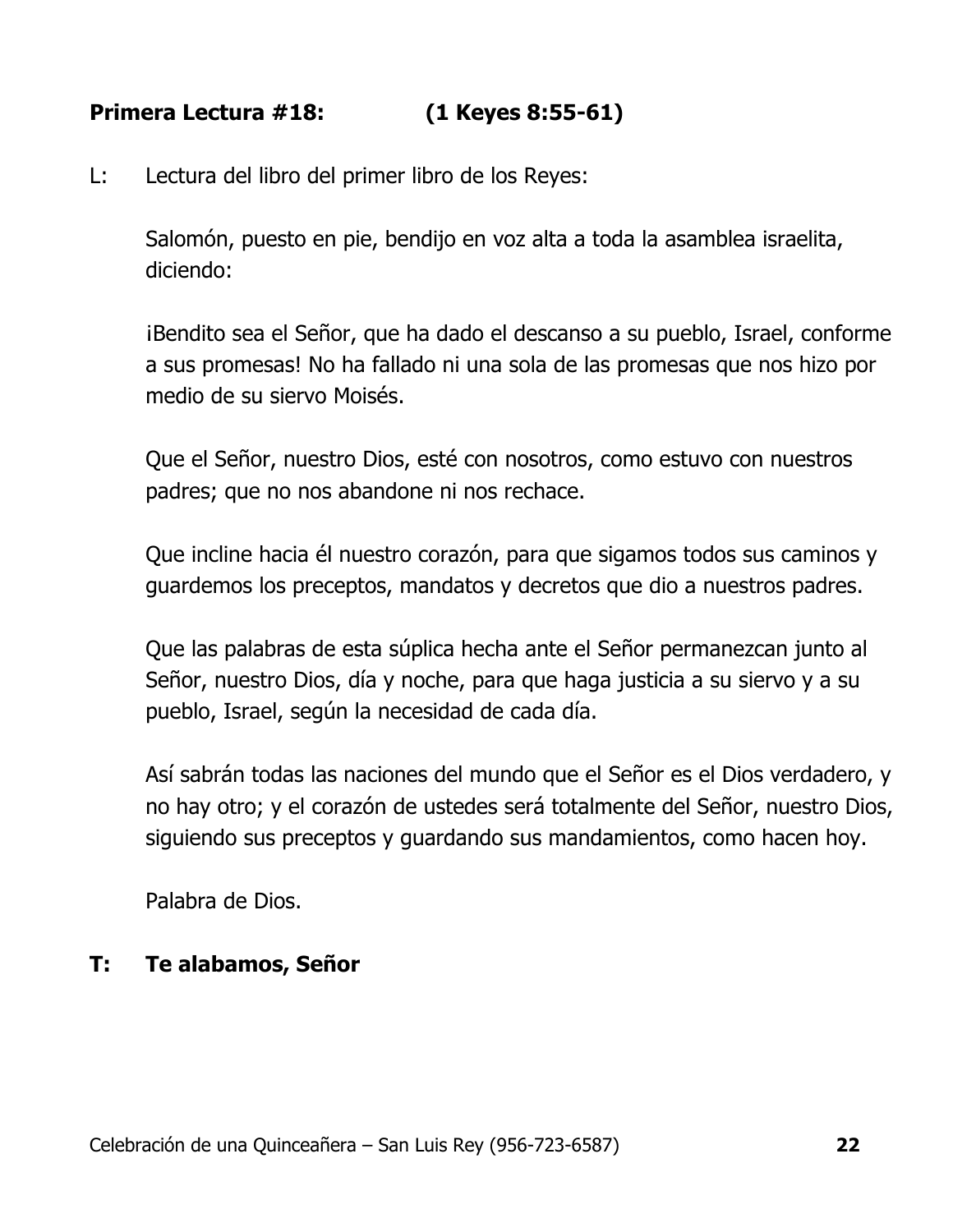# **First Reading #19: (Zephaniah 3:14-17)**

L: A Reading from the Book of the Prophet Zephaniah

Sing aloud, O daughter Zion; shout, O Israel! Rejoice and exult with all your heart, O daughter Jerusalem!

The Lord has taken away the judgments against you, he has turned away your enemies. The king of Israel, the Lord, is in your midst; you shall fear disaster no more. On that day it shall be said to Jerusalem: Do not fear, O Zion; do not let your hands grow weak. The Lord, your God, is in your midst, a warrior who gives victory; he will rejoice over you with gladness, he will renew you in his love; he will exult over you with loud singing.

The word of the Lord.

#### **T: Thanks be to God.**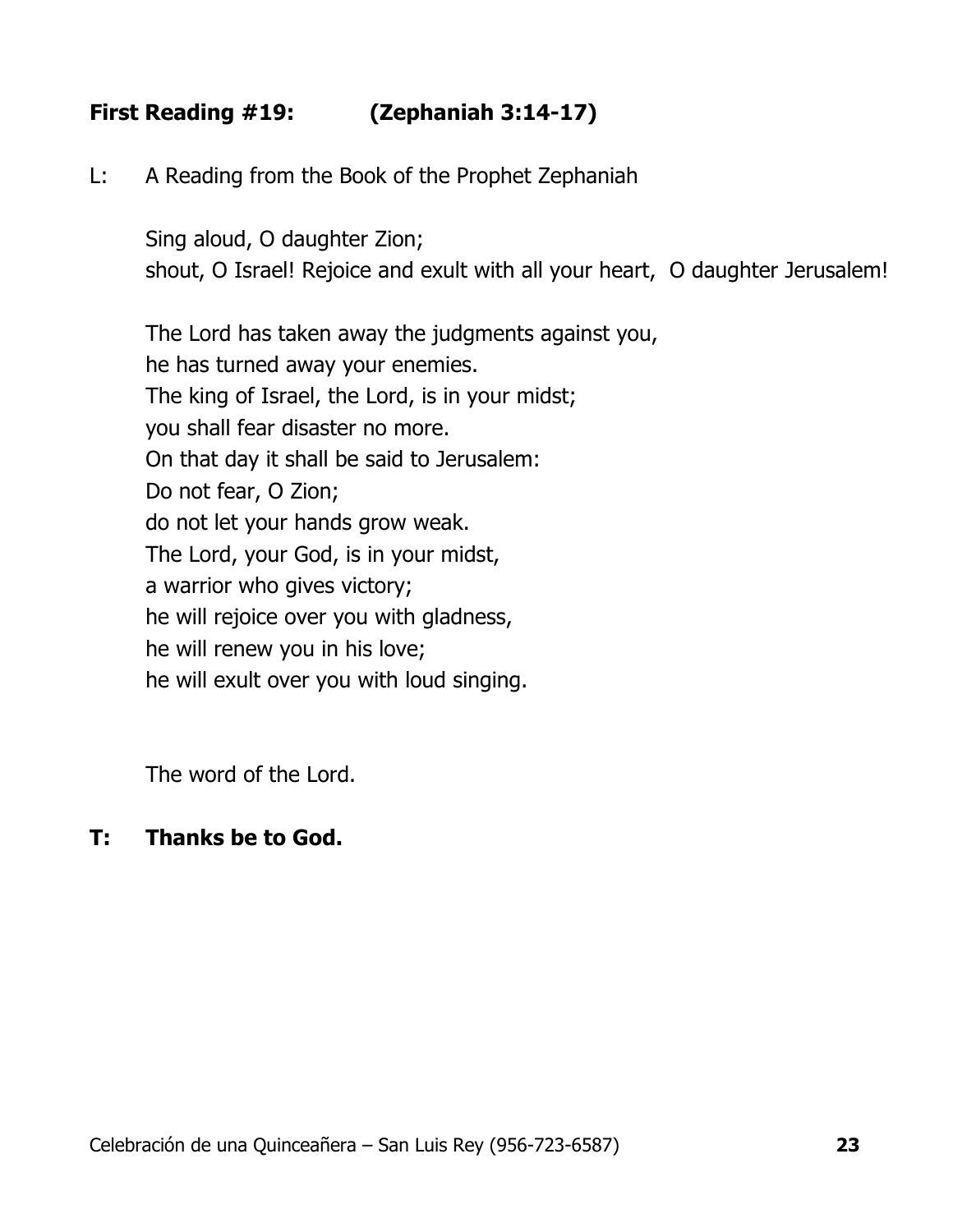# **Primera Lectura #20: (Sofonías 3:14-17)**

L: Lectura del libro del profeta Sofonías:

iGrita, ciudad de Sión; lanza vítores, Israel; festéjalo exultante, Jerusalén capital!

Que el Señor ha expulsado a los tiranos, ha echado a tus enemigos; el Señor dentro de ti es el rey de Israel y ya no temerás nada malo. Aquel día dirán a Jerusalén: No temas, Sión, no te acobardes; el Señor, tu Dios, es dentro de ti un soldado victorioso que goza y se alegra contigo, renovando su amor, se llena de júbilo por ti, como en día de fiesta. Apártate de ti la desgracia y la vergüenza que pesa sobre ti: entonces yo mismo trataré con tus opresores, salvaré a los inválidos, reunirá a los dispersos, les daré fama y renombre en la tierra donde ahora los desprecian.

Palabra de Dios.

#### **T: Te alabamos, Señor**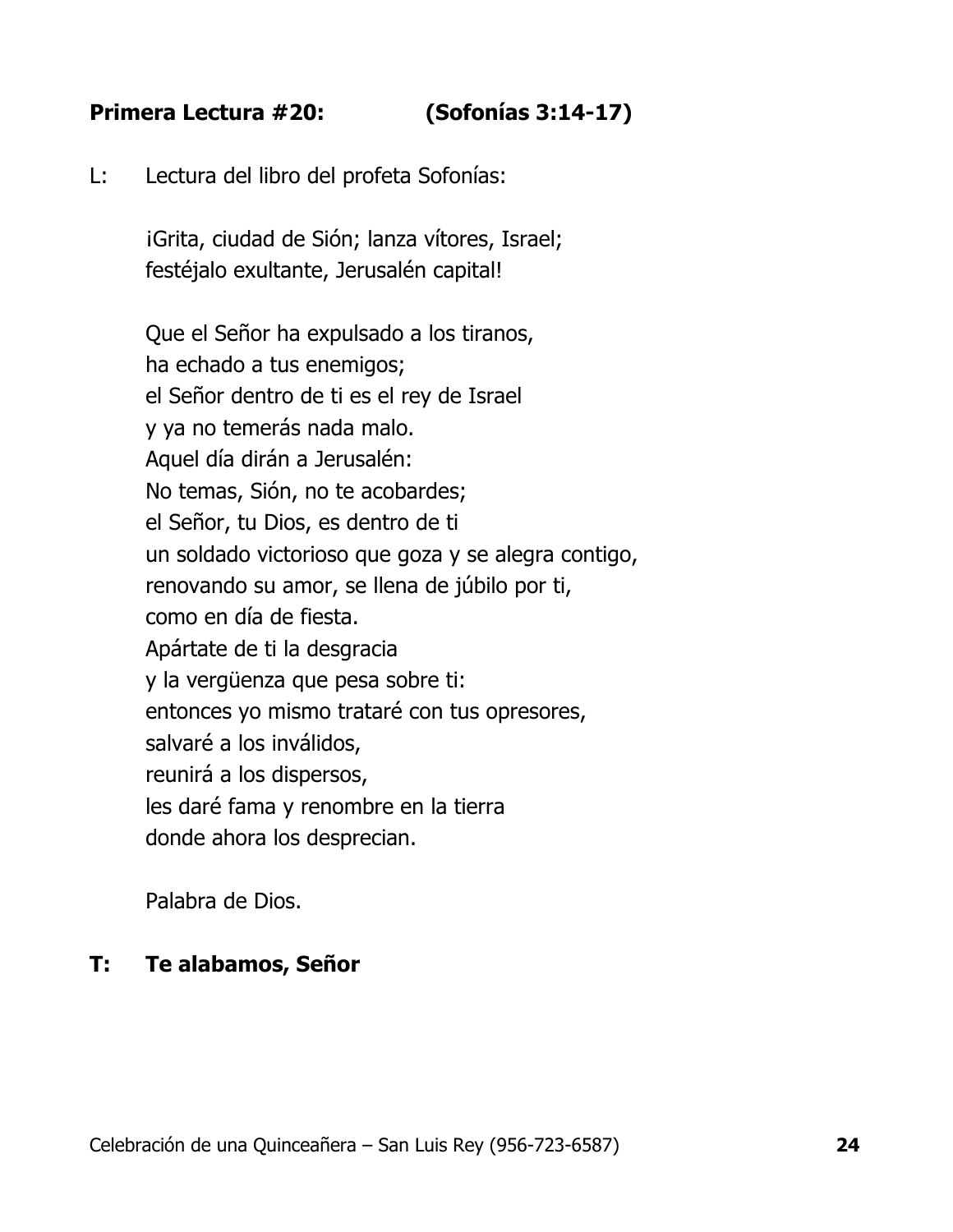**Responsorial Psalm #1 (Psalm 24)**

# **Teach me your ways, O Lord.**

#### All: **Teach me your ways, O Lord.**

Your ways, O Lord, make known to me; teach me your paths, Guide me in your truth and teach me, for you are God my savior, and for you I wait all the day

#### **Teach me your ways, O Lord.**

Remember that your compassion, O Lord, and your kindness are from of old. The sins of my youth and my frailties remember not; in your kindness remember me, because of your goodness, O Lord

#### **Teach me your ways, O Lord.**

Good and upright is the Lord; thus he shows sinners the way. He guides the humble to justice, he teaches the humble his way.

# **Teach me your ways, O Lord.**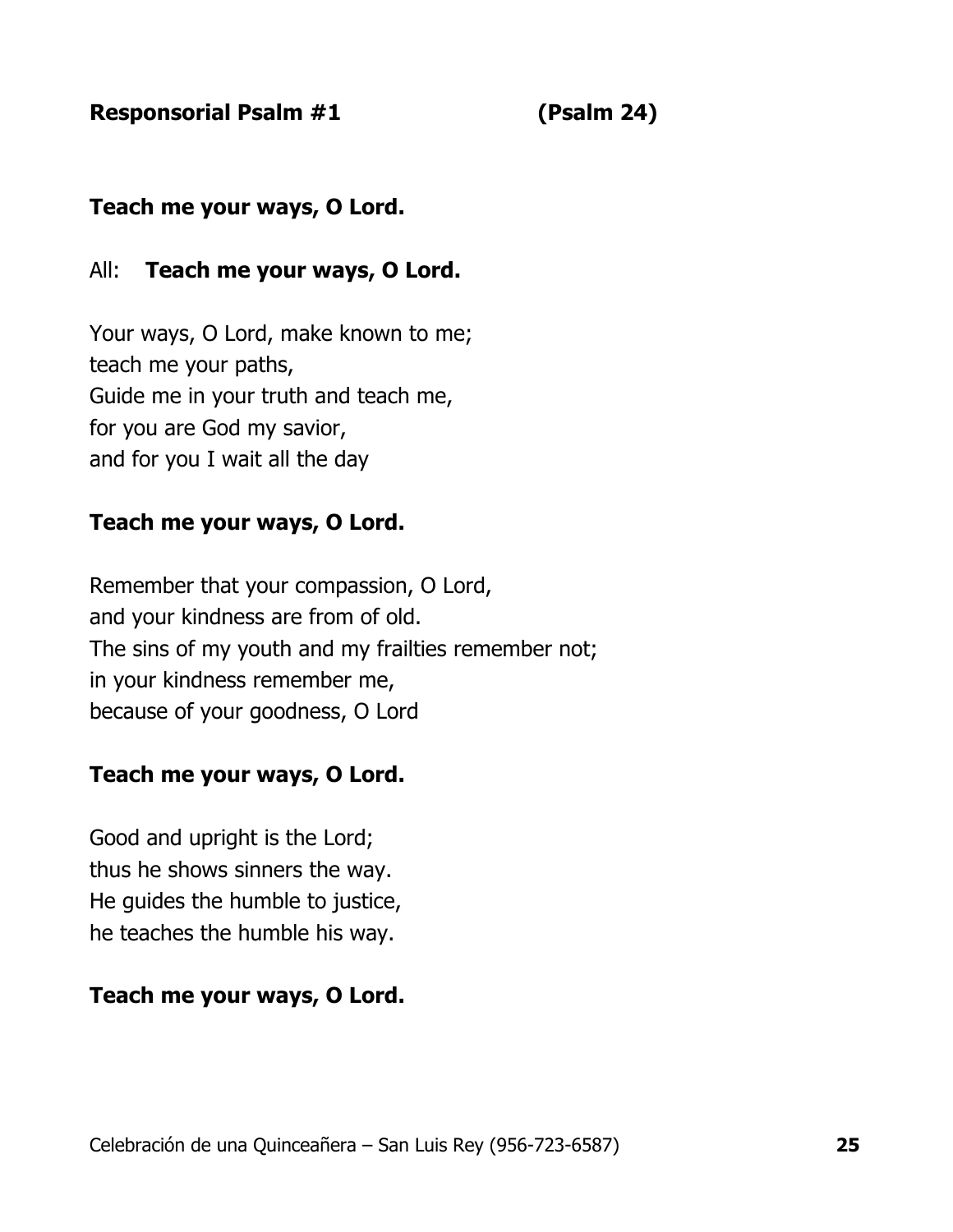**Salmo responsorial #2 (Salmo 24)**

# **Señor, enséñame tus caminos.**

#### Todos: **Señor, enséñame tus caminos.**

Señor, enséñame tus caminos, instrúyeme en tus sendas, haz que camine con lealtad; enséñame, porque tú eres mi Dios y Salvador.

#### **Señor, enséñame tus caminos,**

Acuérdate, Señor, que son eternos tu amor y tu ternura. Según ese amor y esa ternura, acuérdate de nosotros.

#### **Señor, enséñame tus caminos,**

El Señor es bueno y es recto, y enseña el camino a los pecadores: hace caminar a los humildes con rectitud, enseña su camino a los humildes.

#### **Señor, enséñame tus caminos,**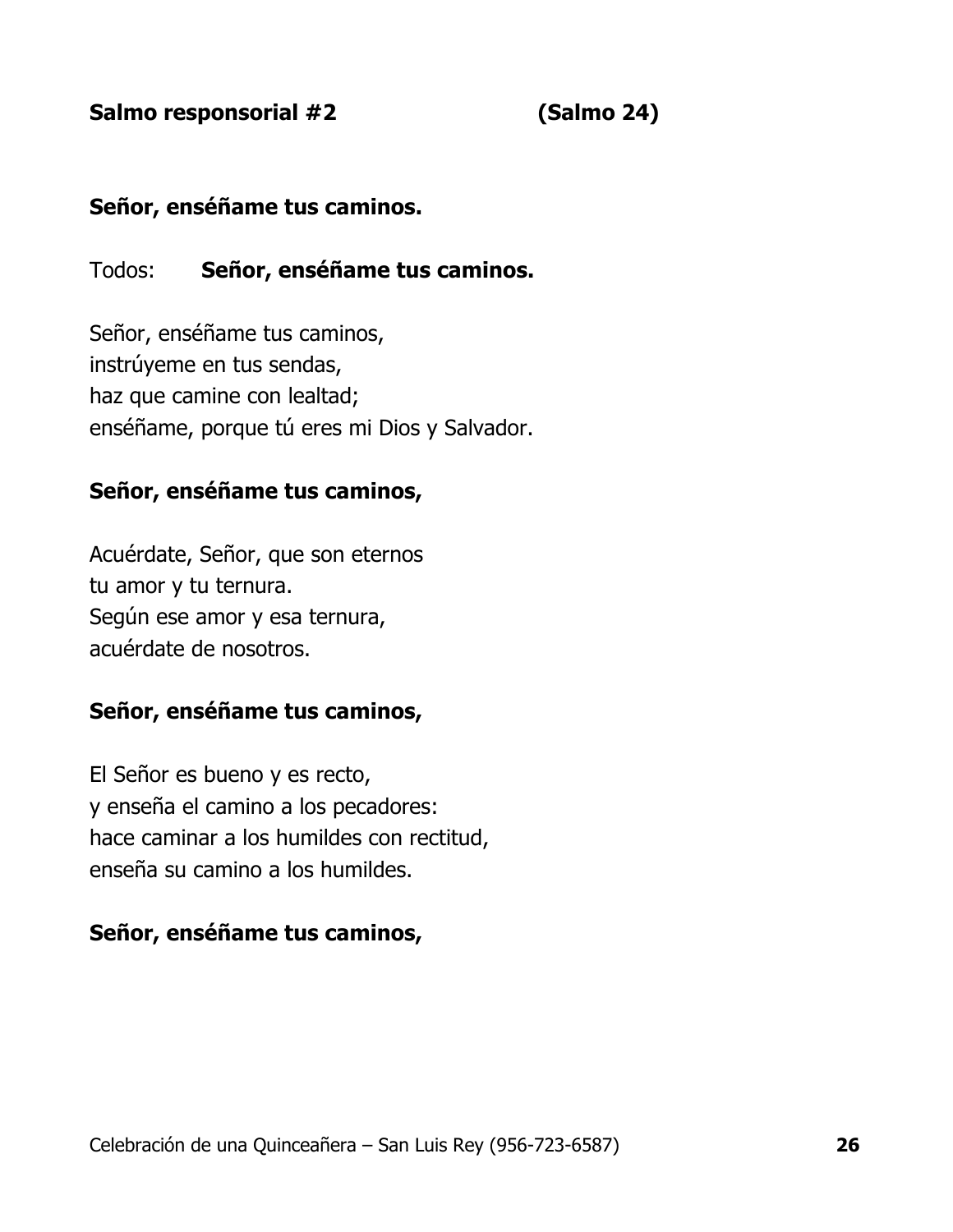#### **Guide me, Lord, along the everlasting way.**

#### All: **Guide me, Lord, along the everlasting way.**

O Lord, you have probed me and you know me; you know when I sit and when I stand; you understand my thoughts from afar. My journeys and my rest you scrutinize, with all my ways you are familiar.

#### **Guide me, Lord, along the everlasting way.**

Where can I go from your spirit? From your presence where can I flee? If I go up to the heavens, you are there; if I sink to the nether world, you are present there.

# **Guide me, Lord, along the everlasting way.**

If I take the wings of the dawn, if I settle at the farthest limits of the sea, Even there your hand shall guide me, and your right hand hold me fast.

#### **Guide me, Lord, along the everlasting way.**

Truly you have formed my inmost being; you knit me in my mother's womb. I give you thanks that I am fearfully, wonderfully made; wonderful are your works.

#### **Guide me, Lord, along the everlasting way.**

Celebración de una Quinceañera – San Luis Rey (956-723-6587) **27**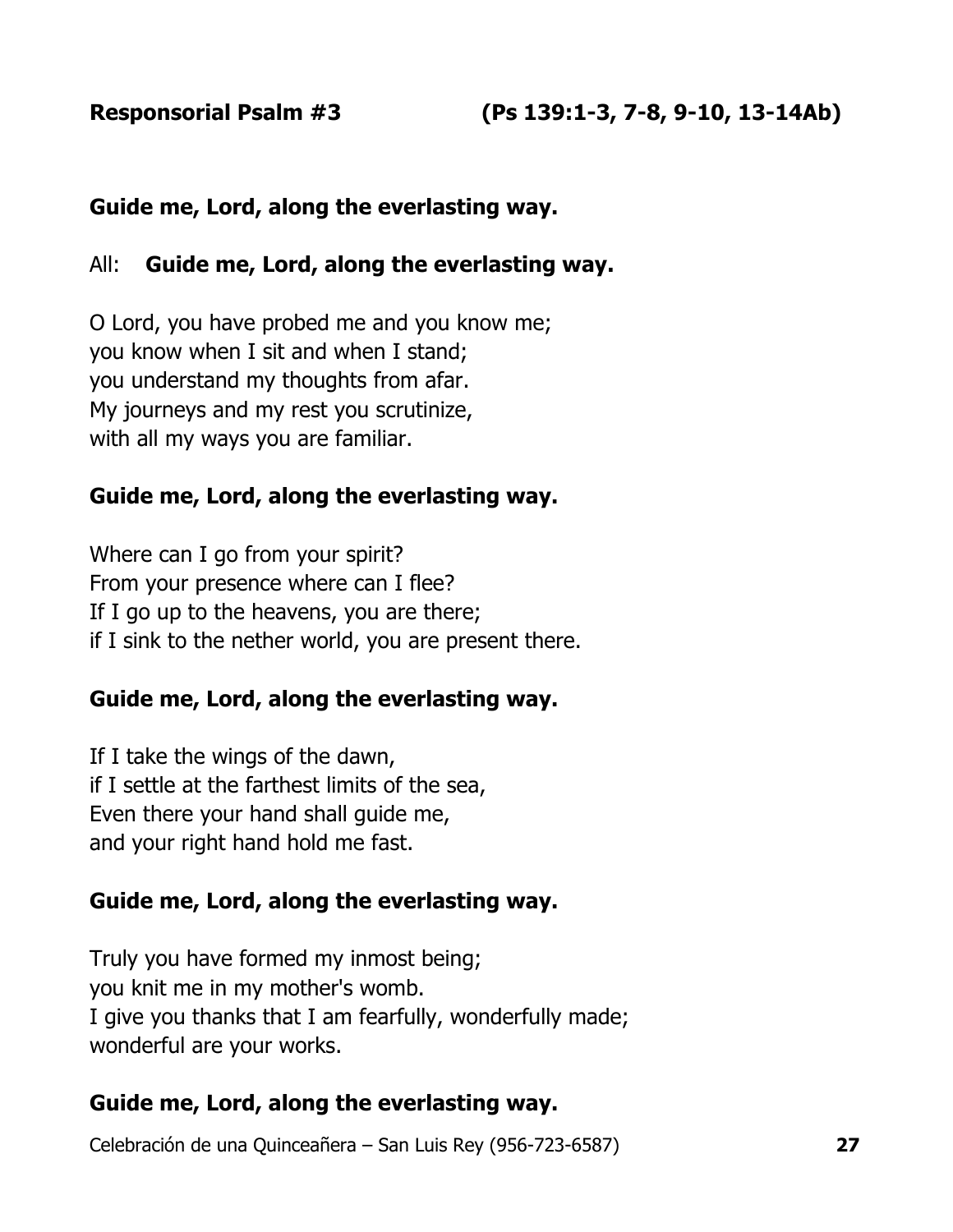# **Salmo responsorial #4 (Ps 138:1-3, 7-8, 9-10, 13-14Ab)**

#### **Condúcenos, Señor, por tu camino.**

#### Todos: **Condúcenos, Señor, por tu camino.**

Tu me conoces, Señor, profundamente: tú conoces cuándo me siento y me levanto, desde lejos sabes mis pensamientos, tú observas mi camino y mi descanso, todas mis sendas te son familiares.

#### **Condúcenos, Señor, por tu camino**

¿a dónde iré yo lejos de ti? ¿Dónde escaparé de tu mirada? Si subo hasta el cielo, allí estás tú; si bajo al abismo, allí te encuentras.

#### **Condúcenos, Señor, por tu camino**

Si voy en alas de la aurora o me alejo hasta el extremo del mar, también allí tu mano me conduce y tu diestra me sostiene.

#### **Condúcenos, Señor, por tu camino**

Tú formaste mis entrañas, me tejiste en el seno materno. Te doy gracias por tan grandes maravillas; soy un prodigio y tus obras son prodigiosas.

#### **Condúcenos, Señor, por tu camino**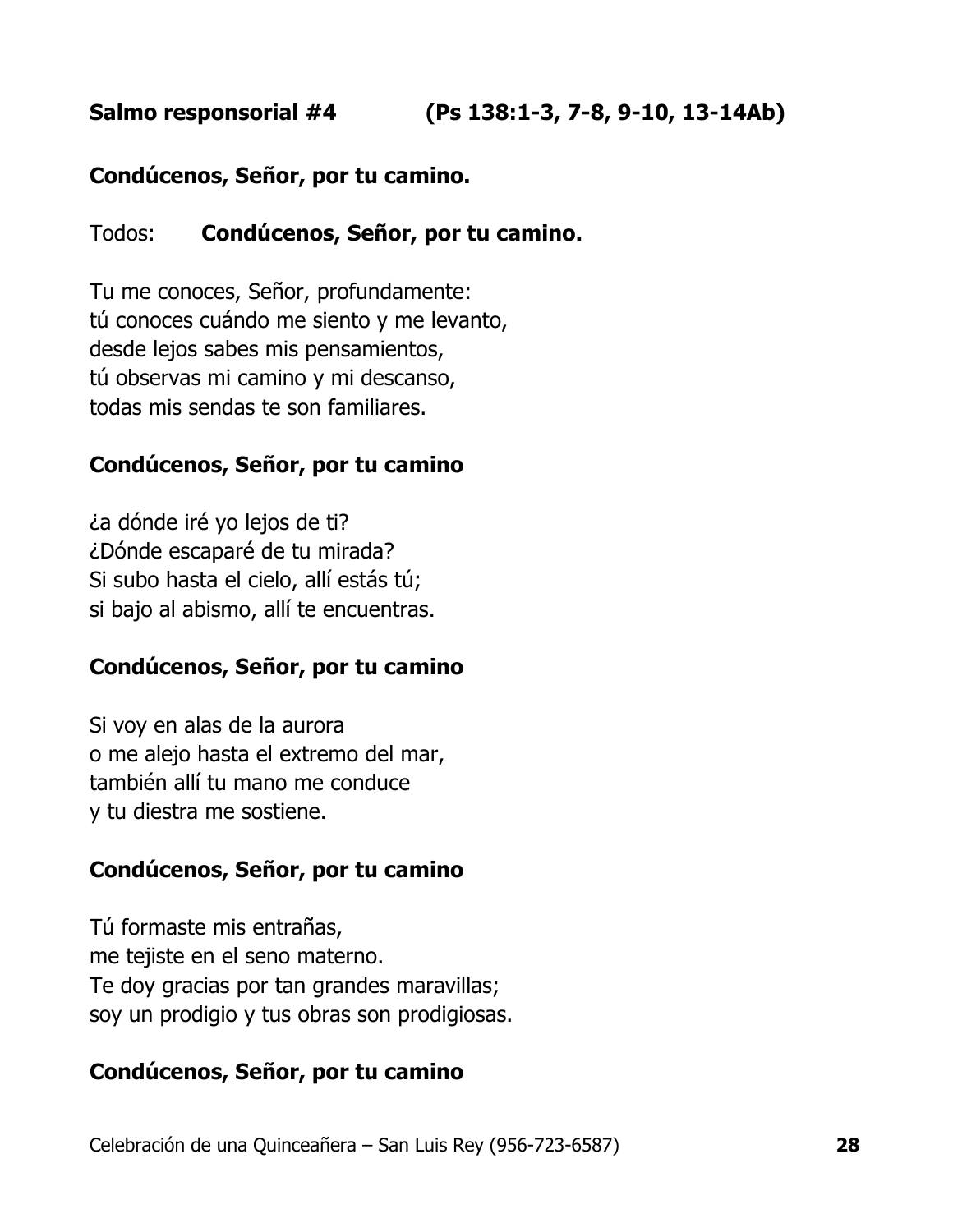**Responsorial Psalm #5 (Ps 111:1B-2, 3-4, 5-6)** 

#### **The Lord will remember his covenant for ever.**

#### All: **The Lord will remember his covenant for ever.**

I will give thanks to the Lord with all my heart in the company and assembly of the just. Great are the works of the Lord, exquisite in all their delights.

#### **The Lord will remember his covenant for ever.**

Majesty and glory are his work, and his justice endures forever. He has won renown for his wondrous deeds; gracious and merciful is the Lord.

#### **The Lord will remember his covenant for ever.**

He has given food to those who fear him; he will forever be mindful of his covenant. He has made known to his people the power of his works, giving them the inheritance of the nations.

#### **The Lord will remember his covenant for ever.**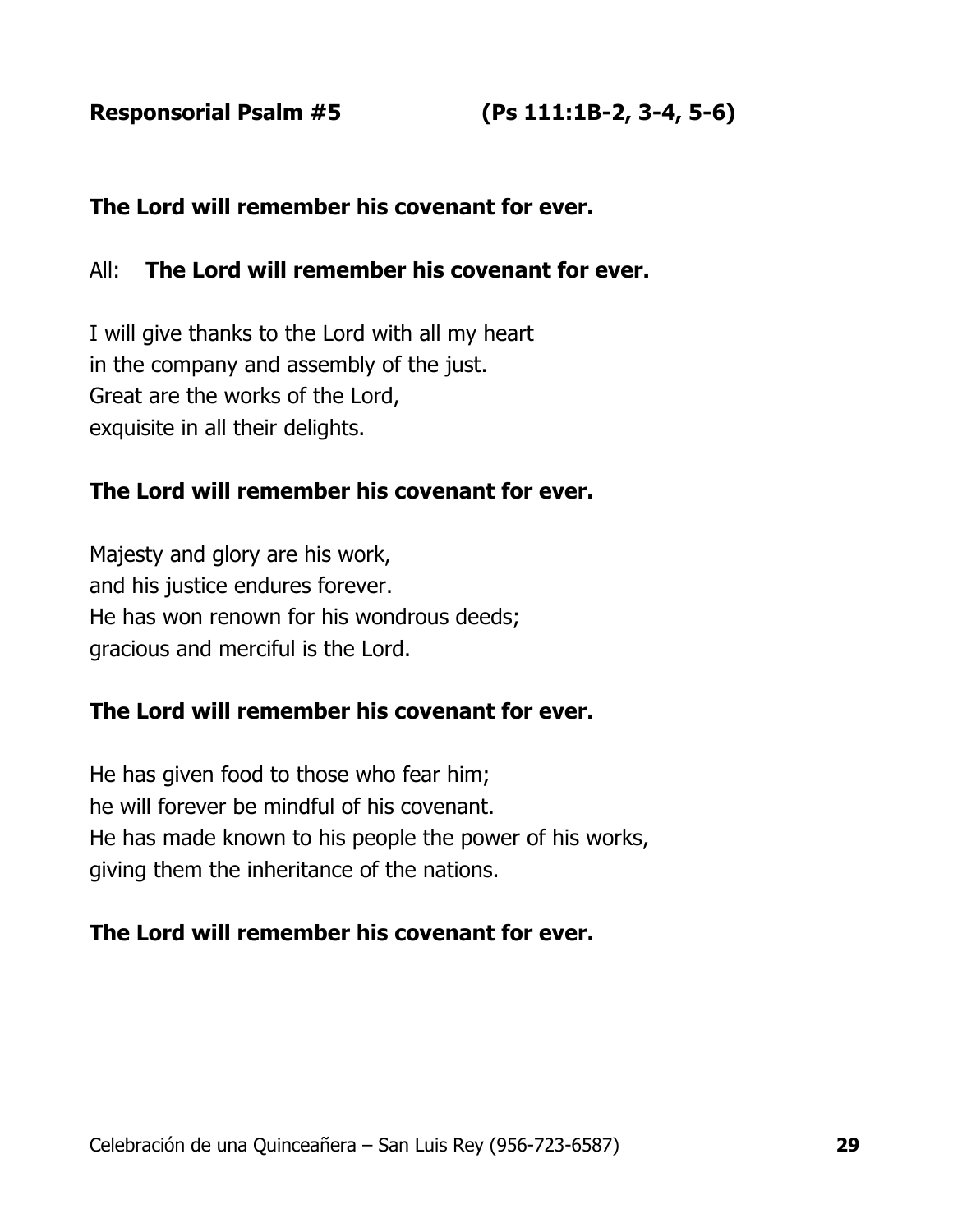**Salmo responsorial #6 (Ps 110:1B-2, 3-4, 5-6)**

#### **Alabemos a Dios de todo corazón.**

#### Todos: **Alabemos a Dios de todo corazón.**

Quiero alabar a Dios, de corazón, en las reuniones de los justos. Grandiosas son las obras del Señor y para todo fiel, dignas de estudio.

#### **Alabemos a Dios de todo corazón.**

De majestad y gloria hablan sus obras y sus justicia dura para siempre. Ha hecho inolvidables sus prodigios. El Señor es piadoso y es clemente.

#### **Alabemos a Dios de todo corazón.**

Acordándose siempre de su alianza, él le da de comer al que lo teme. Al darle por herencia a las naciones, hizo ver a su pueblo sus poderes.

#### **Alabemos a Dios de todo corazón.**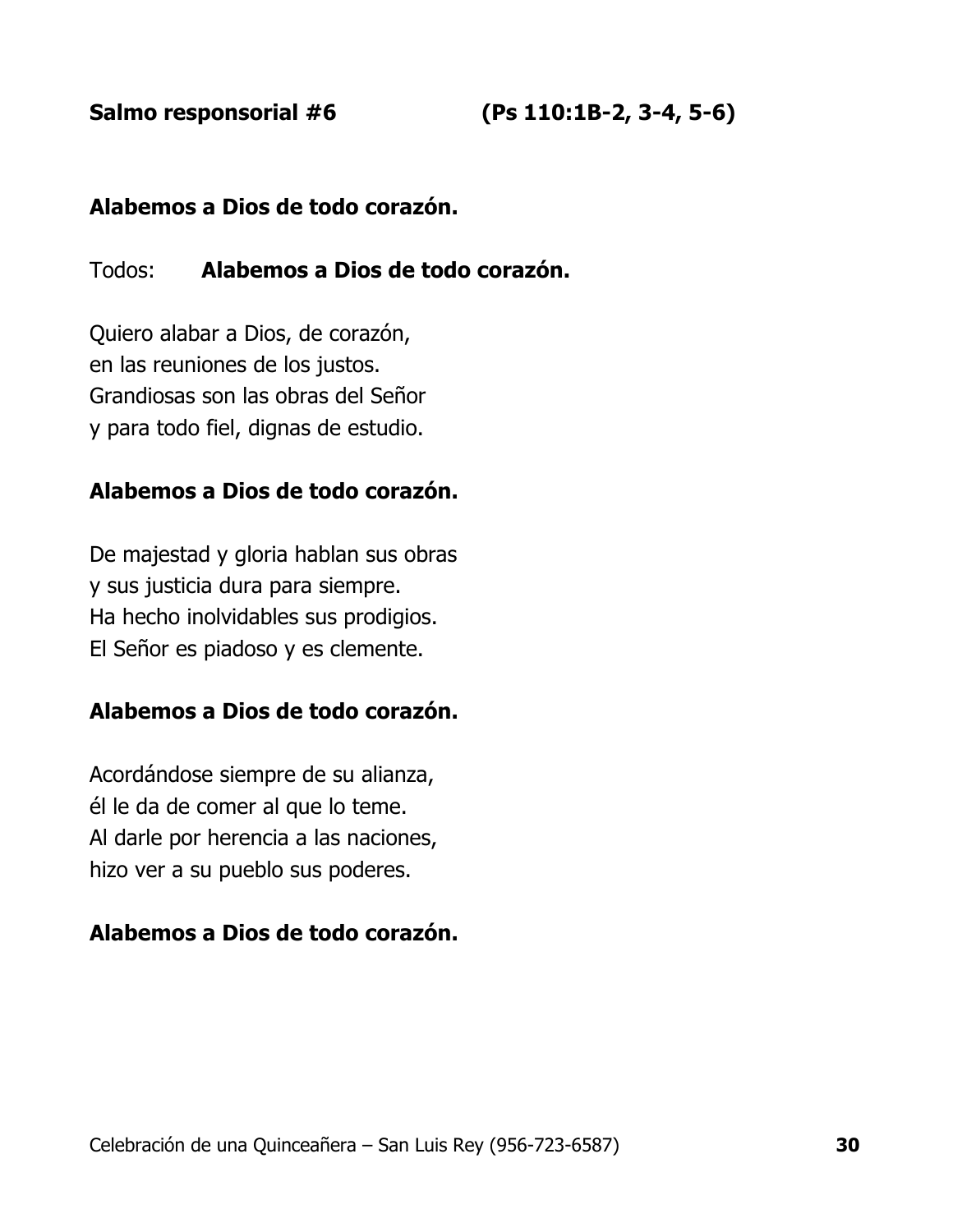#### **Blessed be the name of the Lord forever.**

#### All: **Blessed be the name of the Lord forever.**

Praise, you servants of the Lord, praise the name of the Lord. Blessed be the name of the Lord both now and forever.

#### **Blessed be the name of the Lord forever.**

From the rising to the setting of the sun is the name of the Lord to be praised. High above all nations is the Lord; above the heavens is his glory.

#### **Blessed be the name of the Lord forever.**

Who is like the Lord, our God, who looks upon the heavens and the earth below? He raises up the lowly from the dust; from the dunghill he lifts up the poor.

#### **Blessed be the name of the Lord forever.**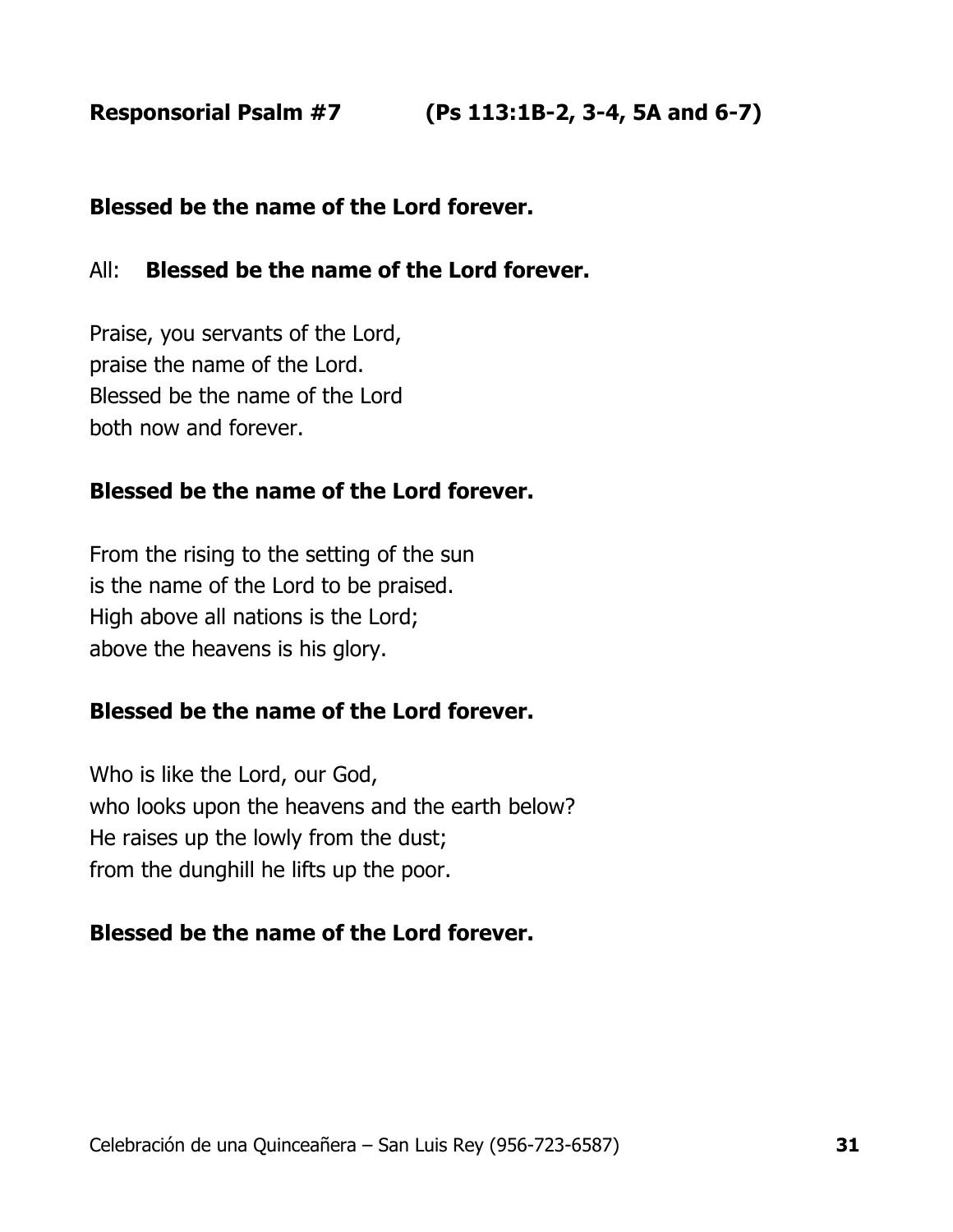#### **Bendito sea el Señor ahora y para siempre.**

#### Todos: **Bendito sea el Señor ahora y para siempre.**

Bendito sea el Señor alábenlo sus siervos. Bendito sea el Señor, desde ahora y para siempre.

#### **Bendito sea el Señor ahora y para siempre.**

Desde que sale el sol hasta su ocaso, alabado sea el nombre del Señor. Dios está sobre todas las naciones, su gloria, por encima de los cielos.

#### **Bendito sea el Señor ahora y para siempre.**

¿Quién hay como el Señor? ¿Quién iguala al Dios nuestro, que tiene en las alturas su morada, y sin embargo de esto, bajar se digna su mirada para ver tierra y cielo.

#### **Bendito sea el Señor ahora y para siempre.**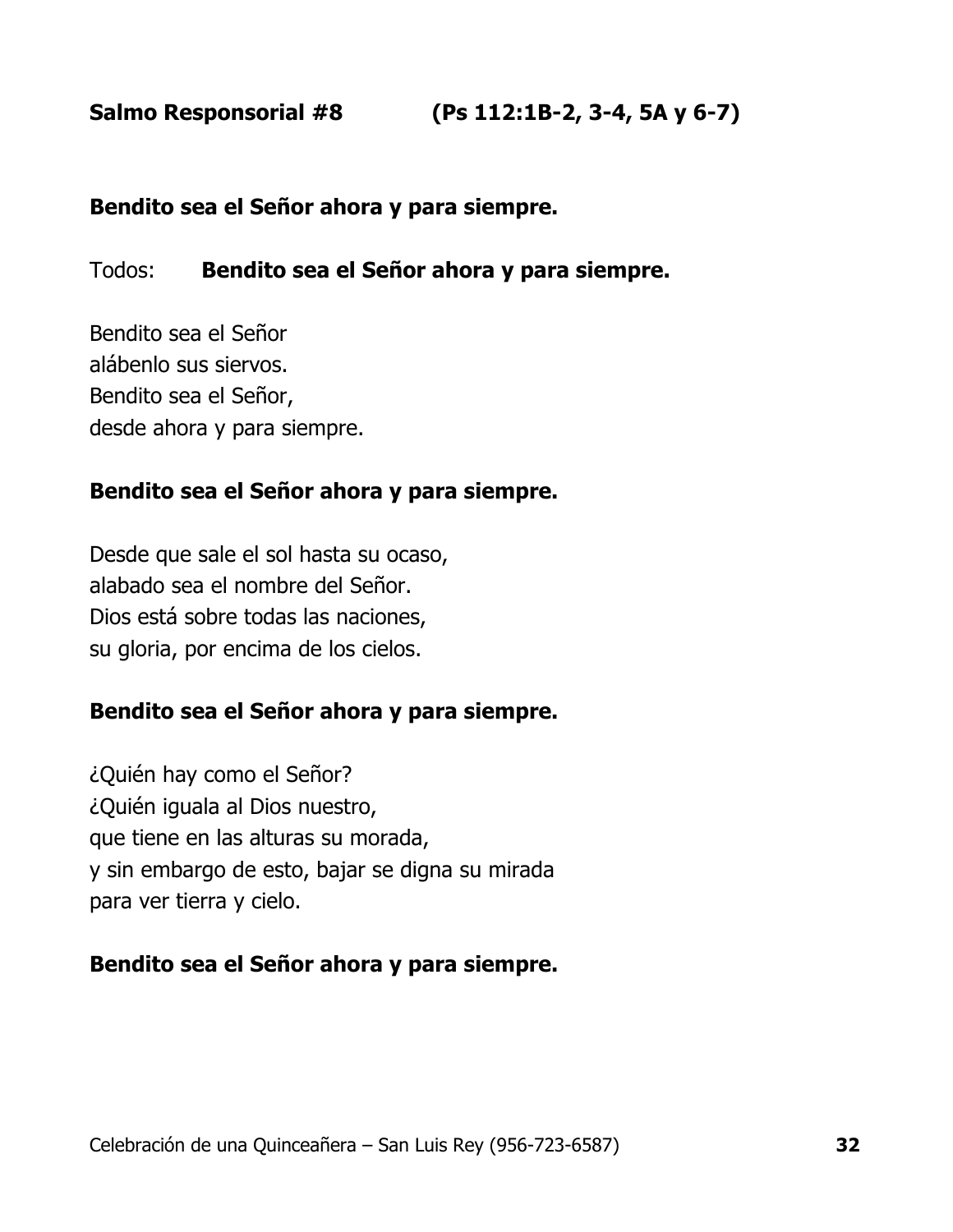**Responsorial Psalm #9 (Ps 1:1-2, 3, 4 and 6)**

# **Blessed are those who trust in the Lord.**

#### All: **Blessed are those who trust in the Lord.**

Blessed the man who follows not the counsel of the wicked Nor walks in the way of sinners, nor sits in the company of the insolent, But delights in the law of the Lord and meditates on his law day and night.

#### **Blessed are those who trust in the Lord.**

He is like a tree planted near running water, That yields its fruit in due season, and whose leaves never fade. Whatever he does, prospers.

# **Blessed are those who trust in the Lord.**

Not so the wicked, not so; they are like chaff which the wind drives away. For the Lord watches over the way of the just, but the way of the wicked vanishes.

# **Blessed are those who trust in the Lord.**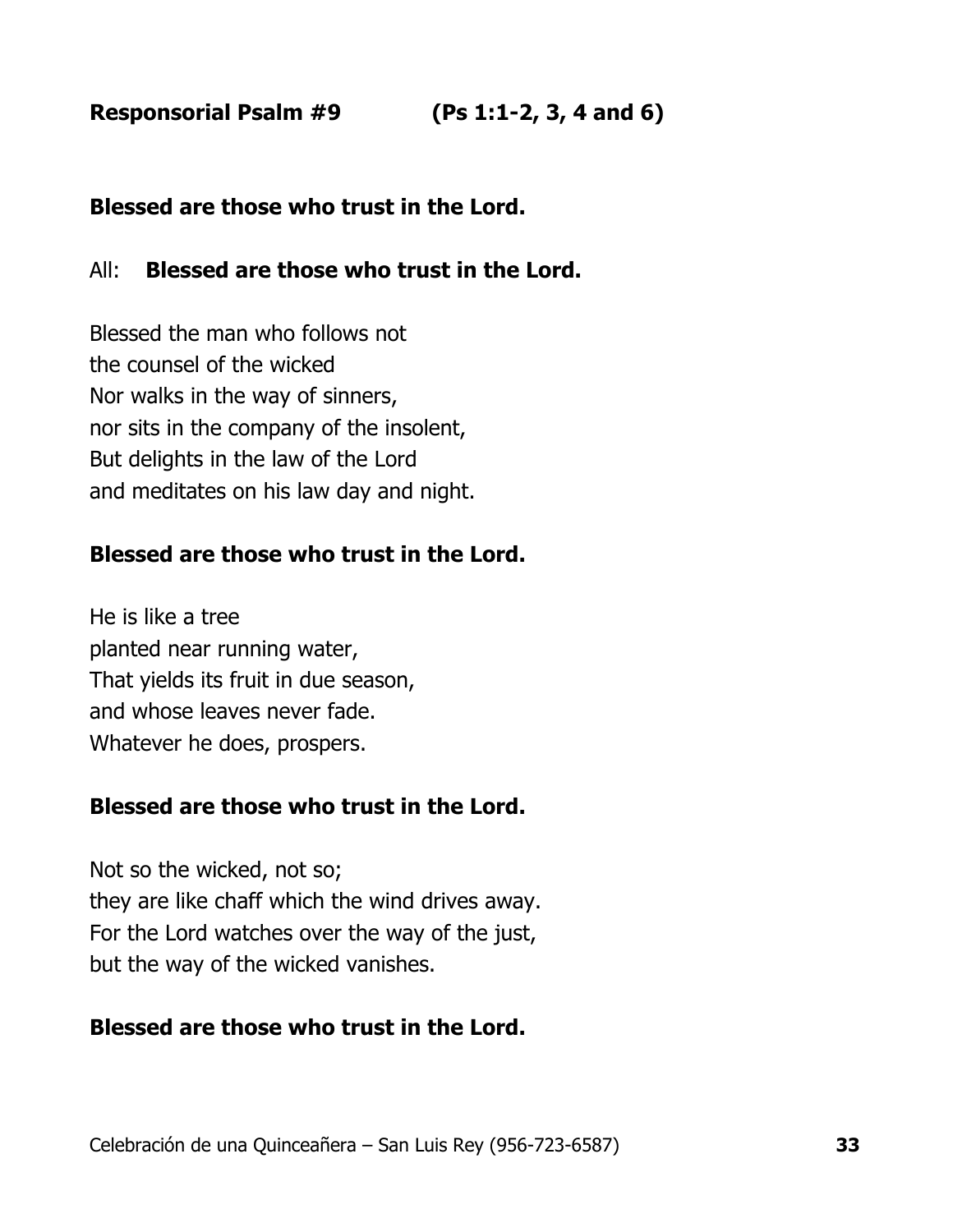**Salmo responsorial #10 (Ps 1:1-2, 3, 4 y 6)**

# **Dichoso quien confía en el Señor.**

# Todos: **Dichoso quien confía en el Señor.**

Dichoso aquel que no se guía por mundanos criterios, que no anda en malos pasos ni se burla del bueno, que ama la ley de Dios, y se goza en cumplir sus mandamientos.

#### **Dichoso quien confía en el Señor.**

Es como un árbol plantado junto al río, que da fruto a su tiempo, y nunca se marchita. En todo tendrá éxito.

# **Dichoso quien confía en el Señor.**

En cambio los malvados serán como la paja barrida por el viento. Porque el Señor protege el camino de justo y al malo sus caminos acaban por perderlo.

# **Dichoso quien confía en el Señor.**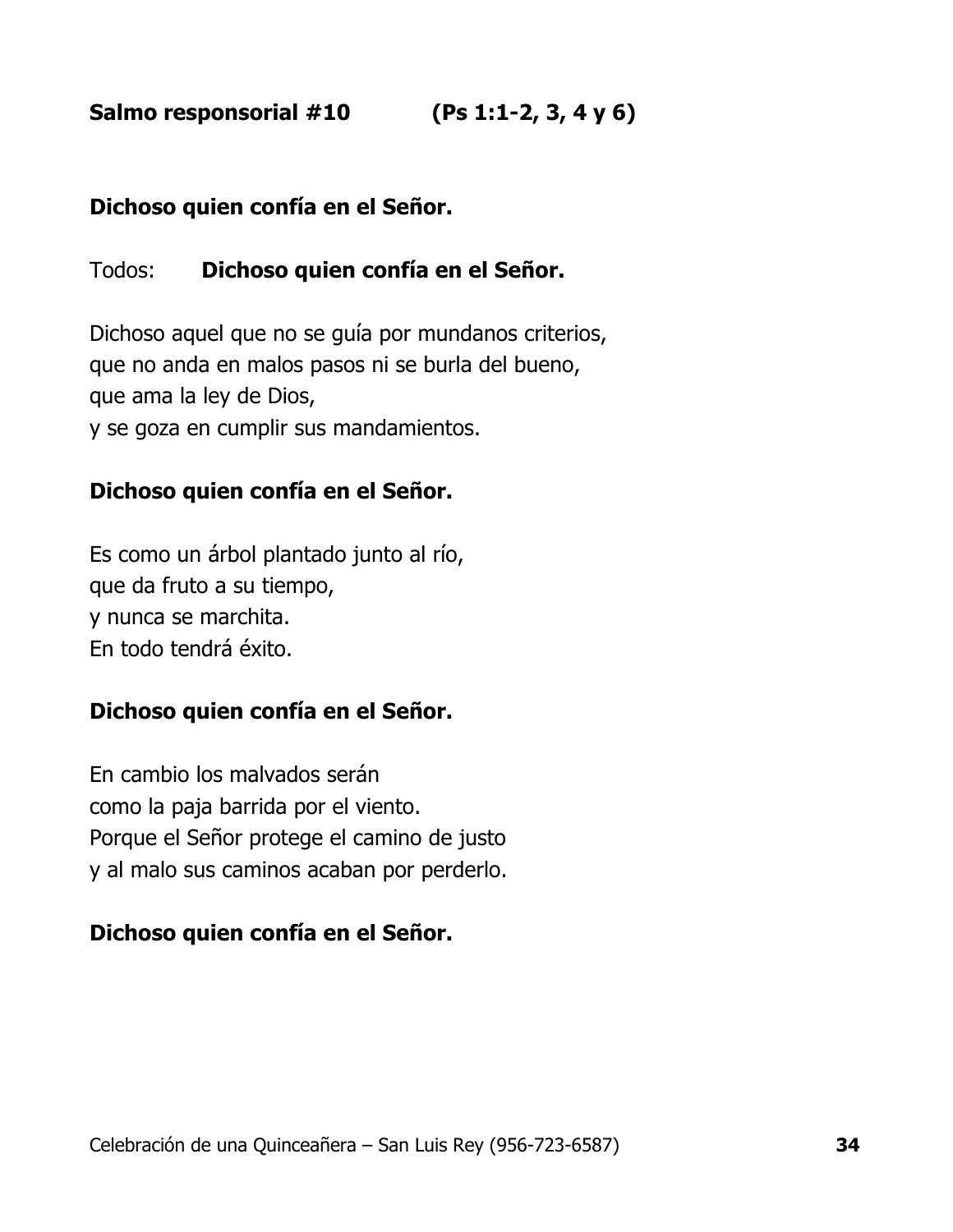**Responsorial Psalm #11 (Ps 33:1-2, 4-5, 12-13)**

# **Exult, you just, in the Lord.**

#### All: **Exult, you just, in the Lord.**

Exult, you just, in the Lord; praise from the upright is fitting. Give thanks to the Lord on the harp; with the ten stringed lyre chant his praises.

# **Exult, you just, in the Lord.**

For upright is the word of the Lord, and all his works are trustworthy. He loves justice and right; of the kindness of the Lord the earth is full.

#### **Exult, you just, in the Lord.**

Blessed the nation whose God is the Lord, the people he has chosen for his own inheritance. From heaven the Lord looks down; he sees all mankind.

#### **Exult, you just, in the Lord.**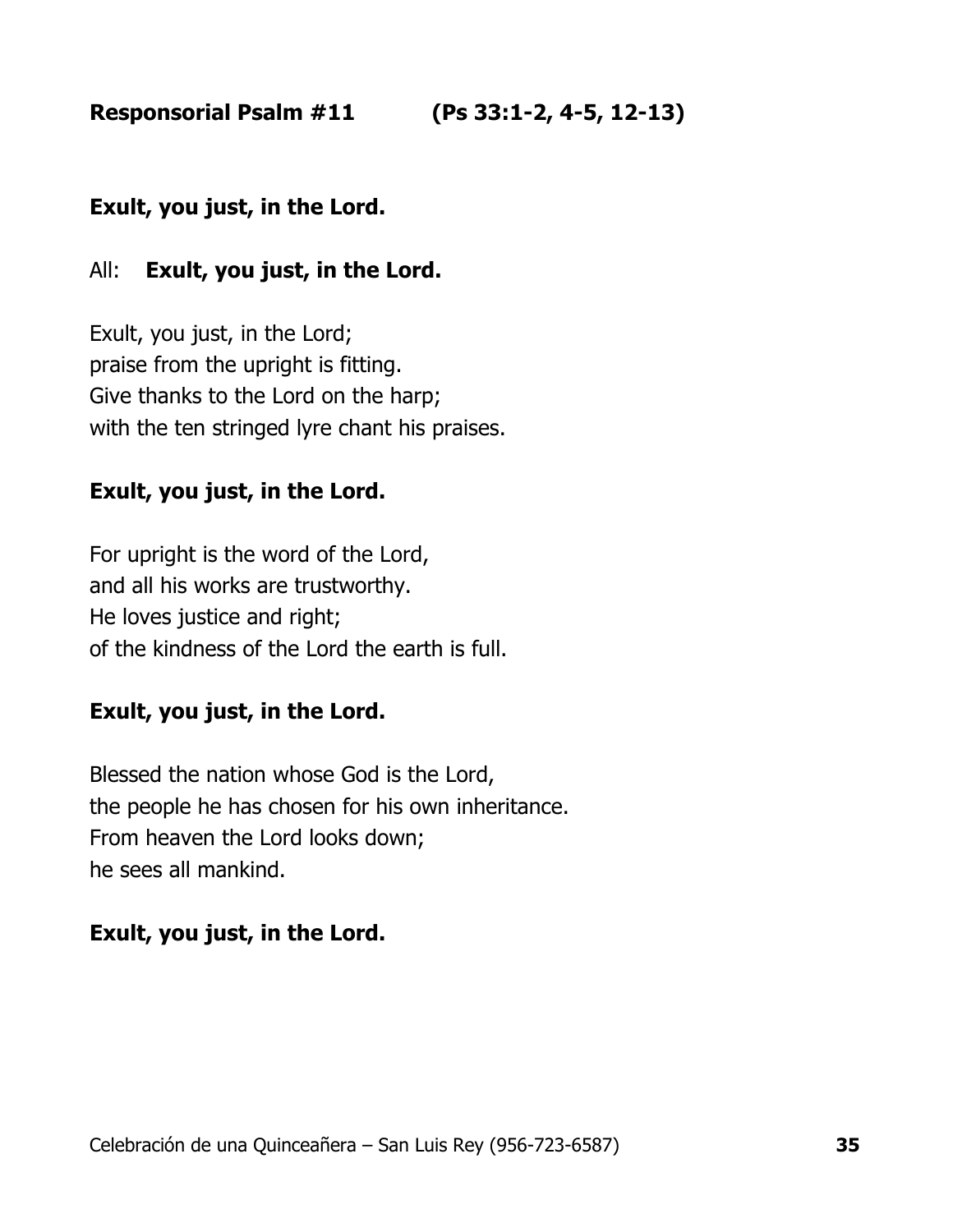**Salmo Responsorial #12 (Ps 32:1-2, 4-5, 12-13)**

#### **Alabemos al Señor con alegría.**

# Todos: **Alabemos al Señor con alegría.**

Que los justos aclamen al Señor; es propio de los justos alabarlo. Demos gracias a Dios al son del arpa, que la lira acompañe nuestros cantos.

# **Alabemos al Señor con alegría.**

Sincera es la palabra del Señor y todas sus acciones son leales. Él ama la justicia y el derecho, la tierra llena está de sus bondades.

#### **Alabemos al Señor con alegría.**

Feliz la nación cuyo Dios es el Señor, dichoso el pueblo que escogió por suyo. Desde el cielo el Señor atentamente, mira a todos los hombres.

# **Alabemos al Señor con alegría.**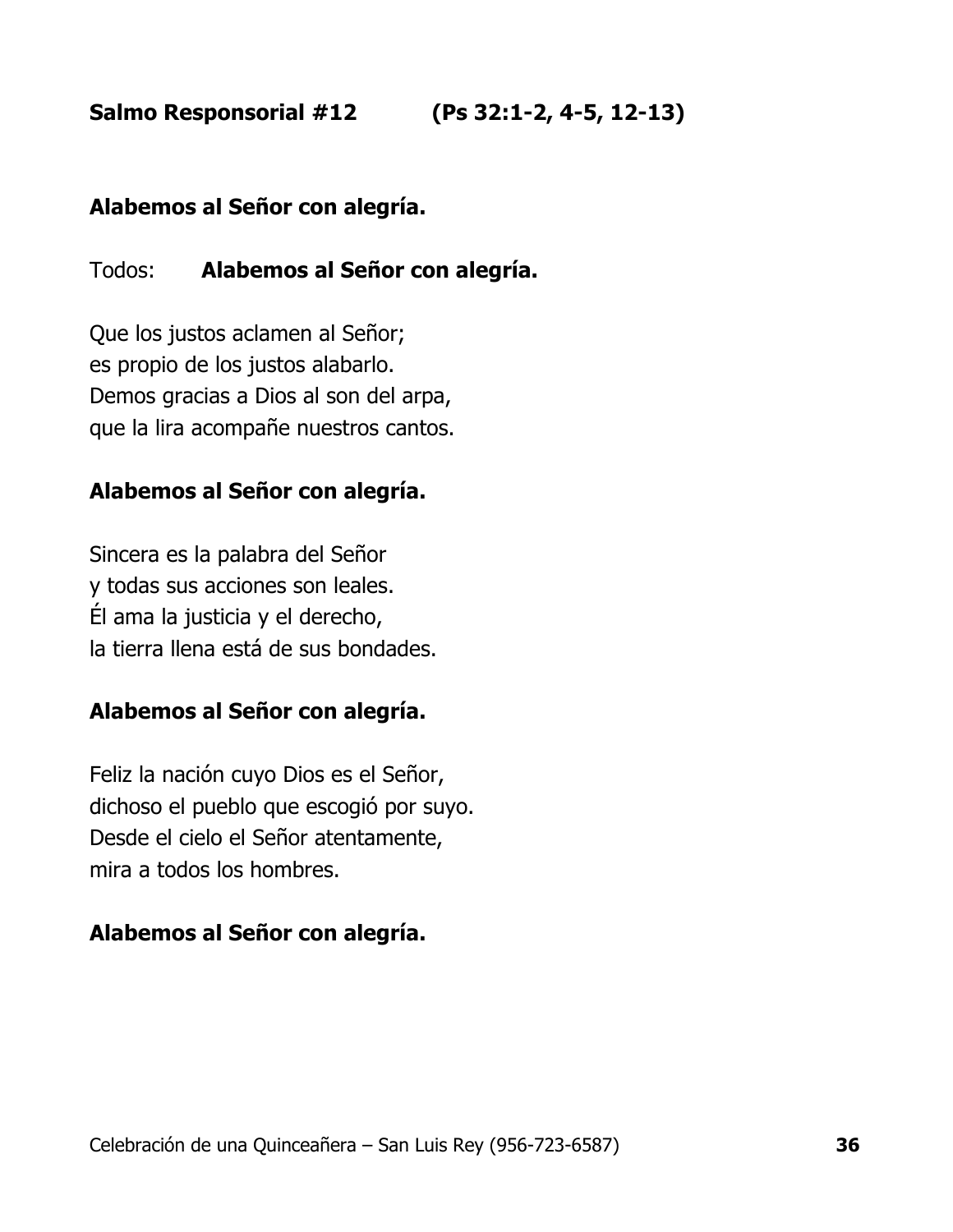**Responsorial Psalm #13 (Ps 67, 2-3. 5. 7-8)**

# **O God, let all the nations praise you.**

# All: **O God, let all the nations praise you.**

May God have pity on us and bless us; may he let his face shine upon us. So may your way be known upon earth; among all nations, your salvation.

# **O God, let all the nations praise you.**

May the nations be glad and exult because you rule the peoples in equity; the nations on the earth you guide.

# **O God, let all the nations praise you.**

The earth has yielded its fruits; God, our God, has blessed us. May God bless us, and may all the ends of the earth fear him.

# **O God, let all the nations praise you.**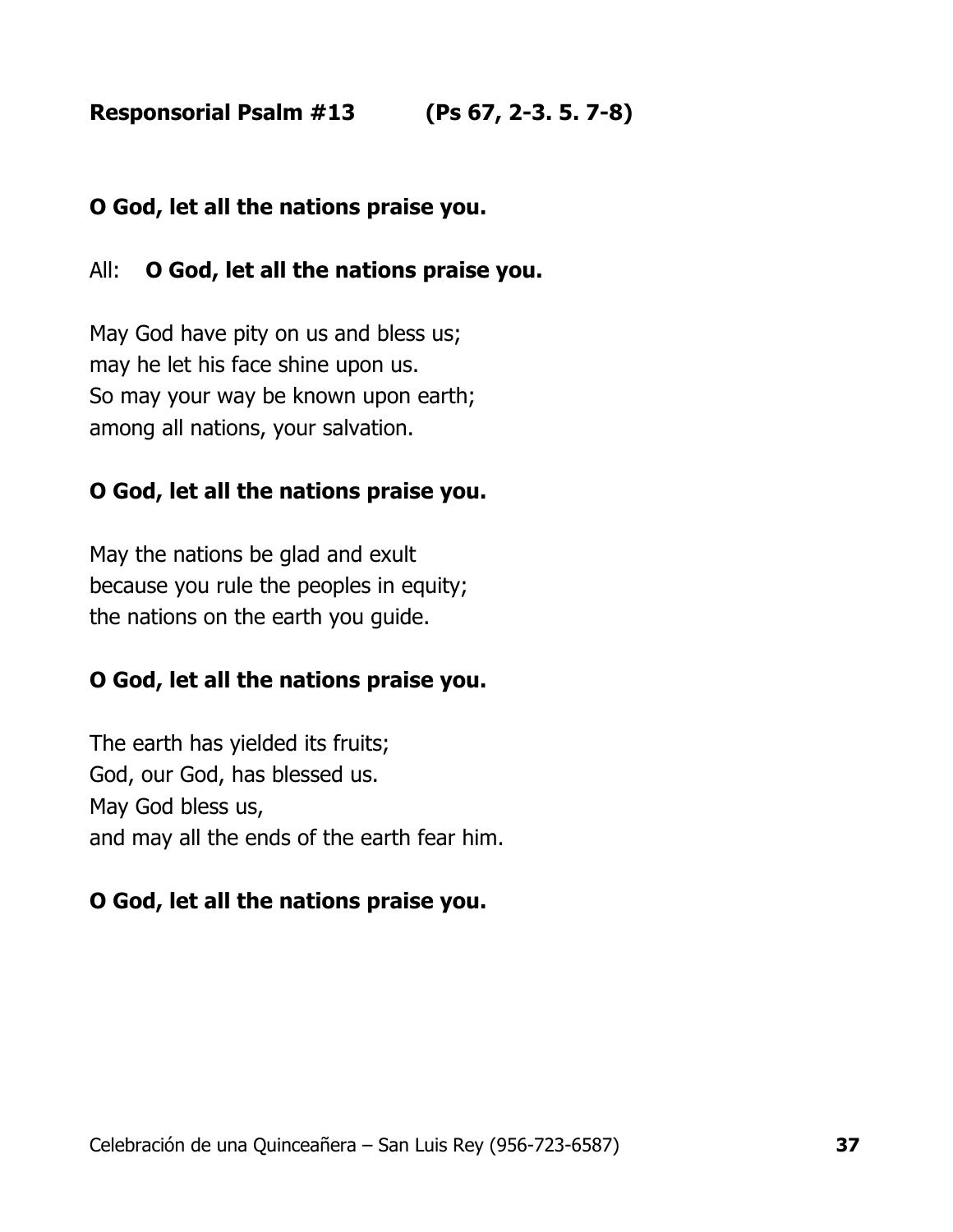# **Salmo Responsorial #14 (Ps 66)**

#### **Que todos los pueblos conozcan tu bondad.**

#### Todos: **Que todos los pueblos conozcan tu bondad.**

Ten piedad de nosotros y bendícenos; vuelve, Señor, tus ojos a nosotros. Que conozca la tierra tu bondad y los pueblos tu obra salvadora.

#### **Que todos los pueblos conozcan tu bondad.**

Las naciones con jubilo te canten, porque juzgas al mundo con justicia; con equidad tú juzgas a los pueblos y riges en la tierra a las naciones.

#### **Que todos los pueblos conozcan tu bondad.**

La tierra ha producido ya sus frutos, Dios nos ha bendecido. Que nos bendiga Dios y que le rinda honor el mundo entero.

#### **Que todos los pueblos conozcan tu bondad.**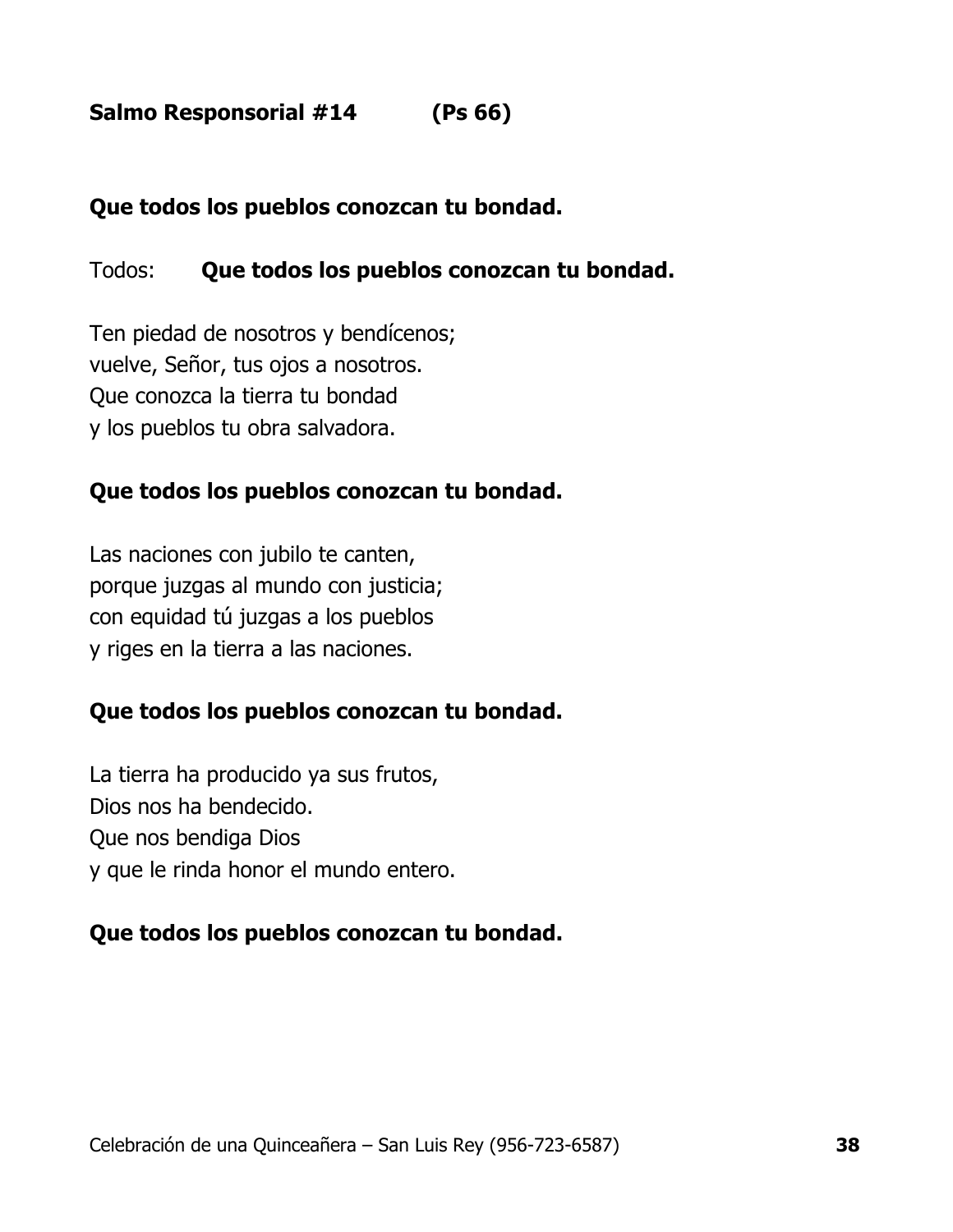# **Gospel #1 (Mt 5, 13-16)**

S: The Lord be with you.

# **T: And with your Spirit.**

S: A reading of the holy gospel according to Matthew

Jesus said to his disciples: "You are the salt of the earth. But what if salt goes flat? how can you restore its flavor? Then it is good for nothing but to thrown out and trampled underfoot.

You are the light of the world. A city set on a hill cannot be hidden. Men do not light a lamp and then put in under a bushel basket. They set it on a stand where it gives light to all in the house. In the same way, your light must shine before others so that they may see your good deeds and give praise to your heavenly Father."

The Gospel of the Lord:

# **All: Praise to you, Lord Jesus Christ**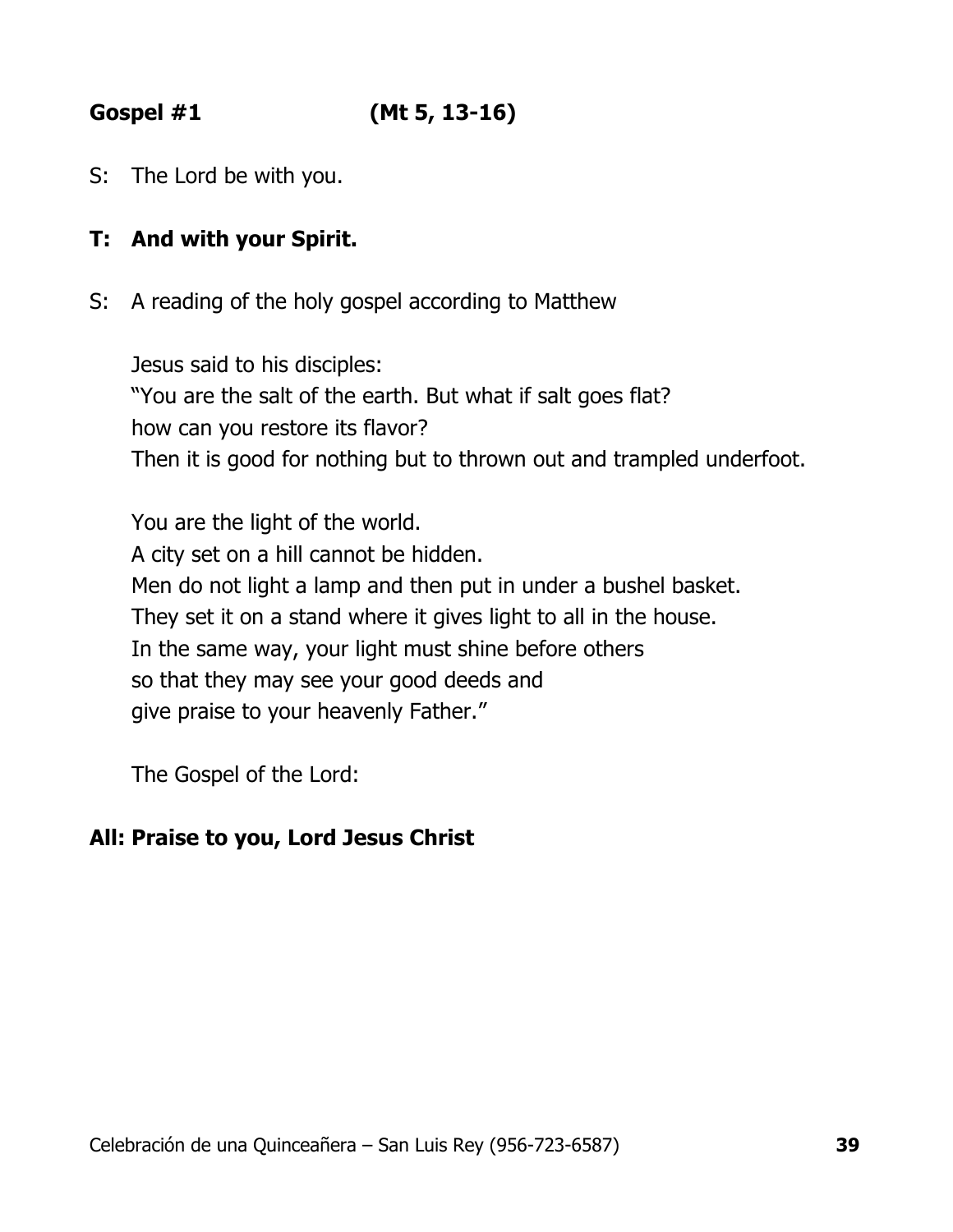**Evangelio #2 (Mt 5, 13-16)**

S: El Señor esté con ustedes.

# **T: Y con tu espíritu**

S: Lectura del santo evangelio según san Mateo

En aquel tiempo, Jesús dijo a sus discípulos: "Ustedes son la sal de la tierra. Si la sal se vuelve insípida, ¿con qué se le devolverá el sabor? Ya no sirve para nada y se tira a la calle para que la pise la gente.

Ustedes son la luz del mundo. No se puede ocultar una ciudad construida en lo alto de un monte; y cuando se enciende una vela, no se esconde debajo de una olla, sino que se pone sobre un candelero, para que alumbre a todos los de la casa.

Que de igual manera brille la luz de ustedes ante los hombres, para que viendo las buenas obras que ustedes hacen, de gloria a su Padre, que está en los cielos".

S: Palabra del Señor

#### **T: Gloria a ti, Señor**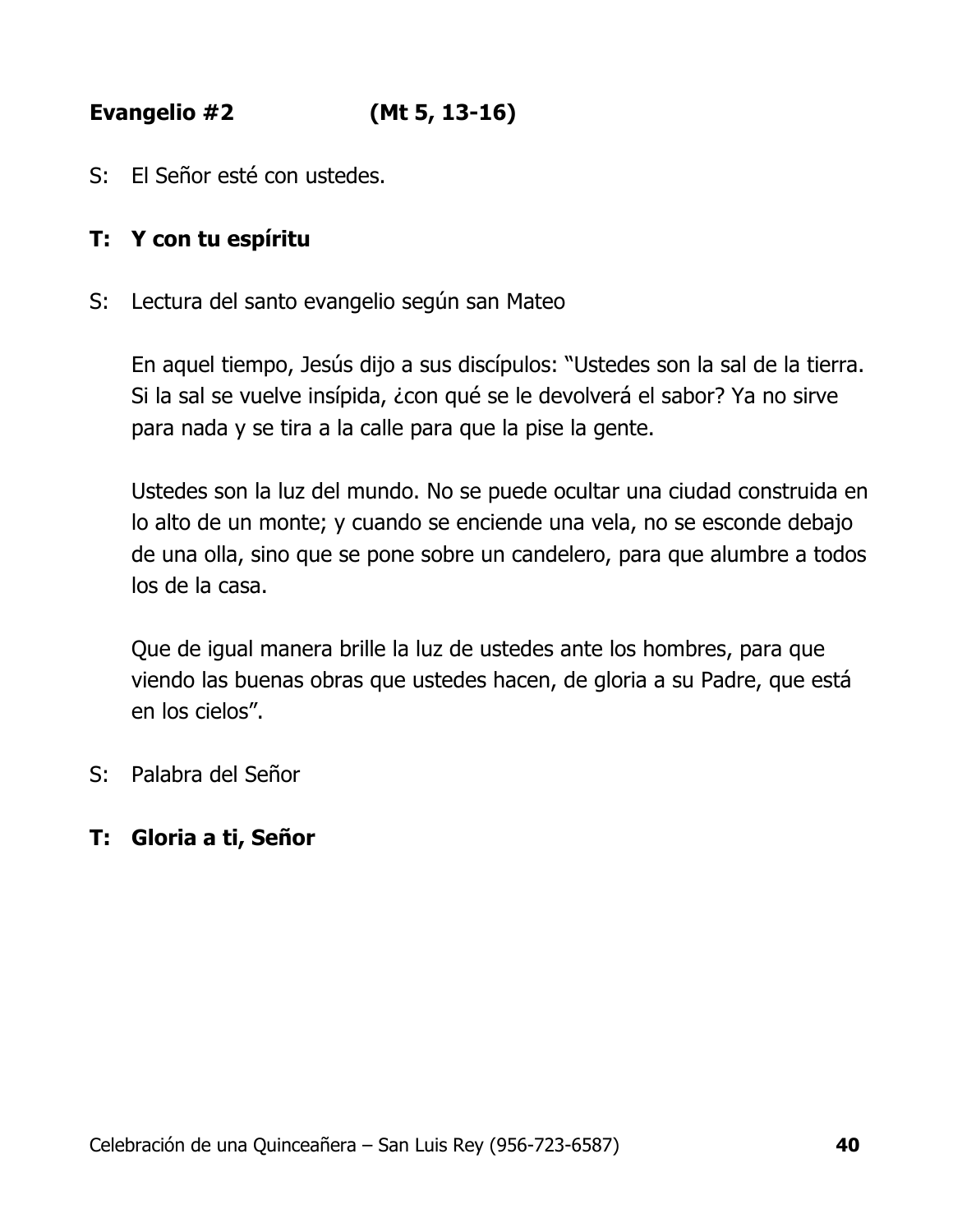# **Gospel #3 (Mark 10, 35-45)**

S: The Lord be with you.

# **T: And with your Spirit.**

S: A reading of the holy gospel according to Mark

James and John, the sons of Zebedee, came to Jesus and said to him, "Teacher, we want you to do for us whatever we ask of you." He replied, "What do you wish me to do for you?" They answered him, "Grant that in your glory we may sit one at your right and the other at your left." Jesus said to them, "You do not know what you are asking. Can you drink the cup that I drink or be baptized with the baptism with which I am baptized?" They said to him, "We can." Jesus said to them, "The cup that I drink, you will drink, and with the baptism with which I am baptized, you will be baptized; but to sit at my right or at my left is not mine to give but is for those for whom it has been prepared."

When the ten heard this, they became indignant at James and John. Jesus summoned them and said to them, "You know that those who are recognized as rulers over the Gentiles lord it over them, and their great ones make their authority over them felt. But it shall not be so among you. Rather, whoever wishes to be great among you will be your servant; whoever wishes to be first among you will be the slave of all. For the Son of Man did not come to be served but to serve and to give his life as a ransom for many."

The Gospel of the Lord:

# **All: Praise to you, Lord Jesus Christ**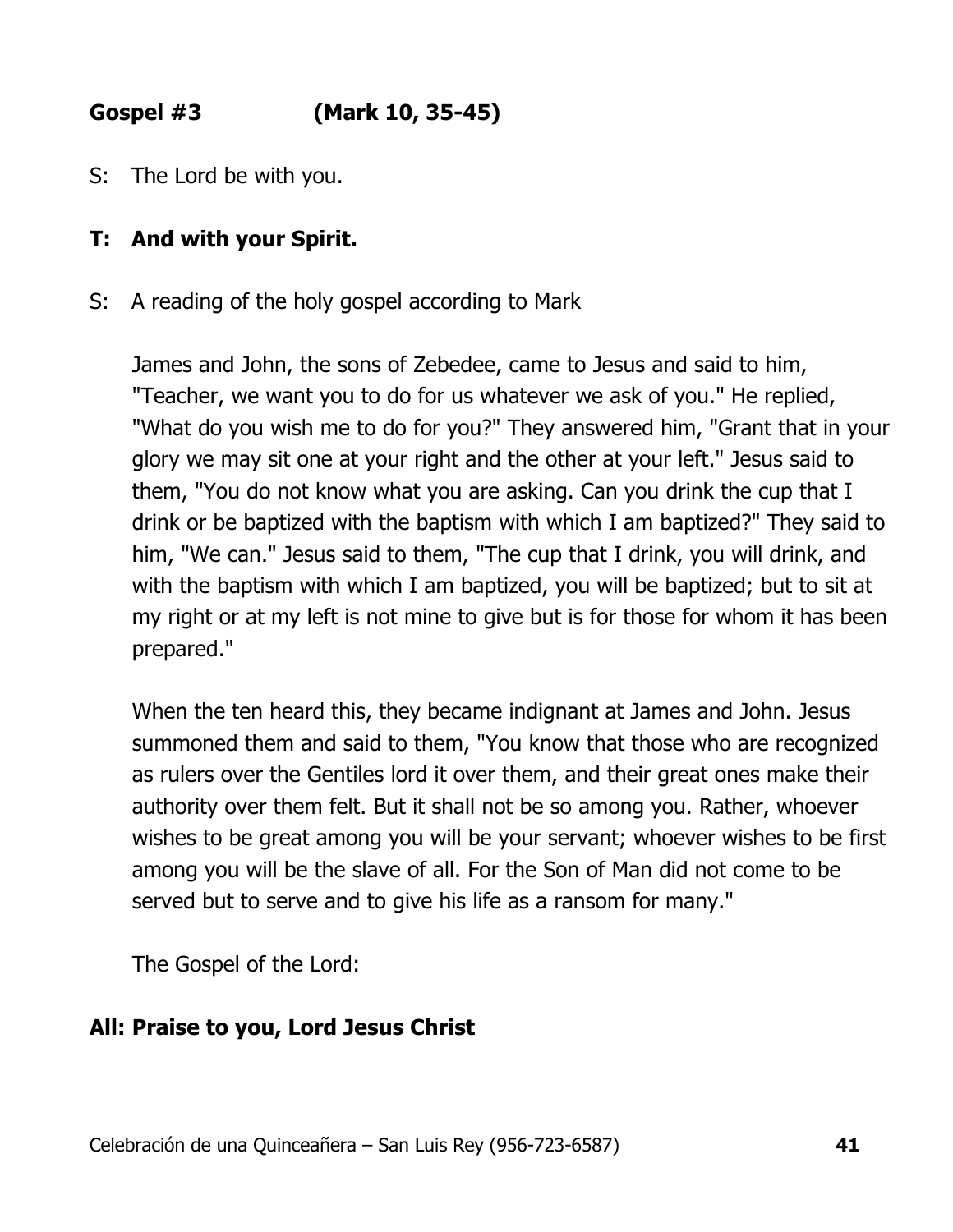**Evangelio #4 (Mc 10, 35-45)**

S: El Señor esté con ustedes.

# **T: Y con tu espíritu**

S: Lectura del santo evangelio según san Marcos

Se acercaron a Jesús Santiago y Juan, los hijos de Zebedeo, y le dijeron: "Maestro, queremos que nos concedas lo que vamos a pedirte". El les dijo: " ¿Qué es lo que desean?" Le respondieron: "Concede que nos sentemos uno a tu derecha y otro a tu izquierda, cuando estés en tu gloria". Jesús les replicó: "No saben lo que piden. ¿Podrán pasar la prueba que yo voy a pasar y recibir el bautismo con que seré bautizado?" Le respondieron" "Sí podemos". Y Jesús les dijo: "Ciertamente pasarán la prueba que yo voy a pasar y recibirán el bautismo con que yo seré bautizado; pero eso de sentarse a mi derecha o a mi izquierda no me toca a mí concederlo; eso es para quienes está reservado".

Cuando los otros diez apóstoles oyeron esto, se indignaron contra Santiago y Juan. Jesús reunió entonces a los Doce y les dijo: "Ya saben que los jefes de las naciones las gobiernan cono si fueran sus dueños y los poderosos las oprimen. Pero no debe ser así entre ustedes. Al contrario: el que quiera ser grande entre ustedes que sea su servido, y el que quiera ser el primero, que sea el esclavo de todos, así como el Hijo del hombre, que no ha venido a que lo sirvan, sino a servir y a dar su vida por la redención de todos".

S: Palabra del Señor

# **T: Gloria a ti, Señor**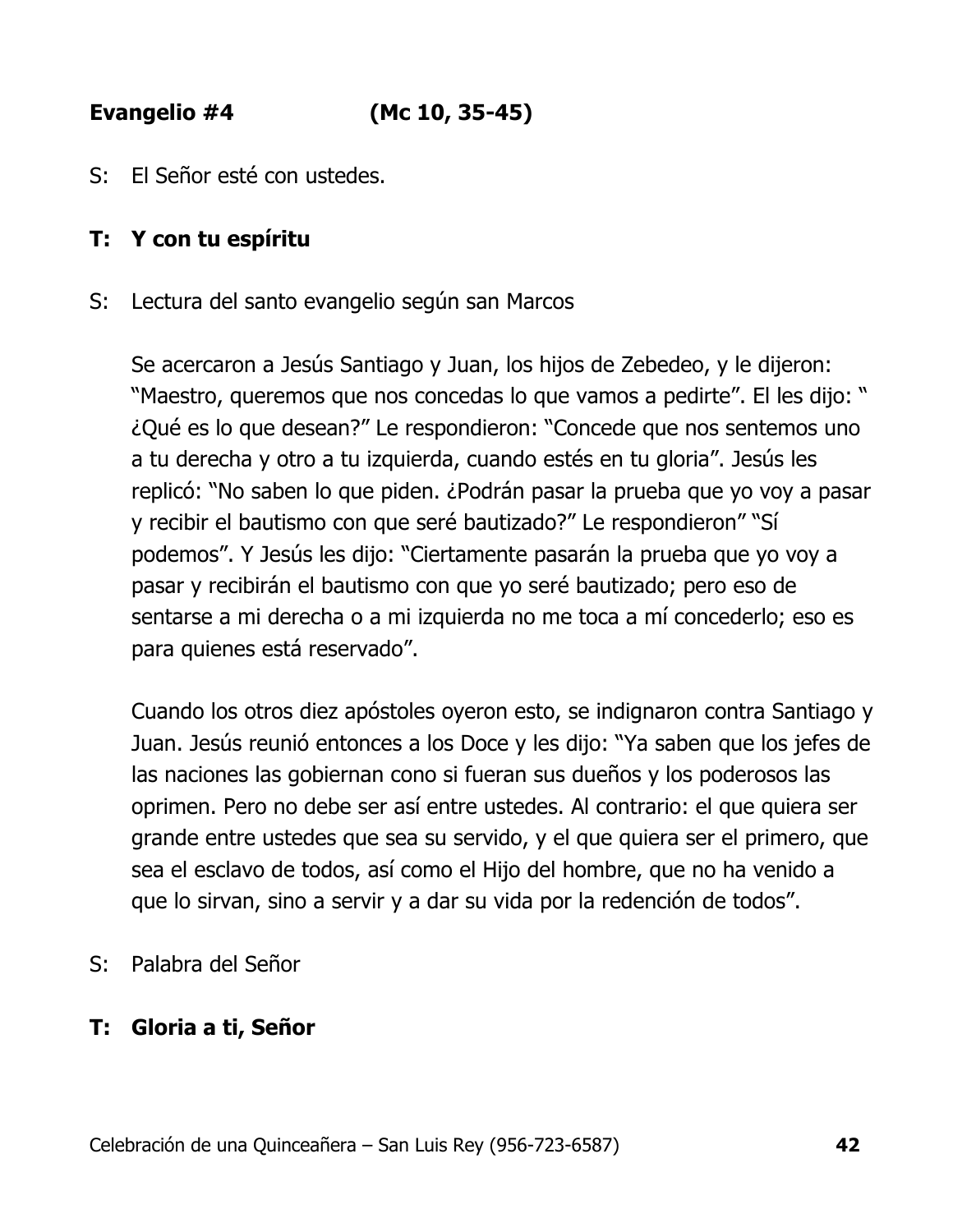**Gospel #5 (Mk 10, 46-25)**

S: The Lord be with you.

# **T: And with your Spirit.**

S: A reading of the holy gospel according to Mark

As Jesus was leaving Jericho with his disciples and a sizable crowd, Bartimaeus, a blind man, the son of Timaeus, sat by the roadside begging.

On hearing that it was Jesus of Nazareth,

he began to cry out and say, "Jesus, son of David, have pity on me." And many rebuked him, telling him to be silent. But he kept calling out all the more, "Son of David, have pity on me."

Jesus stopped and said, "Call him." So they called the blind man, saying to him, "Take courage; get up, Jesus is calling you." He threw aside his cloak, sprang up, and came to Jesus. Jesus said to him in reply, "What do you want me to do for you?" The blind man replied to him, "Master, I want to see." Jesus told him, "Go your way; your faith has saved you."

Immediately he received his sight and followed him on the way.

The Gospel of the Lord:

# **All: Praise to you, Lord Jesus Christ**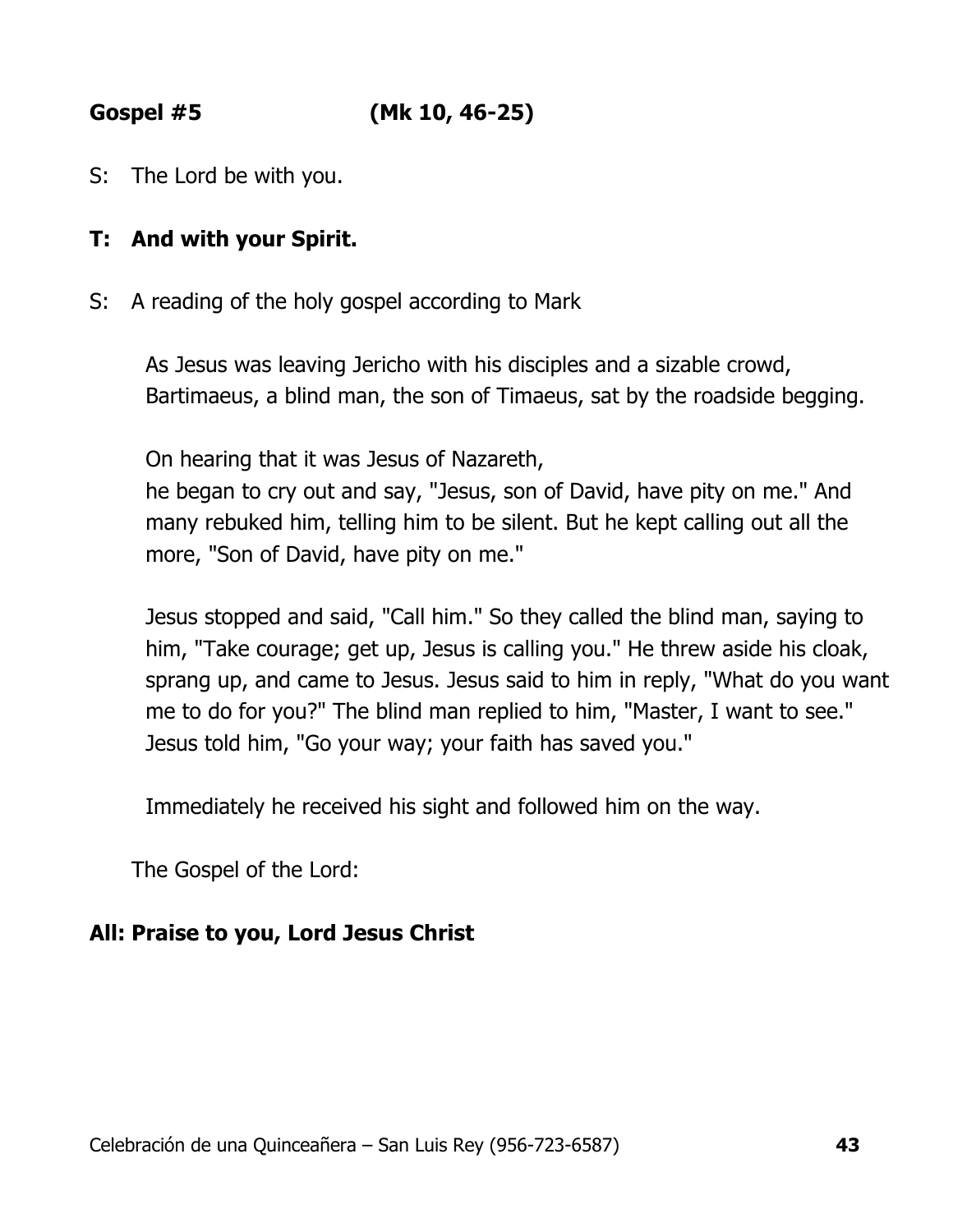**Evangelio #6 (Mc 10, 46-25)**

S: El Señor esté con ustedes.

# **T: Y con tu espíritu**

S: Lectura del santo evangelio según san Marcos

En aquel tiempo, al salir Jesús de Jericó en compañía de sus discípulos y de mucha gente, un ciego, llamado Bartimeo, se hallaba sentado al borde del camino pidiendo limosna.

Al oír que el que pasaba era Jesús Nazareno, comenzó a gritar: "¡Jesús, hijo de David, ten compasión de mí". Muchos lo reprendían para que se callara, pero él seguía gritando todavía más fuerte: "¡Hijo de David, ten compasión de mí!".

Jesús se detuvo entonces y dijo: "Llámenlo". Y llamaron al ciego, diciéndole: "¡Ánimo! Levántate, porque él te llama". El ciego tiró su manto; de un salto se puso en pie y se acercó a Jesús. Entonces le dijo Jesús: "¿Qué quieres que haga por ti?" El ciego le contestó: "Maestro, que pueda ver". Jesús le dijo" "Vete; tu fe te ha salvado". Al momento recobró la vista y comenzó a seguirlo por el camino.

S: Palabra del Señor

#### **T: Gloria a ti, Señor**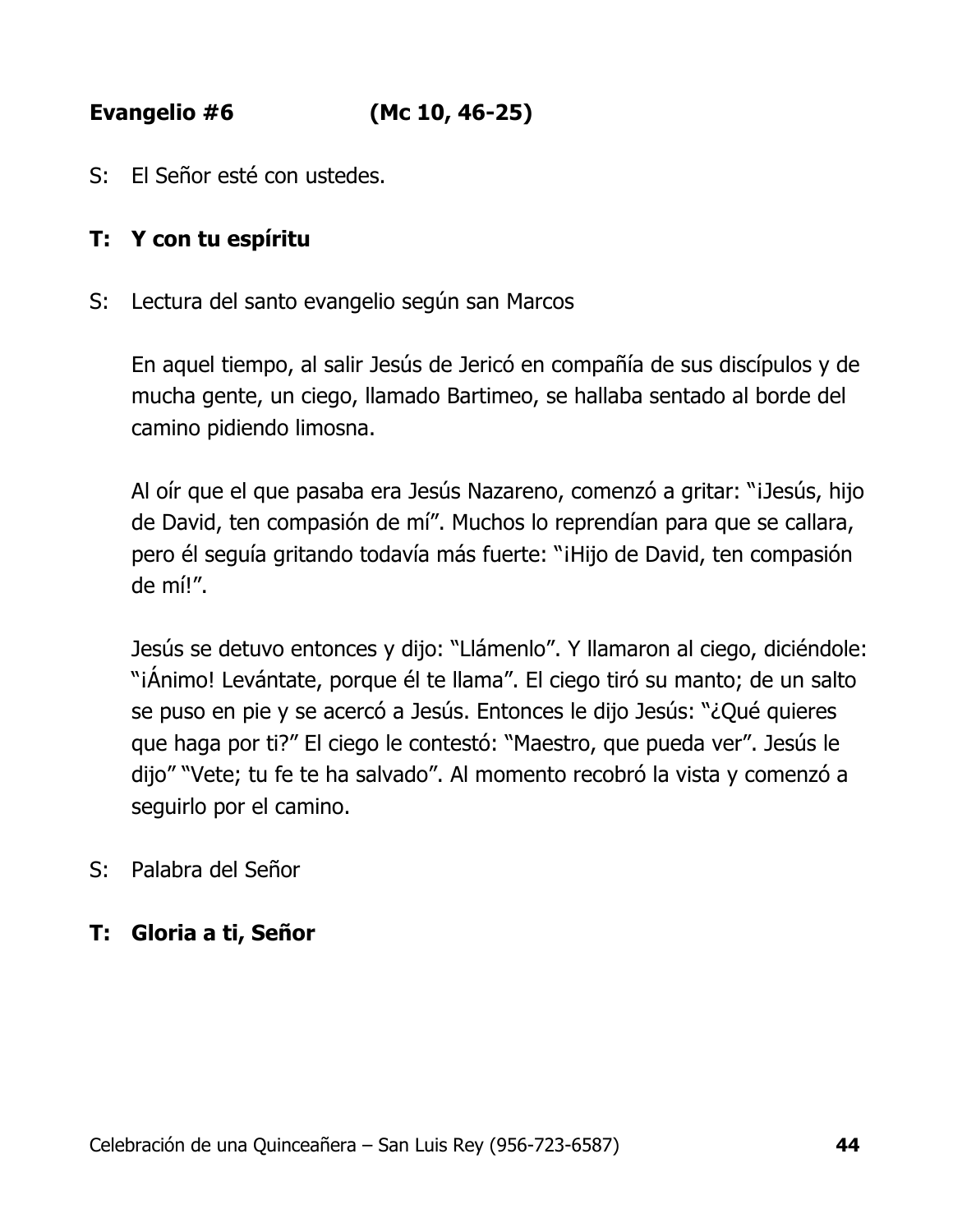**Gospel #7 (Mark 2, 1-12)**

S: The Lord be with you.

# **T: And with your Spirit.**

S: A reading of the holy gospel according to Mark

After several days Jesus came back to Capernaum and word got around that he was at home. At that they began to gather in great numbers. There was no longer any room for them, even around the door. While he was delivering God's word to them, some people arrived bringing a paralyzed man to him. The four who carried him were unable to bring him to Jesus because of the crowd, so they began to open up the roof over the spot where Jesus was. When they had made a hole, they let down the mat on which the paralytic was lying. When Jesus saw their faith, he said to the paralyzed man, "My son, your sins are forgive."

Now some of the scribes were sitting there asking themselves: "Why does this man talk this way? He commits blasphemy! Who can forgive sins except God alone?" Jesus was immediately aware of their thoughts, and he said to them: "Why do you harbor these thoughts? Which is easier, to say to the paralytic, 'Your sins are forgiven,' or to say, 'Stand up, pick up your mat, and walk again'? That you may know that the Son of Man has authority on earth to forgive sins" he said to the paralytic, "I command you: Stand up! Pick up your mat and go home." The man stood and picked up his mat and went outside in the sight of everyone. They were awestruck; all gave praise to God, saying, "We have never seen anything like this!"

The Gospel of the Lord:

# **All: Praise to you, Lord Jesus Christ**

Celebración de una Quinceañera – San Luis Rey (956-723-6587) **45**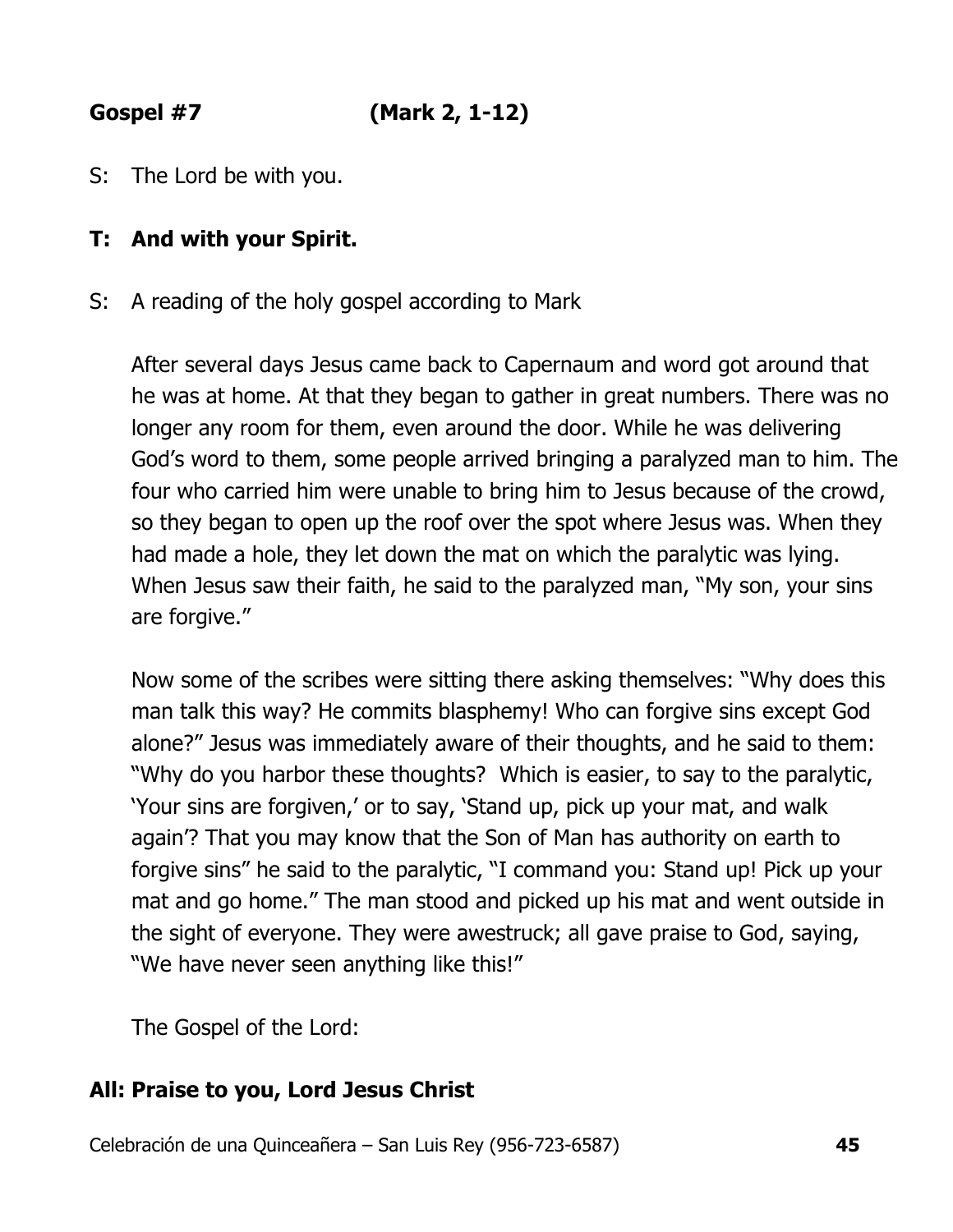# **Evangelio #8 (Mc 2, 1-12)**

S: El Señor esté con ustedes.

# **T: Y con tu espíritu**

S: Lectura del santo evangelio según san Marcos

Cuando Jesús volvió a Cafarnaúm, corrió la voz de que estaba en casa, y muy pronto se aglomeró tanta gente, que ya no había sitio frente a la puerta. Mientras él enseñaba su doctrina, le quisieron presentar a un paralítico, que iban cargando entre cuatro. Pero como no podrían acercarse a Jesé por la cantidad de gente, quitaron parte del techo, encima de donde estaba Jesús, y por el agujero bajaron al enfermo en una camilla.

Viendo Jesús la fe de aquellos hombres, le dijo al paralítico: "Hijo, tus pecados te quedan perdonados". Algunos escribas que estaban ahí sentados comenzaron a pensar: " iPor qué habla ése así? Eso es una blasfemia. ¿Quién puede perdonar los pecados sino sólo Dios?"

Conociendo Jesús le que estaban pensando, les dijo: "¿Por qué piensan así? ¿Qué es más fácil, decirle al paralítico: 'Tus pecados te son perdonados' o decirle: 'Levántate, recoge tu camilla y vete a tu casa'? Pues para que sepan que el Hijo del hombre tiene poder in la tierra para perdonar los pecados—le dijo al paralítico—"Yo te lo mando: levántate, recoge tu camilla y vete a tu casa".

El hombre se levantó inmediatamente, recogió su camilla y salió de allí a la vista de todos, que se quedaron atónitos y daban gloria a Dios, diciendo: "¡Nunca habíamos visto cosa igual!"

- S: Palabra del Señor
- **T: Gloria a ti, Señor**

Celebración de una Quinceañera – San Luis Rey (956-723-6587) **46**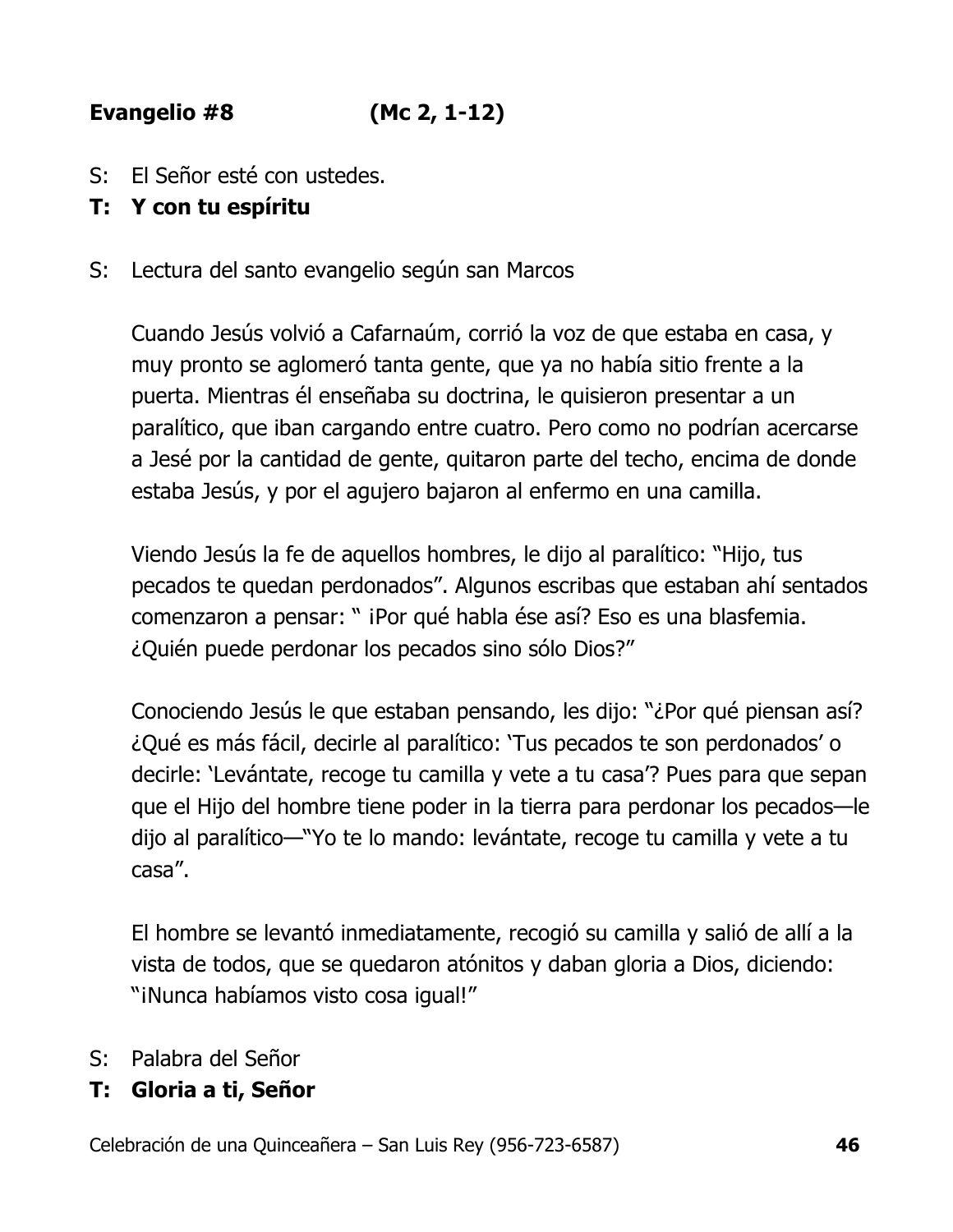# **Gospel #9 (Matthew 7:7-11)**

S: The Lord be with you.

# **T: And with your Spirit.**

S: A reading of the holy gospel according to Matthew

'Ask, and it will be given to you; search, and you will find; knock, and the door will be opened for you. For everyone who asks receives, and everyone who searches finds, and for everyone who knocks, the door will be opened. Is there anyone among you who, if your child asks for bread, will give a stone? Or if the child asks for a fish, will give a snake? If you then, who are evil, know how to give good gifts to your children, how much more will your Father in heaven give good things to those who ask him!

The Gospel of the Lord:

# **All: Praise to you, Lord Jesus Christ**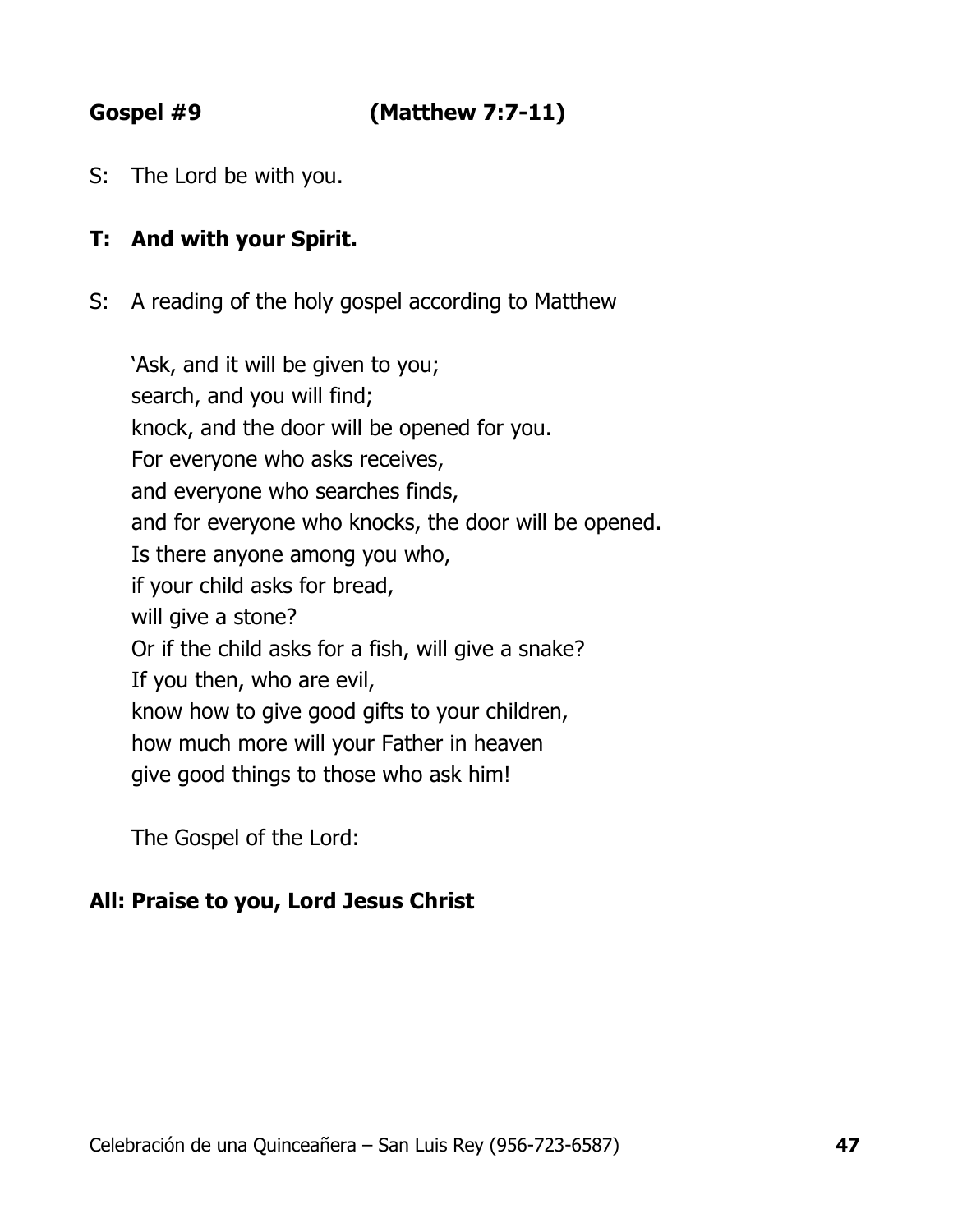**Evangelio #10 (Mateo 7:7-11)**

S: El Señor esté con ustedes.

# **T: Y con tu espíritu**

S: Lectura del santo evangelio según san Mateo

En aquel tiempo, Jesús dijo a sus discípulos: "Pidan y se les dará; busquen y encontrarán; toquen y se les abrirá. Porque todo el que pide, recibe; el que busca, encuentra; y al que toca, se le abre.

¿Hay acaso entre ustedes alguno que le dé una piedra a su hijo, si éste le pide pan? Y si le pide pescado, ¿le dará una serpiente? Si ustedes, a pesar de ser malos, saben dar cosas buenas a sus hijos, con cuanto mayor razón el Padre, que está en los cielos, dará cosas buenas a quienes se las pidan.

S: Palabra del Señor

# **T: Gloria a ti, Señor**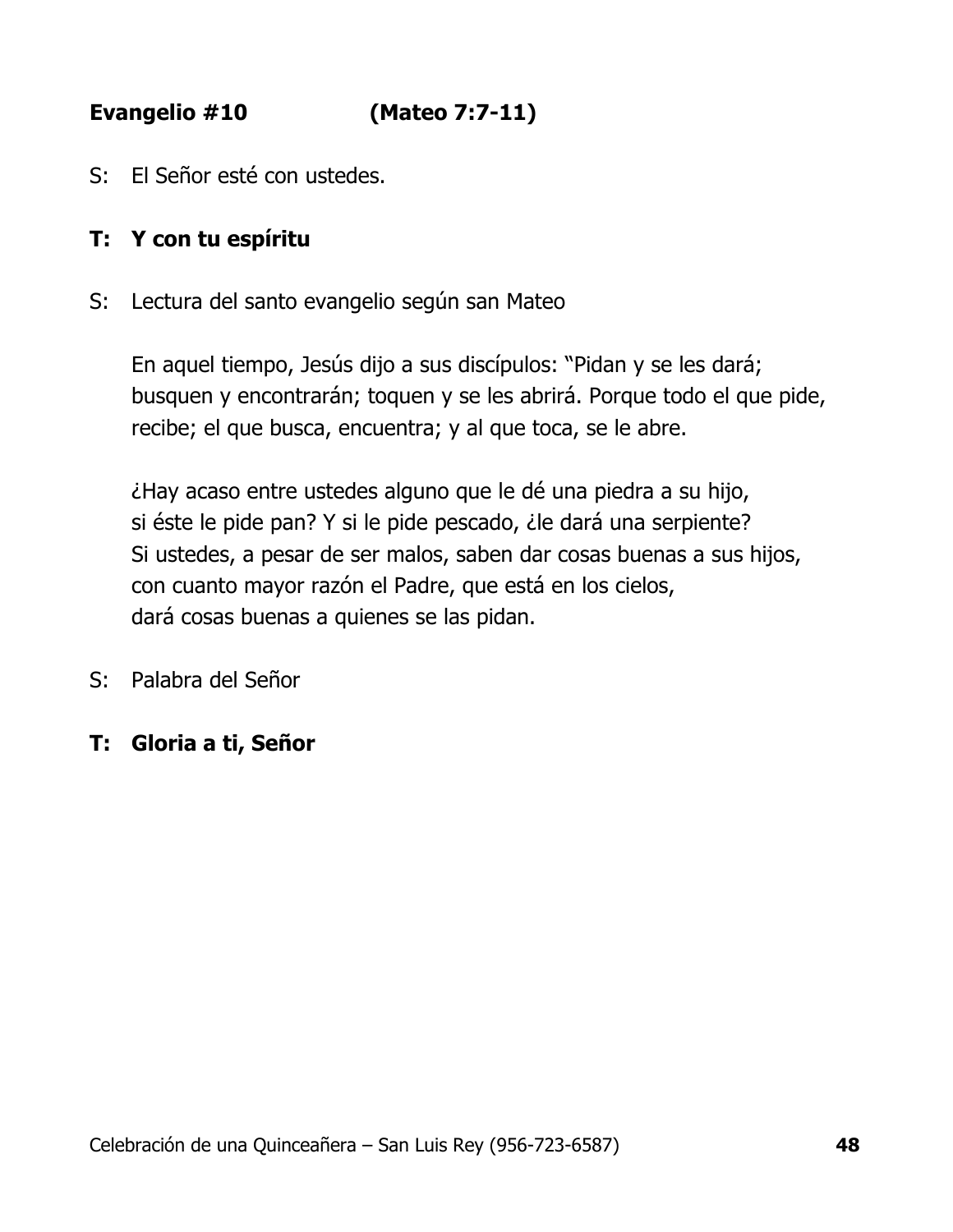**Gospel #11 (John 15, 9-17)**

S: The Lord be with you.

# **T: And with your Spirit.**

S: A reading of the holy gospel according to John

As the Father has loved me, so I have loved you; abide in my love. If you keep my commandments, you will abide in my love, just as I have kept my Father's commandments and abide in his love. I have said these things to you so that my joy may be in you, and that your joy may be complete.

'This is my commandment, that you love one another as I have loved you. No one has greater love than this, to lay down one's life for one's friends. You are my friends if you do what I command you. I do not call you servants any longer, because the servant does not know what the master is doing; but I have called you friends, because I have made known to you everything that I have heard from my Father. You did not choose me but I chose you. And I appointed you to go and bear fruit, fruit that will last, so that the Father will give you whatever you ask him in my name. I am giving you these commands so that you may love one another.

The Gospel of the Lord:

# **All: Praise to you, Lord Jesus Christ**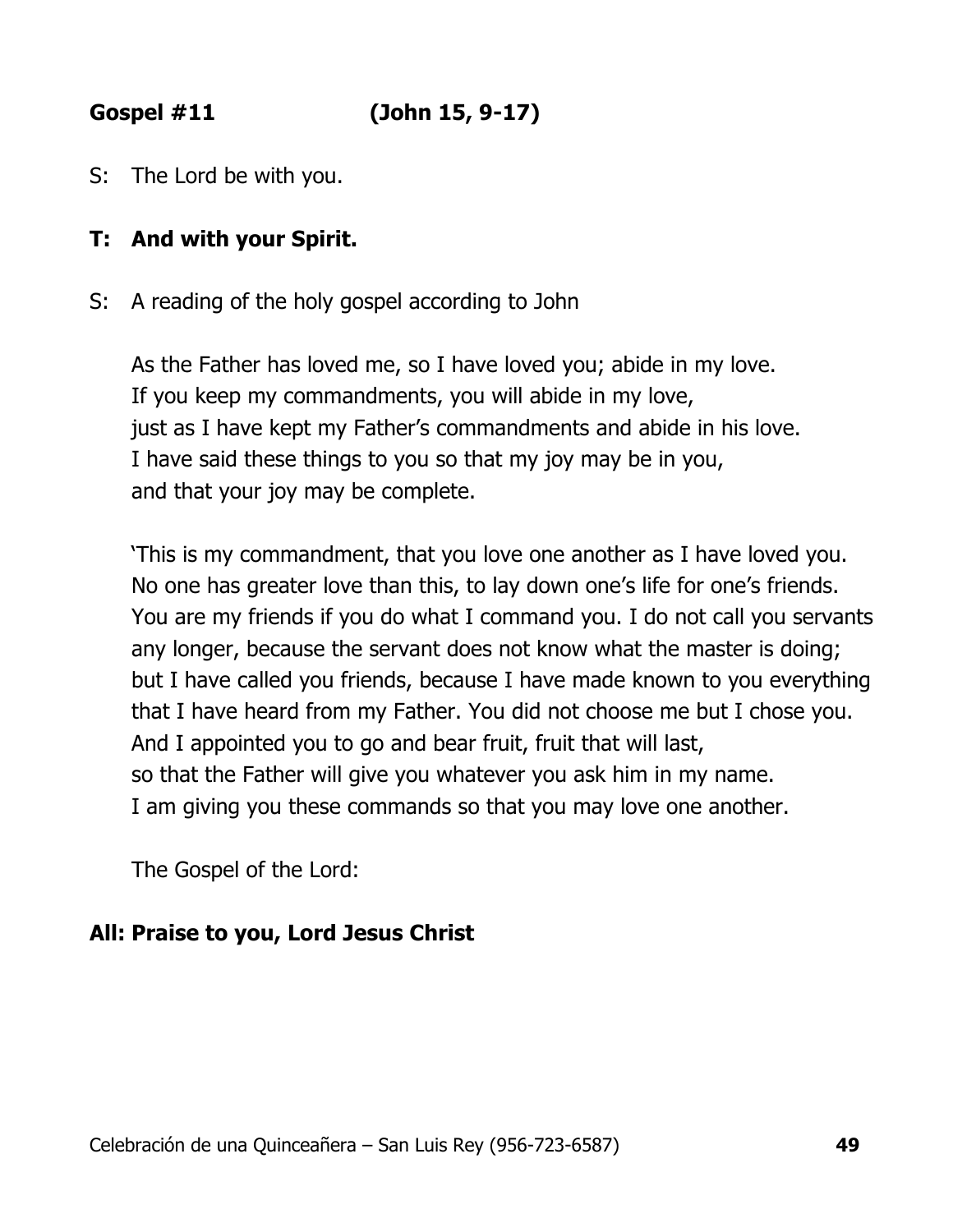**Evangelio #12 (Juan 15, 9-17)**

S: El Señor esté con ustedes.

# **T: Y con tu espíritu**

S: Lectura del santo evangelio según san Juan

En aquel tiempo, Jesús dijo a sus discípulos: "Como el Padre me ama, así los amo yo. Permanezcan en mi amor. Si cumplen mis mandamientos, permanecen en mi amor; lo mismo que yo cumplo los mandamientos de mi Padre y permanezco en su amor. Les he dicho esto para que mi alegría esté en ustedes y su alegría sea plena.

Este es mi mandamiento: que se amen los unos a los otros como yo los he amado. Nadie tiene amor más grande a sus amigos, que el que da la vida por ellos. Ustedes son mis amigos, si hacen lo que yo les mando. Ya no los llamo siervos, porque el siervo no sabe lo que hace su amo; a ustedes los llamo amigos, porque les he dado a conocer todo lo que le he oído a mi Padre.

No son ustedes los que me han elegido, soy yo quien los ha elegido y los ha destinado para que vayan y den fruto y su fruto permanezca, de modo que el Padre les conceda cuanto le pidan en mi nombre. Esto es lo que les mando: que se amen los unos a los otros".

S: Palabra del Señor

# **T: Gloria a ti, Señor**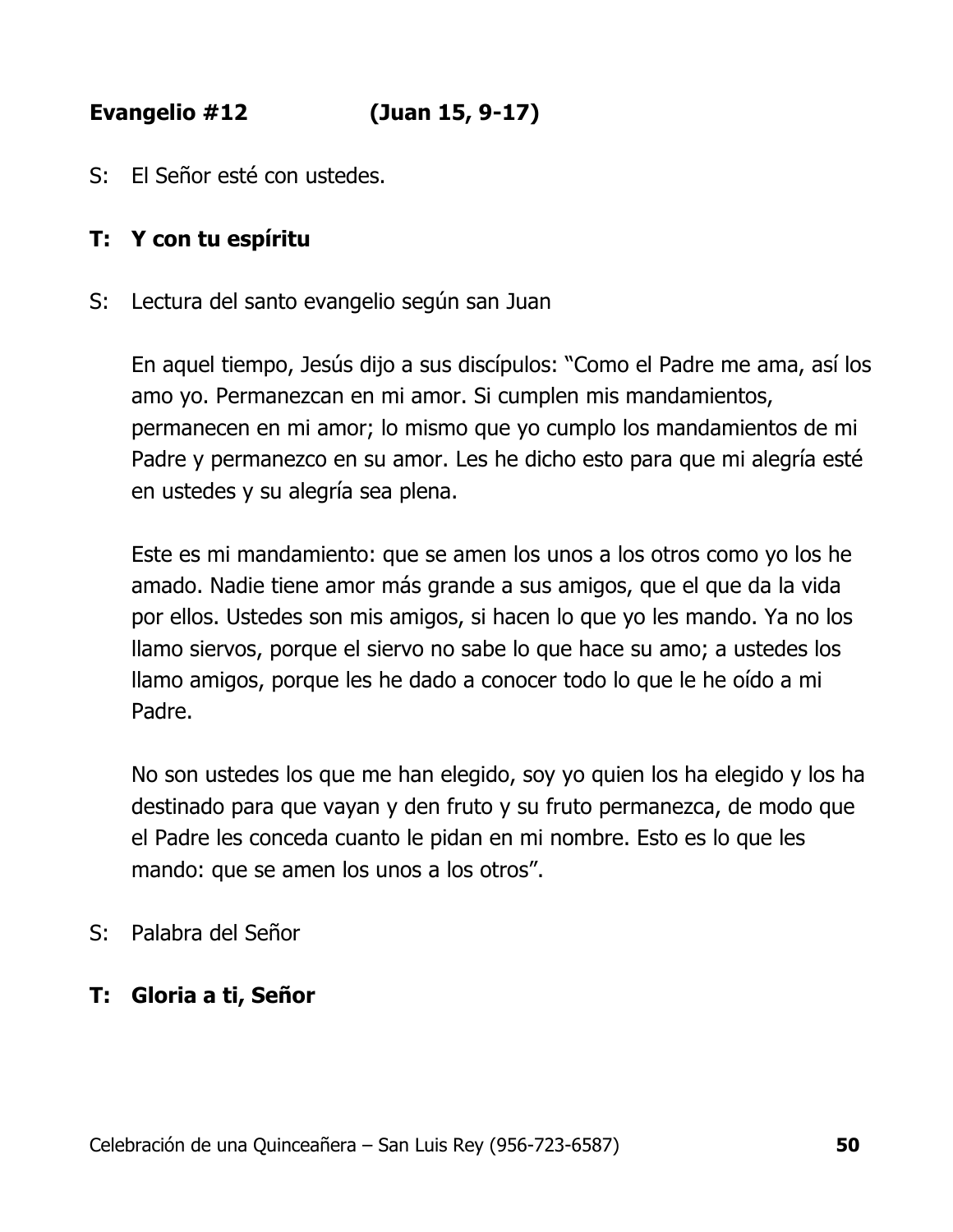# **Profession of Faith:**

Priest: Are you ready to fight against sin, which shows itself in such things as selfishness, envy, revenge and dishonesty?

Priest : Are you ready to forgive those who offend you, to love those who do not love you and to help those who are in need even if they are not your friends?

Priest : Do you believe in God the Father almighty, creator of heaven and earth?

# **Yes, I believe Sí, creo.**

Priest : Do you believe in Jesus Christ, his only Son, our Lord, who was born, lived, died and rose from the dead to save us?

# **Yes, I believe Sí, creo.**

Priest : Do you believe in the Holy Spirit who from the day of our baptism has been our strength and our consolation? **Yes, I believe Sí, creo.**

Sacerdote: ¿Estás dispuesta a luchar contra el pecado, que se manifiesta entre otras cosas en: el egoísmo; la envidia; la venganza; la mentira, etc.? **Yes, I am Sí, estoy dispuesta.**

> Sacerdote: ¿Estás dispuesta a perdonar a quienes te ofendan; a amar incluso a quienes no te quieren bien; a ayudar a quienes lo necesiten aunque no sean tus amigos?

#### **Yes, I am Sí, estoy dispuesta.**

Sacerdote: ¿Crees en Dios, Padre todopoderoso, creador del cielo y de la tierra?

Sacerdote: ¿Crees en Jesucristo, Hijo único , y Señor nuestro, que nació, vivió, murió y resucitó para salvarnos?

Sacerdote: ¿Crees en el Espíritu Santo que desde el día de nuestro bautismo, ha sido nuestra fortaleza y nuestro consuelo?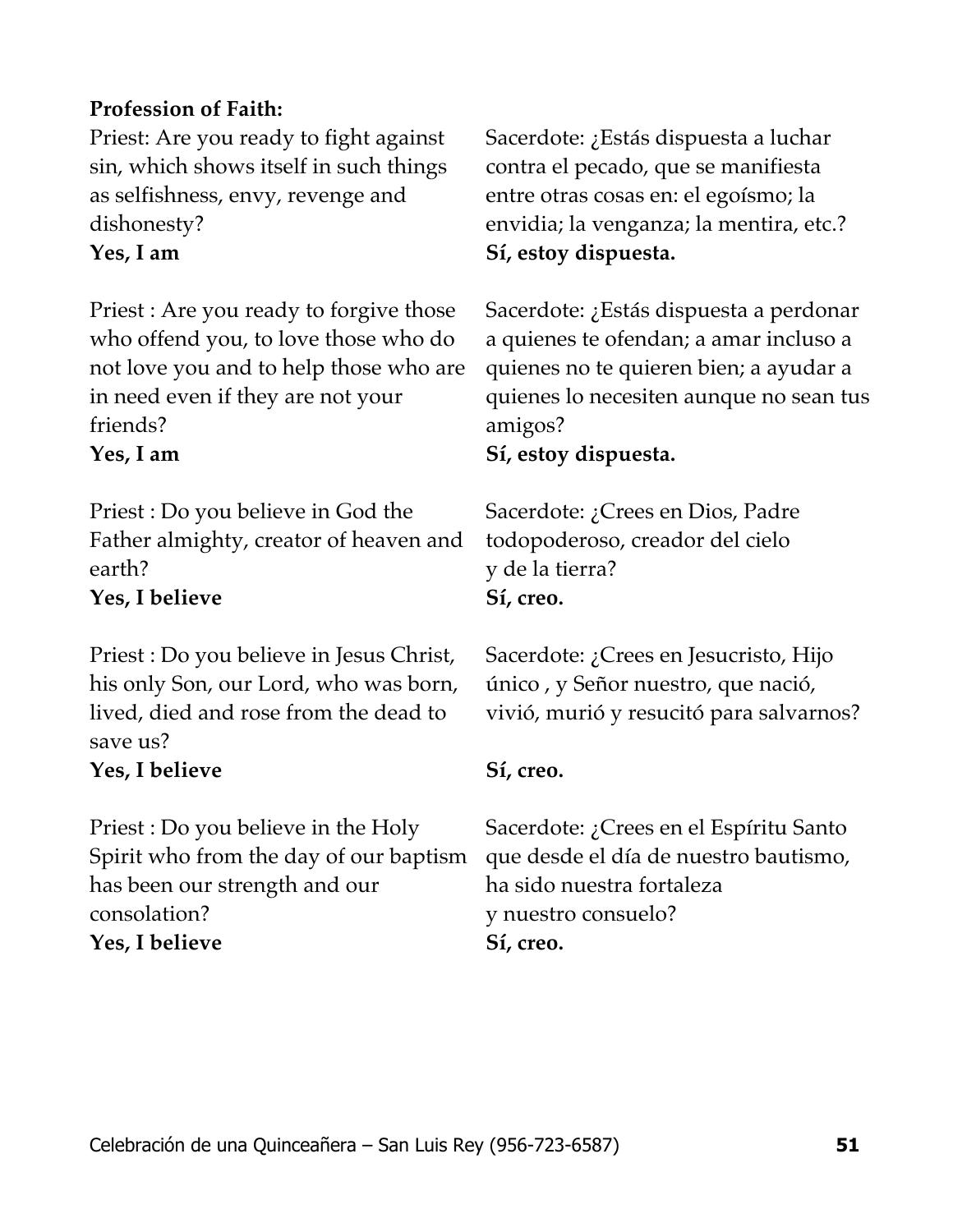Priest : Do you believe in the Church which is one, holy, catholic and apostolic? **Yes, I believe Sí, creo.**

Priest : Do you believe in baptism, the forgiveness of our sins, and the resurrection of the dead, and life everlasting? **Yes, I believe Sí, creo.**

Priest: This is our faith. This is the faith of the Church, which we are proud to profess, in Jesus Christ our Lord. **Amen Amén**

Sacerdote: ¿Crees en la iglesia, que es una, es santa, es católica y es apostólica?

Sacerdote: ¿Crees en el bautismo, en el perdón de los pecados, en la resurrección de los muertos, y en la vida eterna?

Sacerdote: Pues, esta es nuestra fe, la fe que gloriamos a profesar en Jesucristo, nuestro Señor.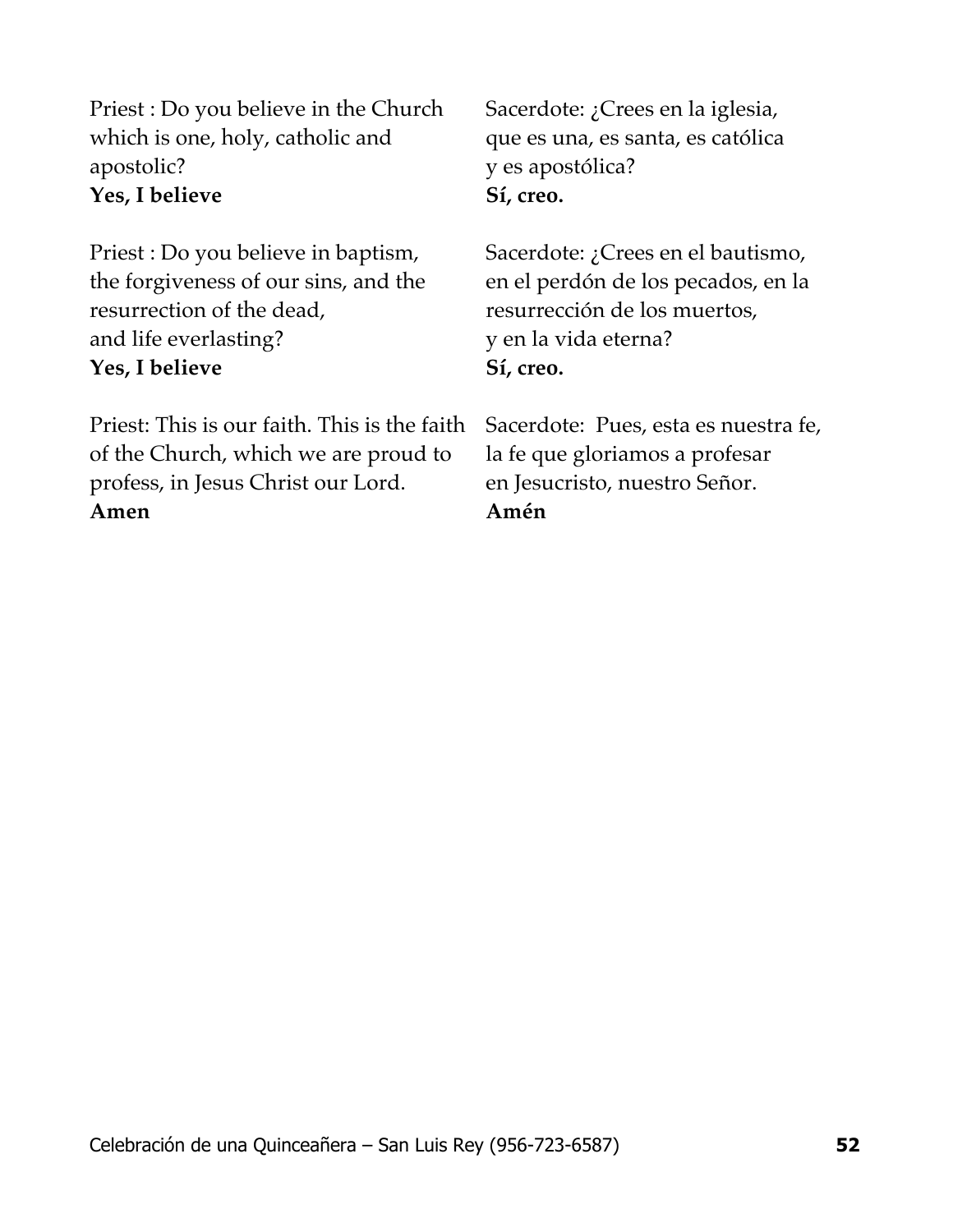#### **The XV's Promise:**

Heavenly Father I thank you for the gift of life,

- for creating me in your image and likeness, and for calling me to be your daughter through Baptism.
- Thank you for sending your Son Jesus to save me, and your Holy Spirit to sanctify me.
- To that which--in your goodness and love--you will for me, I say "yes,"
- With your grace, I commit myself to serve my brothers and sisters all my life.
- Mary, Mother of Jesus and our Mother, I dedicate myself to you.
- Since you are my model of faith, help me to continue learning from you, what I need to be a Christian woman.
- Help me to hear the Word of God, as you did, holding it in my heart and loving others, so that, as I walk with Jesus in this life, I may worship him with you in all eternity. Amen.

#### **Compromiso de la XV:**

Señor, Dios mío, Te doy gracias por darme la vida

- Al crearme a tu imagen y semejanza y por llamarme a ser tu hija en el Bautismo.
- Gracias por enviar a tu Hijo Jesucristo a salvarme y a tu Espíritu Santo para santificarme.
- Quiero responder que "sí" a todo lo que tú deseas de mí en tu bondad y amor.
- Con tu gracia me comprometo a servir a mis hermanas y hermanos a lo largo de mi vida.
- Me consagro a ti, María, Madre de Jesús y Madre nuestra.
- Tú estás muy cerca de él y eres mi modelo de fe, concédeme que continuamente aprenda de ti lo que necesito para ser una mujer cristiana.
- Ayúdame a escuchar la Palabra de Dios como tú lo hiciste, guardándola en mi corazón y amando a los demás para que, al caminar con Jesús en esta vida, merezca alabarle junto a ti para siempre en el cielo. Amén.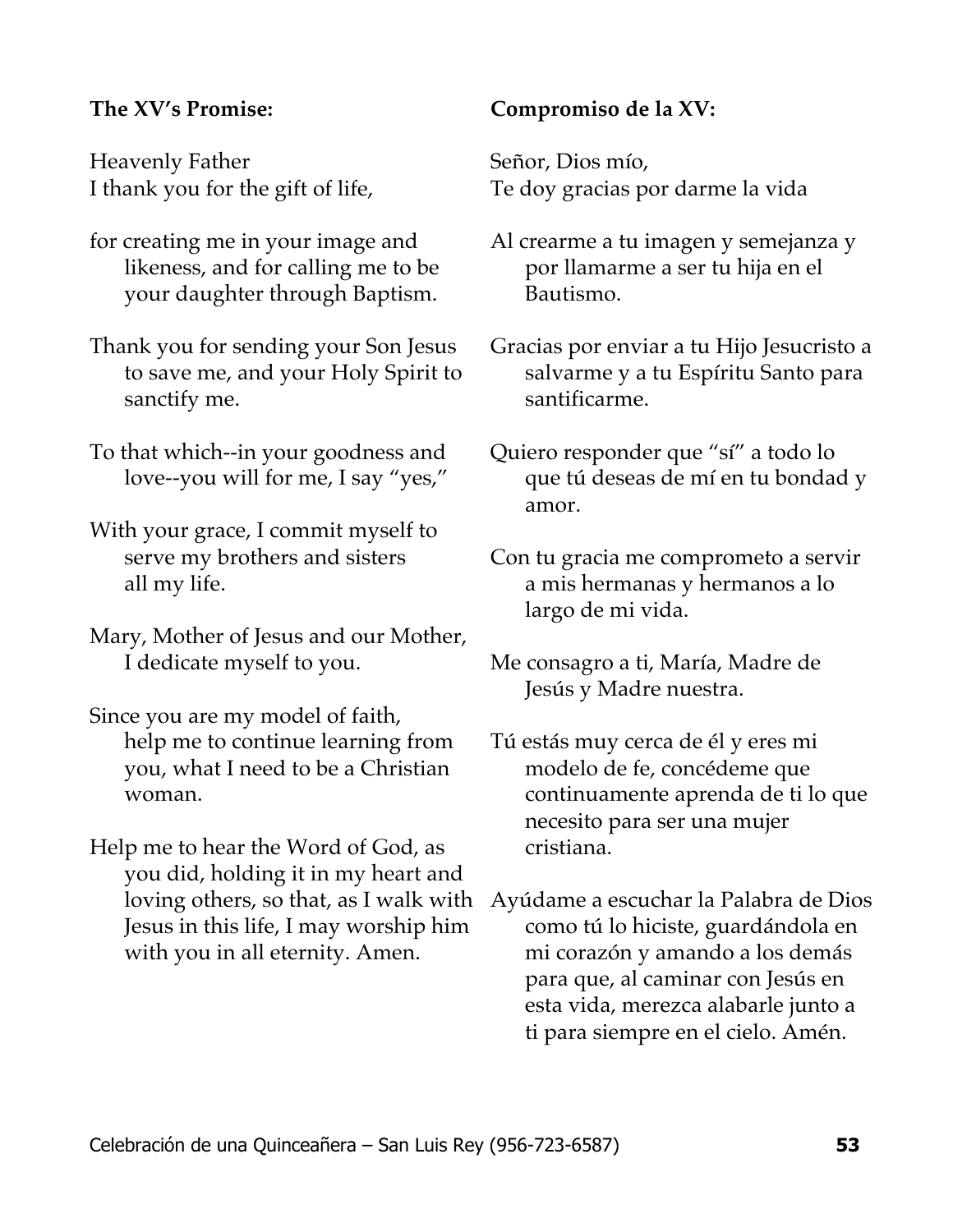#### **Priest:**

…………………………..may God, who has begun this good work in you, bring it to completion.

# **Priest:**

Loving God,

You created all the people of the world and you know each of us by name. We thank you for ………… who today celebrates her  $15<sup>th</sup>$  birthday.

Bless her with your love and friendship that she may grow in wisdom, knowledge and grace.

May she love her family always and be faithful to her friends.

Grant this through Christ our Lord.

Amen.

#### **Sacerdote:**

……………………….que este compromiso que hoy has hecho, Dios lo lleve a su feliz término. Amen.

# **Sacerdote**

Dios amoroso,

Tú creaste a todos los pueblos de la tierra y nos conoces a cada uno por nombre.

Te damos gracias por……………….. que celebra hoy sus quince años. Bendícela con tu amor y amistad para que pueda crecer en sabiduría, conocimiento y gracia, amando siempre a su familia y siendo fiel a sus amigos.

Por Jesucristo nuestro Señor.

Amén.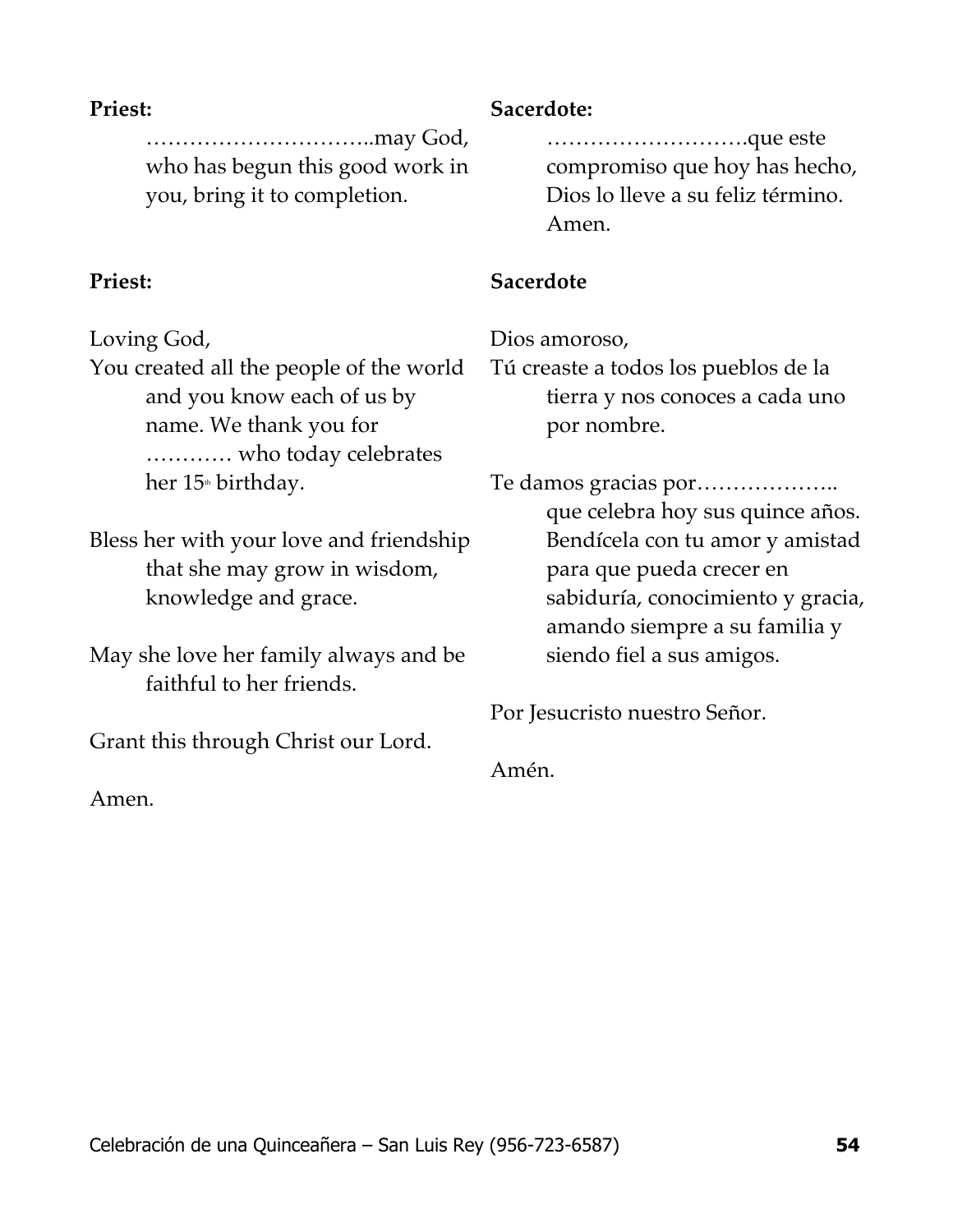# **Prayer of the Faithful #1**

(Introduction)……………Our response will be: Lord, Hear our Prayer

We pray for our Church and for our parish community that with the grace of God we may be joyful and faithful followers of Jesus Christ... we pray to the Lord

All: Lord Hear Our Prayer

We pray for **…………………** who today has reaffirmed her baptismal promises, that this celebration of her 15 years of life will strengthen her to live out those promises…we pray to the Lord.

All: Lord Hear Our Prayer

We pray that those of us who are her parents, her family and her friends. That we may continue to be a good example and a support for her…. we pray to the Lord.

All: Lord Hear Our Prayer

For the young friends of **………………..**, that they may open their eyes to what is beautiful, open their spirits to what is true, and their hearts to what is good…we pray to the Lord.

All: Lord Hear Our Prayer

For all the young of our parish community, that in imitating the Virgin Mary, they might listen to God's word and live it generously…we pray to the Lord…

All: Lord Hear Our Prayer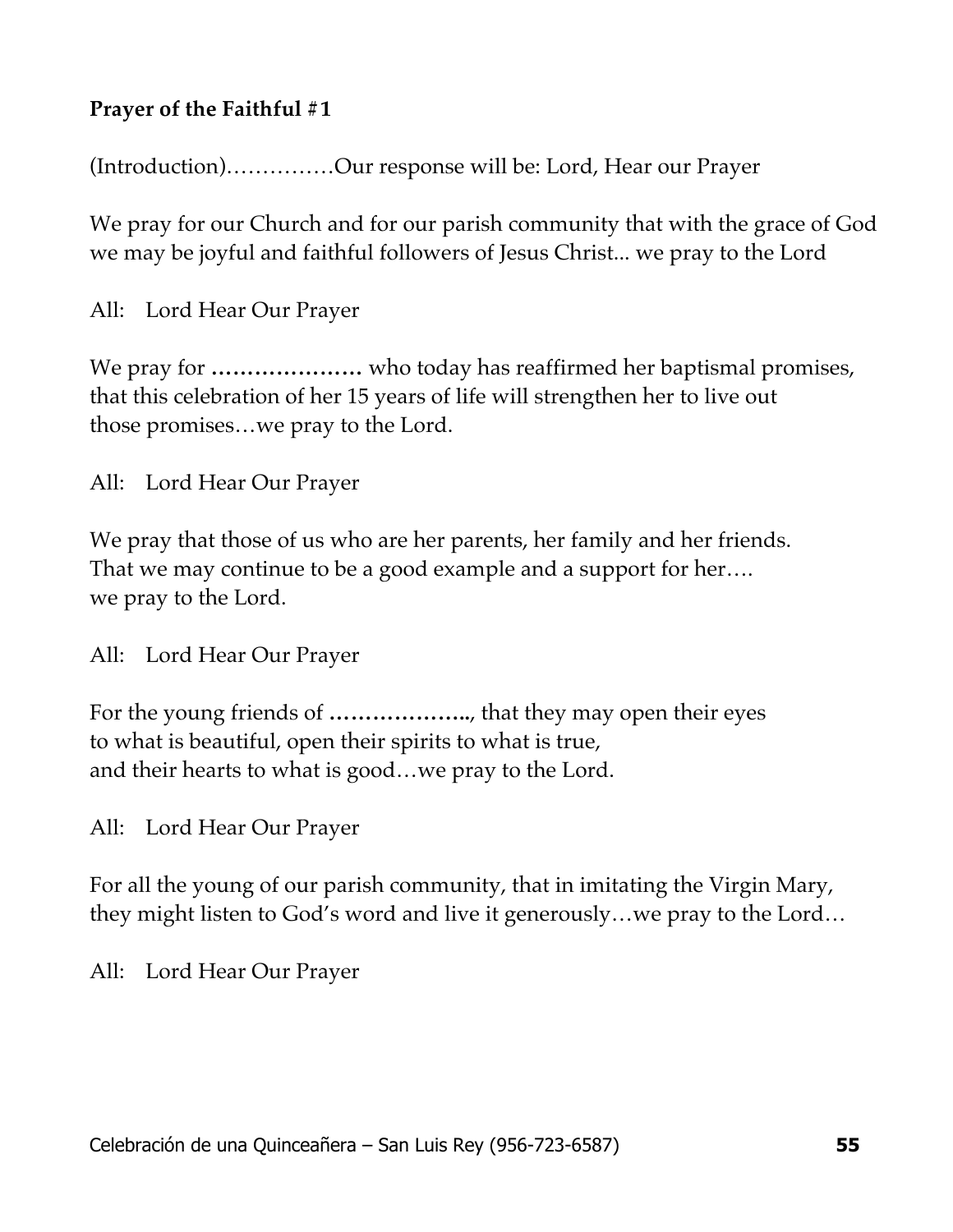# **Oración de los fieles #2**

- S: Nuestro Padre Dios, si viste con hermosura a los lirios del campo y alimenta con solicitud a los pajaritos del cielo, con mucho mayor cariño nos atiende a nosotros sus hijos, por eso invoquémoslo confiadamente presentándole nuestras súplicas a favor nuestro y de los demás:
- L4: A cada petición diremos: **Escúchanos, Padre**. Pidamos por la iglesia de Dios para que con especial preferencia busque la salvación y santificación de la juventud, futuro del mundo y de la misma Iglesia, Roguemos al Señor…..
- **T: Escúchanos, Padre**
- L4: Pidamos por los jóvenes para que sepan aprovechar las energías de su edad para colaborar en la construcción de un mundo mejor y prepararse para las responsabilidades siempre mayores. Roguemos al Señor…..
- **T: Escúchanos, Padre**
- L4: Pidamos por los que entre sí se llaman amigos para que sepan ayudarse a ser mejores y más felices. Roguemos al Señor…..
- **T: Escúchanos, Padre**
- L4: Pidamos por los que viven o se sienten solos, olvidados o despreciados de los demás, para que sientan el amor de otros que les de alegría de vivir y los impulse a su vez a responder con amor. Roguemos al Señor…..
- **T: Escúchanos, Padre**
- L4: Pidamos por nuestra hermana…………… que hoy celebra sus quince años para que se deje llenar siempre del espíritu santo y así llegue a ser una mujer realizada en la vida. Roguemos al Señor…..
- **T: Escúchanos, Padre**
- L4: Pidamos por los familiares de…………… para que la fiesta que le han organizados realmente sirva para unir más a la familia y formar un ambiente donde se pueda vivir más feliz y progresando en el bien. Roguemos al Señor…..
- **T: Escúchanos, Padre**
- S: Todo esto te lo pedimos, por Cristo Nuestro Señor
- **T: Amén.**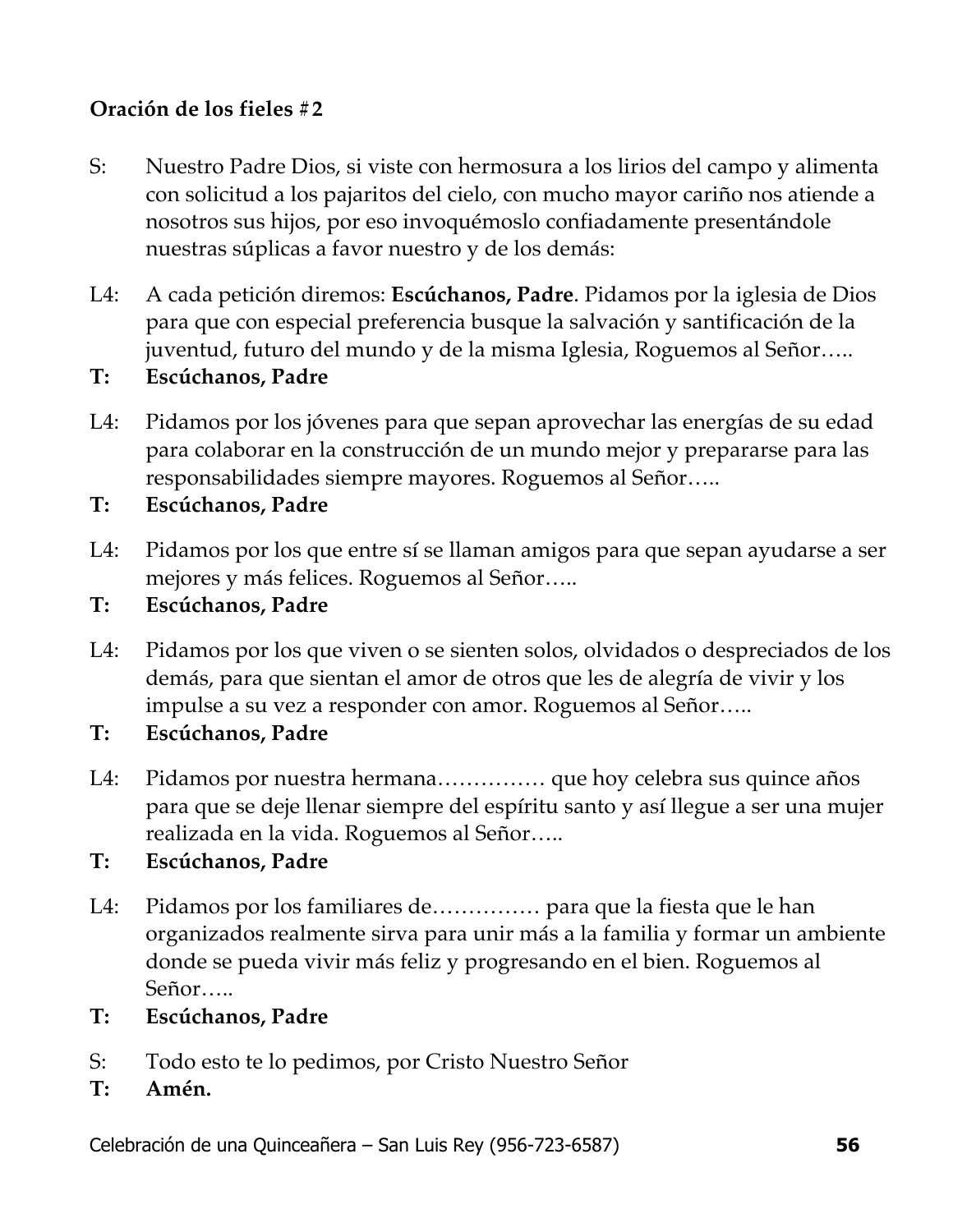# **Prayer over the offerings:**

S: Heavenly Father, accept this sacrifice of praise in thanksgiving for all your blessings and grant us the grace to use well all the gifts that we have received from your abundant goodness toward us. Grant this through Christ, our Lord.

#### A: **Amen.**

#### **Preface:**

- S: The Lord be with you.
- **T: And with your Spirit**
- S: Lift up your hearts
- **T: We have lifted them up to the Lord.**
- S: Let us give thanks to the Lord, Our God.
- **T: It is right and just.**
- S: It is truly right and just, Father, All powerful and everliving God, we do well always and everywhere to give you thanks. You have no need of our praise, yet our desire to thank you is itself your gift. Our prayer of thanksgiving adds

nothing to your greatness, but makes us grow in your grace, through Jesus Christ our Lord.

#### **Oración sobre las ofrendas:**

S: Acepta, Señor, este sacrifico de alabanza en acción de gracias por todo tus beneficios y concédenos utilizar para tu gloria lo que, sólo de tu bondad, hemos recibido. Por Jesucristo, nuestro Señor

#### T**: Amén.**

#### **Oración de la consagración**

- S: El Señor esté con ustedes
- **T: Y con tu espíritu**
- S: Levantemos el corazón
- **T: Lo tenemos levantado hacia de Señor**
- S: Demos gracias al Señor, nuestro Dios.
- **T: Es justo y necesario.**
- S: En verdad es justo y necesario, es nuestro deber y fuente de salvación darte gracias y alabarte siempre y en todo lugar, Señor, Padre santo, Dios todopoderoso y eterno Pues, aunque no necesitas de nuestra alabanza, es don tuyo el que seamos agradecidos. y aunque nuestras bendiciones no aumentan tu gloria,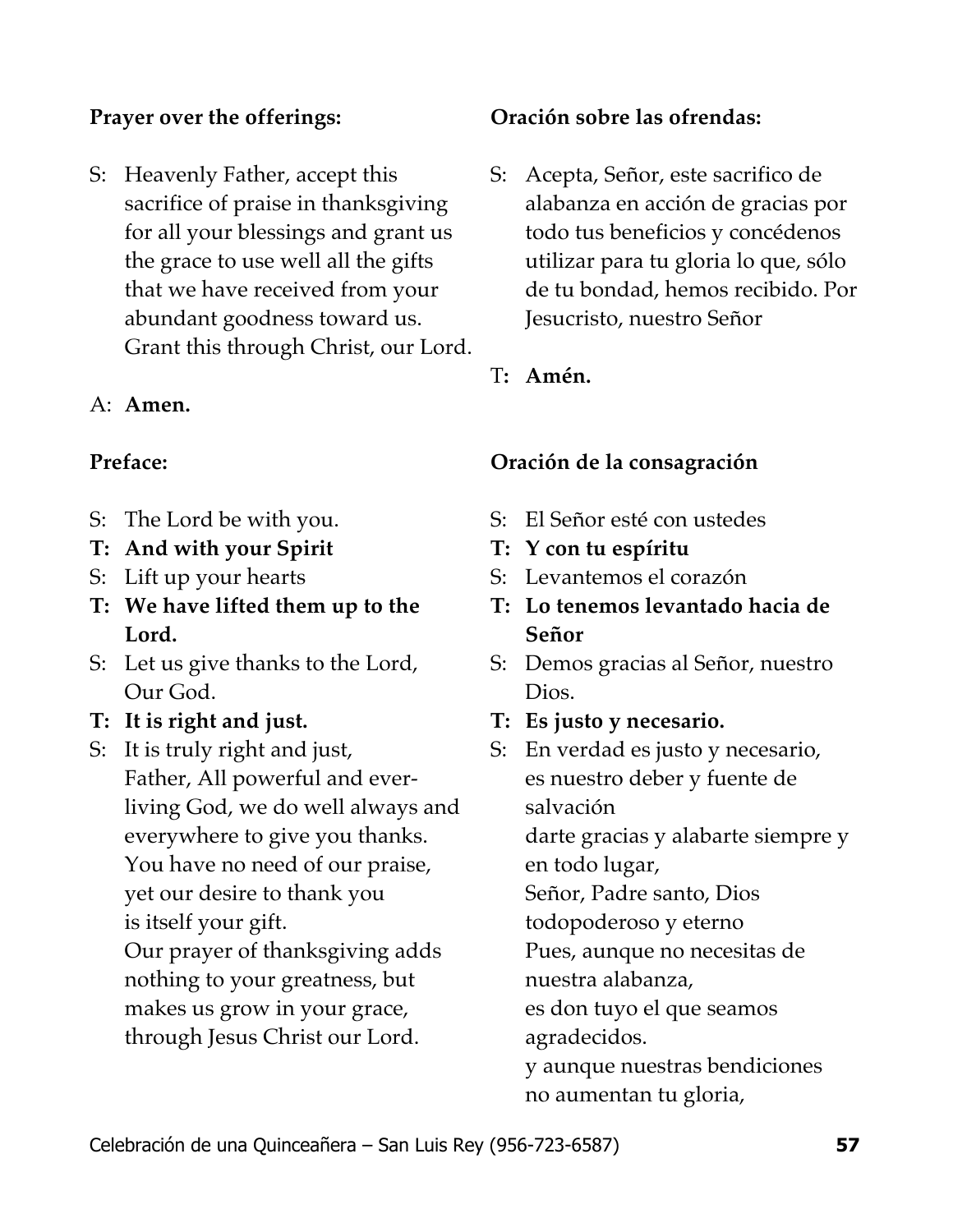In our joy we sing to your glory with all the choirs of angels.

**T: Holy, holy, holy Lord, God of power and might, heaven and earth are full of your glory. Hosanna in the highest. Blessed is he who comes in the name of the Lord. Hosanna in the highest.** 

nos aprovechan para nuestra salvación.

Por eso, unidos a los ángeles, te aclamamos llenos de alegría:

**T: Santo, Santo, Santo es el Señor, Dios del universo. Llenos están el cielo y la tierra de tu gloria. Hosanna en el cielo. Bendito el que viene en nombre del Señor. Hosanna en el cielo.**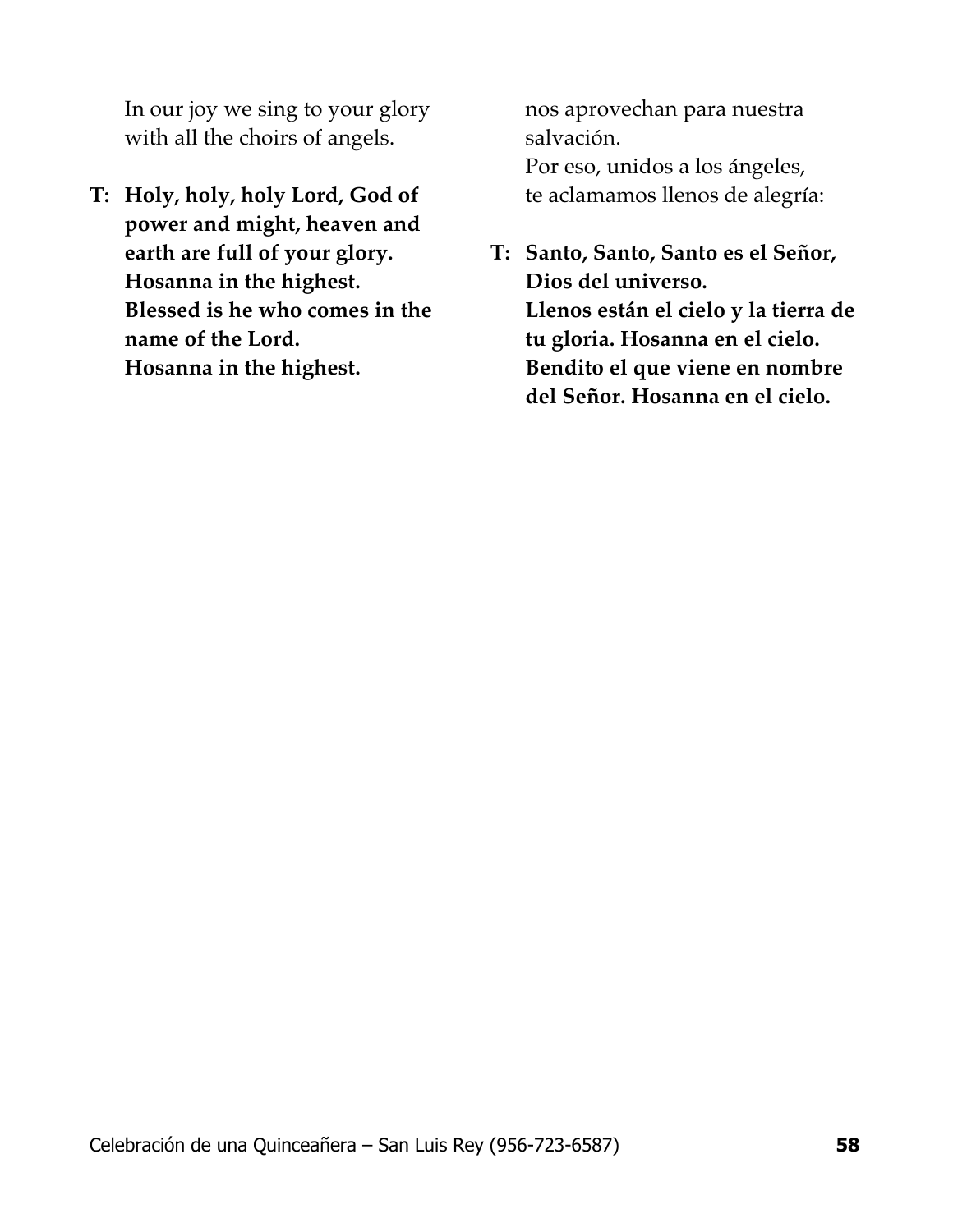#### **Prayer over the offerings:**

S: Let us Pray: Lord you have given us S: Oremos: Tú que nos has devuelto the Body and Blood of your Son, Our Lord Jesus Christ, as food for our bodies and our spirits. Fill us now with the joy and the strength to serve you with renewed enthusiasm that we might always enjoy of the benefits of your gifts. We ask this through Christ Our Lord.

# **Oración después de la comunión (M.R. p. 789)**

en alimento espiritual el Cuerpo y la Sangre de Cristo que te ofrecimos en acción de gracias, llénanos, Señor, de fortaleza y alegría, para poder servirte con renovado entusiasmo y disfrutar continuamente de tus beneficios, Por Jesucristo, Nuestro Señor.

T**: Amén.**

A: Amen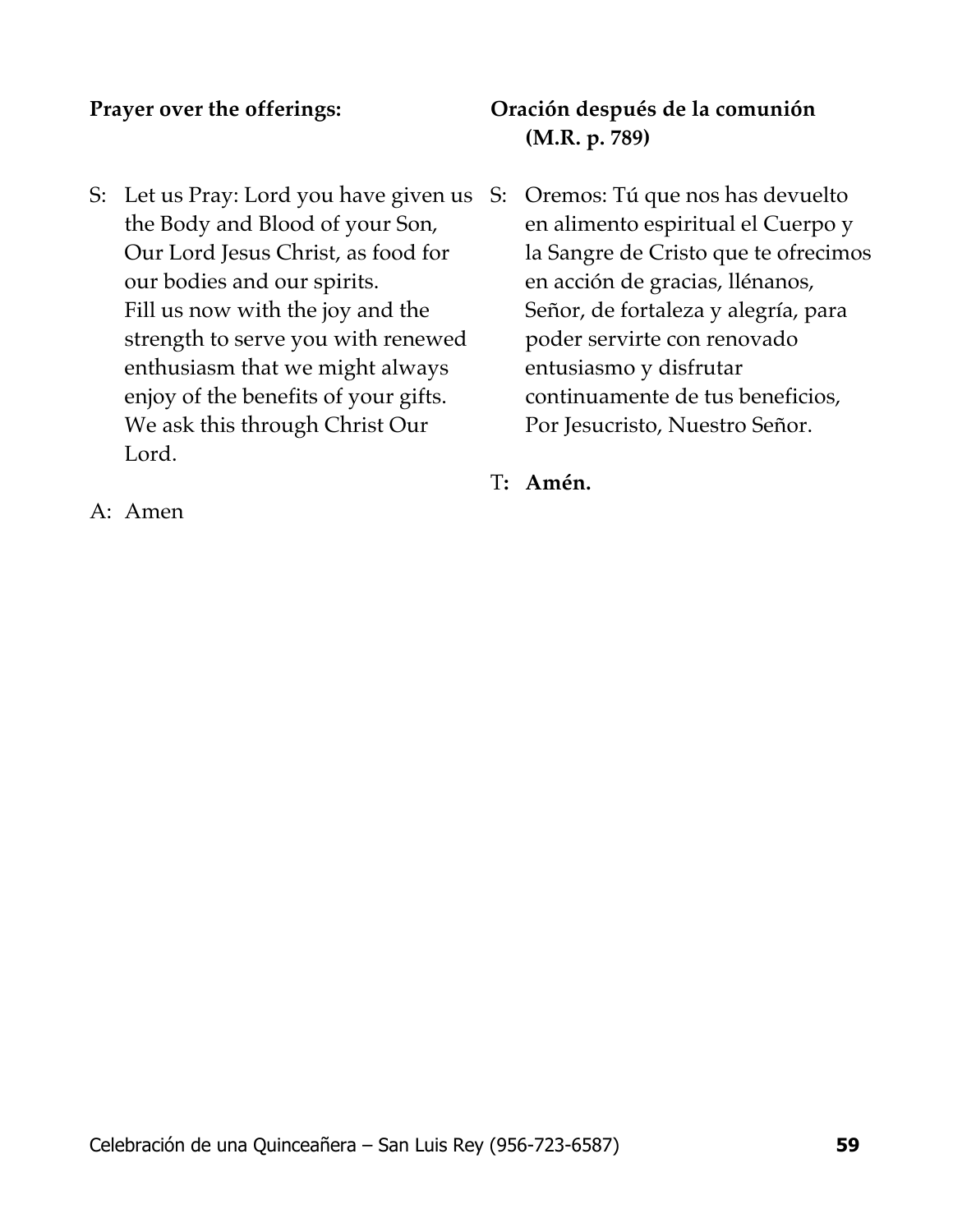# **Final Blessing**

- S: May the Lord God, enlighten you so that you might appreciate and protect the flame of divine life and dignity that He has planted within you. Thru Christ our Lord.
- **T: Amen.**
- S: May the Lord God, who is father of every family, grant you the joy of experiencing the love and friendship of your family and your friends, that he might show you how you can love them in return. Thru Christ our Lord.
- **T: Amen.**
- S: May the Lord God, who has created you, to experience his joy and happiness grant you peace in the midst of life's difficulties and challenges, Thru Christ our Lord.
- **T: Amen.**
- S: And may the blessing of Almighty God, Father Son and Holy Spirit descent upon you and stay with you forever. Thru Christ our Lord.
- **T: Amen.**
- S: Let us go in peace to love and serve the Lord.
- **T: Thanks be to God.**